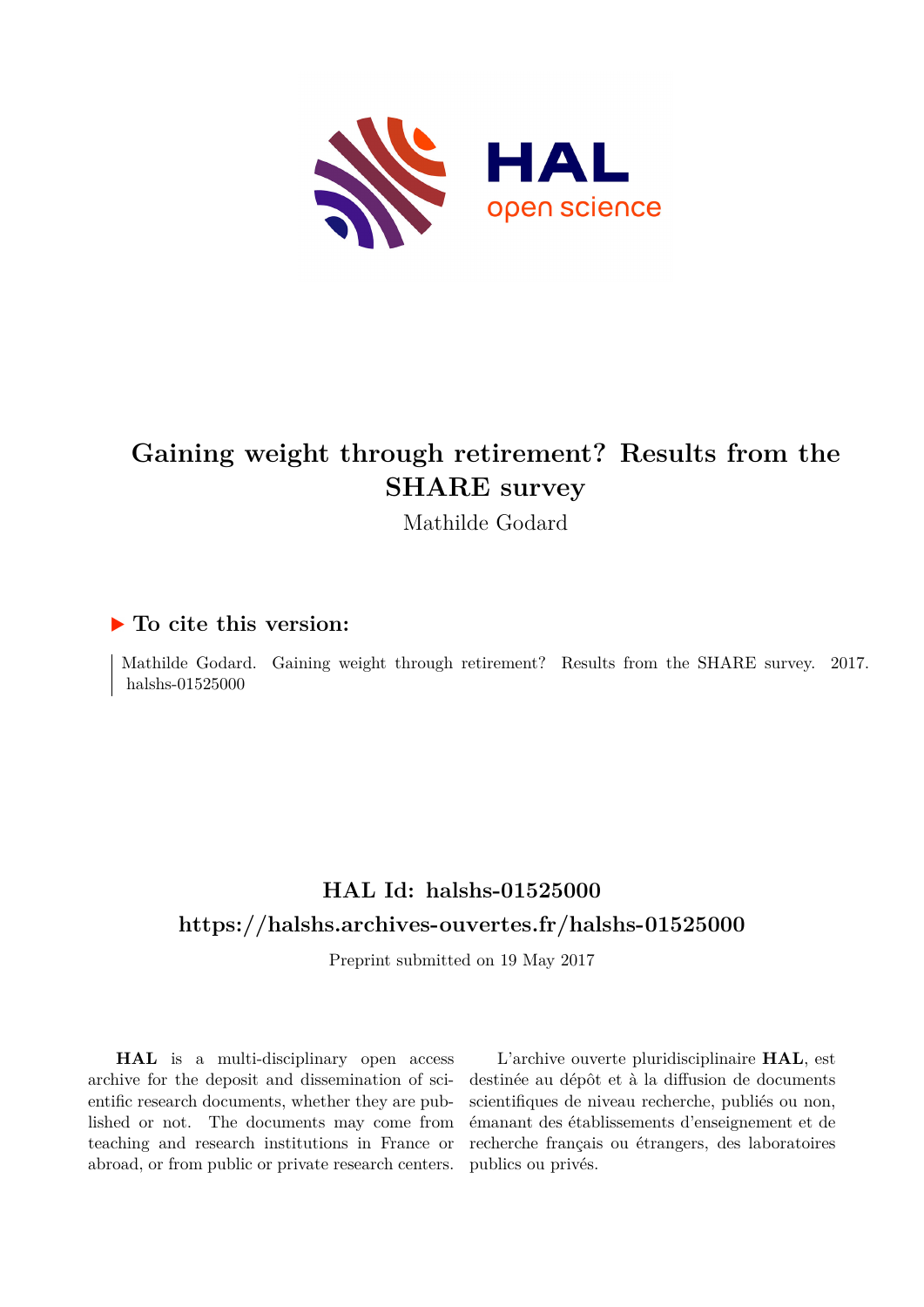# **Laboratoire d'Economie de Dauphine**



# WP n°7/2014

# Document de travail

 **Gaining weight through retirement? Results from the SHARE survey**

Mathilde Godard (CREST and Université Paris Dauphine)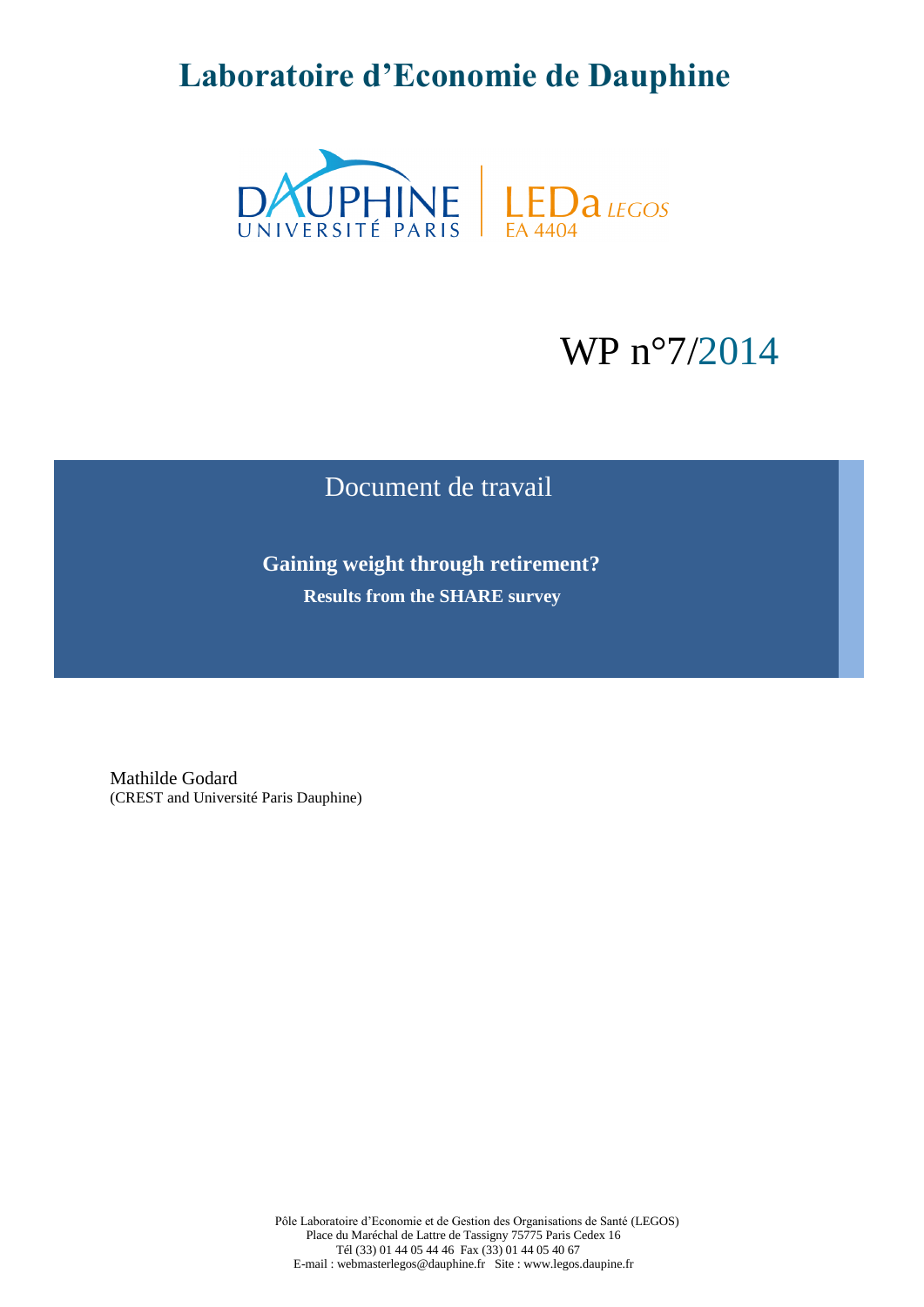# Gaining weight through retirement? Results from the SHARE survey<sup>∗</sup>

Mathilde Godard† CREST and University Paris-Dauphine, LEDa-LEGOS

March 2014

## Abstract

This paper estimates the causal impact of retirement among the 50-69 year-old on Body Mass Index (BMI), the probability of being either overweight or obese and the probability of being obese. Based on the 2004, 2006 and 2010-11 waves of the Survey of Health, Ageing and Retirement in Europe (SHARE), our identification strategy exploits the European variation in Early Retirement Ages (ERAs) and the stepwise increase in ERAs in Austria and Italy between 2004 and 2011 to produce an exogeneous shock in retirement behaviour. Our results show that retirement induced by discontinuous incentives in early retirement schemes causes a 13 percentage point increase in the probability of being obese among men within a two to four-year period. Additional results show that this effect is driven by men having retired from strenuous jobs and who were already at risk of obesity. No effects are found among women.

Keywords : Body Mass Index; Obesity; Retirement; Instrumental Variables

JEL code : I10, J26, C26

\*I wish to thank Andrea Bassanini, Luc Behagel, Eve Caroli, Clémentine Garrouste, Clément de Chaisemartin, Brigitte Dormont, Peter Eibich, Fabrice Etilé, Florence Jusot, Anne Laferrère, Pascale Lengagne, Maarten Lindeboom, Claudio Lucifora, Mathilde Peron, Roland Rathelot, and seminar participants at the University Paris-Dauphine, CREST LMi-LabEval and Leeds Academic Unit of Health Economics seminars as well as to the TEPP Public Policy Evaluation Winter School in Aussois, the JMA conference in Nice, the 4<sup>th</sup> SHARE User Conference and the IZA workshop on labor markets and labor markets policies for older workers in Bonn for useful comments and suggestions. I am grateful to Nicolas Sirven and Nicolas Briant for sharing with me their thorough knowlegde of the SHARE survey. This paper uses data from SHARE wave 4 release 1.1.1, as of March  $28^{th}$  2013 and SHARE waves 1 and 2 release 2.5.0, as of May  $24^{th}$  2011. The SHARE data collection has been primarily funded by the European Commission through the  $5^{th}$ , the  $6^{th}$  and the 7 th Framework Programme. Additional funding from the U.S. National Institute on Ageing and the German Ministry of Education and Research as well as from various national sources is gratefully acknowledged (see www.share-project.org for a full list of funding institutions).

†CREST, 15 Boulevard Gabriel P´eri, 92245 MALAKOFF Cedex. Phone : +0033(0)141175902. E-mail : mathilde.godard@ensae.fr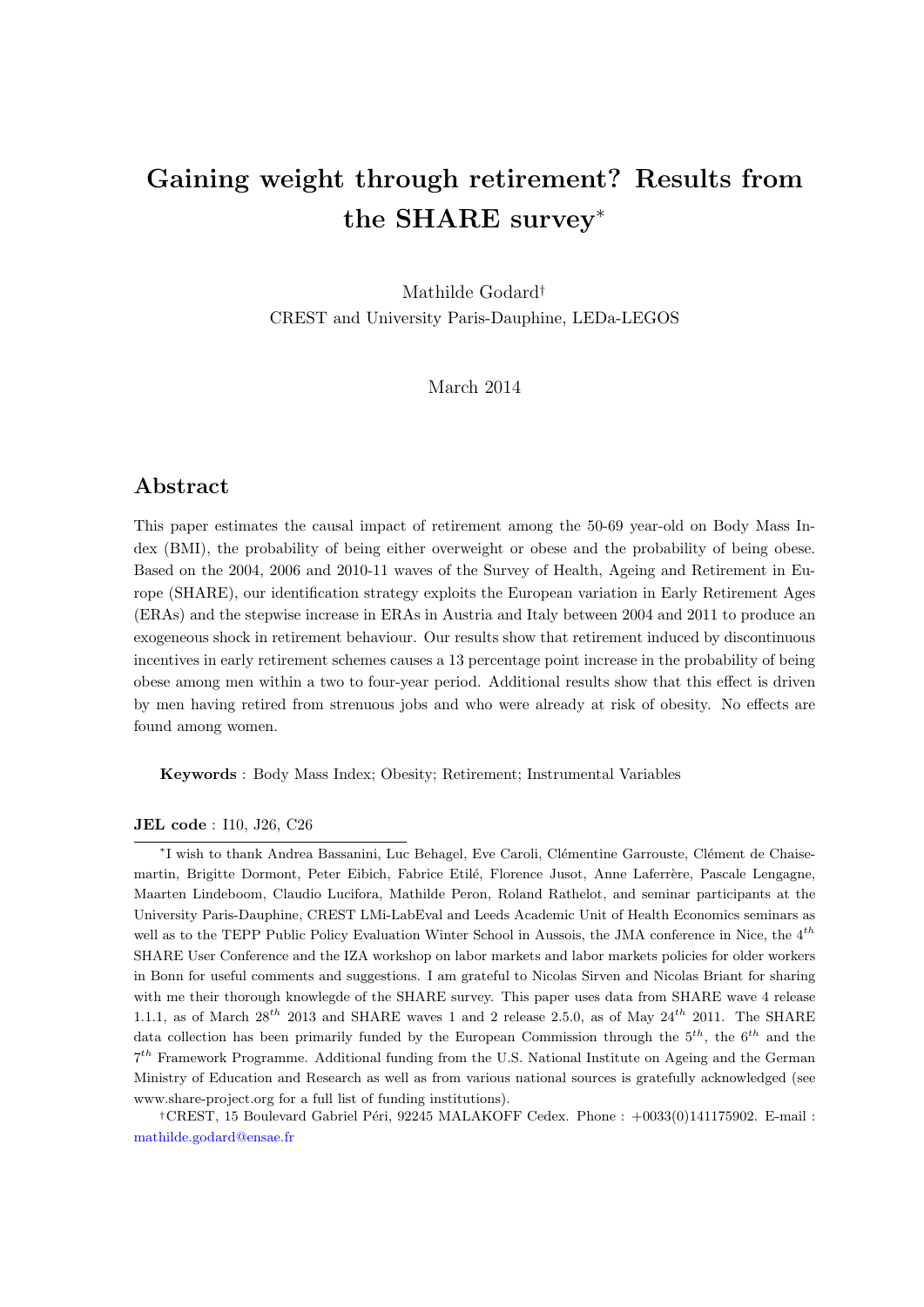### 1 Introduction

In its 1998 report, the World Health Organization (WHO) ranked the obesity epidemic among the leading ten global public health issues. Obesity rates in the world have more than doubled over the last 30 years (WHO (2012)). In the 27 European Union member states, approximately  $60\%$  of the adult population – 260 millions of adults – is either overweight (Body Mass Index (BMI) from 25 to 29.9 kg/m<sup>2</sup>) or obese (BMI 30 kg/m<sup>2</sup> and above) (International Obesity Task Force (IASO/IOTF (2010)). Obesity has become a pan-European epidemic (IASO/IOTF (2002)) and prevalence rates in the EU-27 range from 7.9% in Romania to 24.5% in the United-Kingdom (OECD (2010)).

Obesity is a risk factor for numerous highly-prevalent and costly chronic diseases (cardiovascular diseases, type-2 diabetes, hypertension and certain types of cancer) and for disability. It reduces the quality of life, shortens life expectancy and lowers the levels of labour productivity (Must et al. (1999); Rosin (2008)). Moreover, it places a heavy financial burden on the individual and on society – particularly on public transfer programmes and private health plans (Finkelstein et al. (2003)). At the individual level, Emery et al. (2007) find that healthcare costs for French obese individuals are on average twice the costs for normal-weight individuals. At the aggregate level, obesity-related healthcare expenditures account for 1.5 to 4.6% of total health expenditures in some European countries (see Schmid et al. (2005) and Emery et al. (2007) for evidence on France and Switzerland respectively).

In most European countries, obesity rates reach their peak around age  $60.5<sup>1</sup>$  (Sanz-de Galdeano (2005)). Recent studies have highlighted the particularly strong impact of overweight, obesity and increased BMI on morbidity and disability among adults aged 50 and older (Andreyeva et al. (2007); Peytremann-Bridevaux and Santos-Eggimann (2008)), thereby attracting policymakers' attention to the substantial burden that obesity places on the general health and autonomy of adults aged over 50.

Understanding the causes of obesity among the elderly is therefore a key issue. Unlike other age groups – such as children or adolescents – it hasn't received much attention yet. As the elderly are characterised by low labour participation and high job-exit rates, one might wonder whether transitions out of employment have an impact on the weight trajectories of individuals aged 50 years and older. In this paper, we focus on the most common transition out of employment, i.e, retirement.

There are some reasons to believe that retirement might trigger weight changes. The Grossman model of the demand for health (Grossman (1972)) is consistent with the interpretation that individuals are likely to adopt health-producing activities – such as physical

<sup>&</sup>lt;sup>1</sup>This figure does not allow us to disentangle age and cohort effects. Using the 2004, 2006 and 2010 waves of the Survey of Health, Ageing and Retirement in Europe (SHARE), we find that obesity rates among the 50-70-year-old reach their peak between age 55 and 65 for all cohorts born between 1940 and 1954.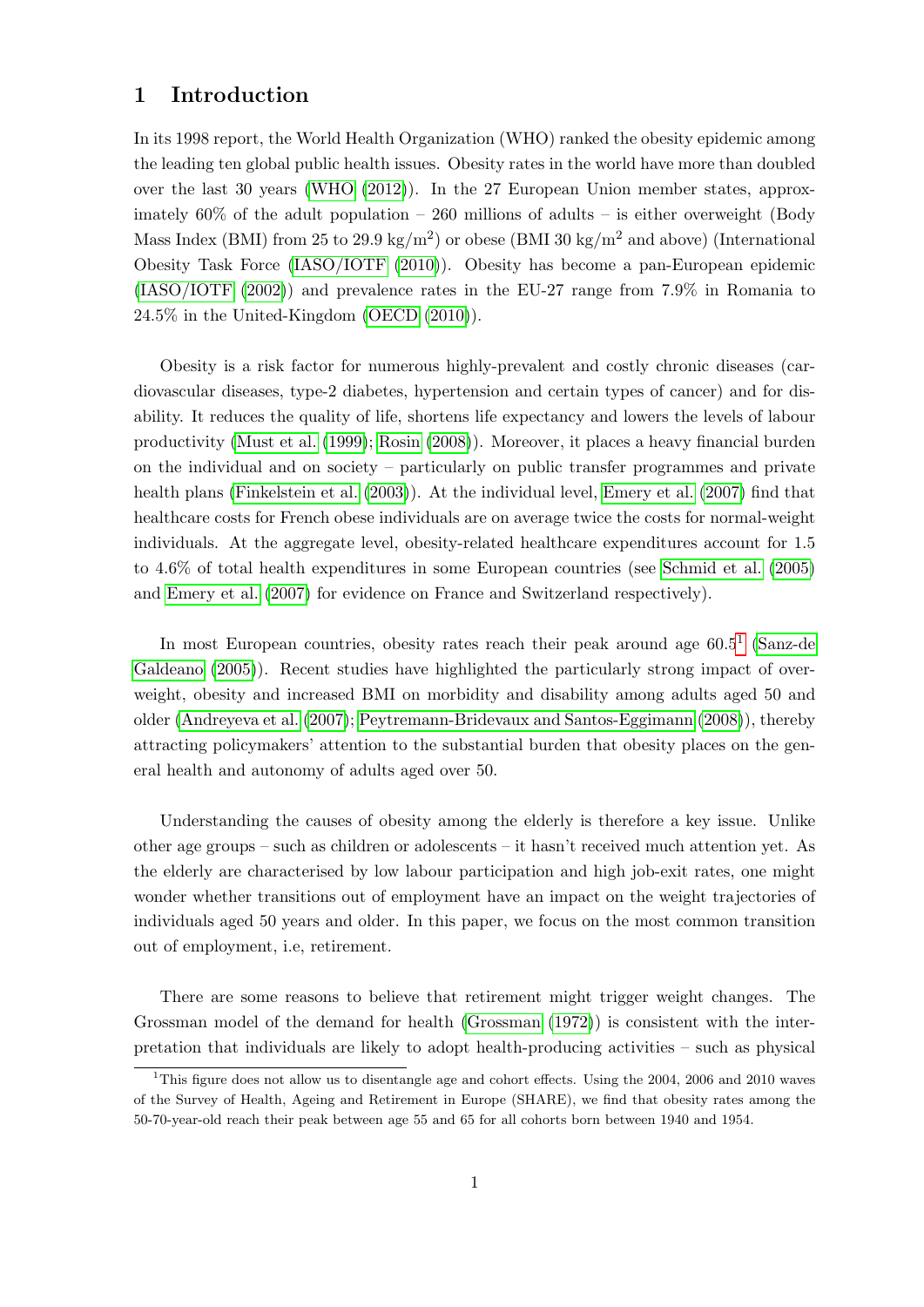exercise or healthier diets – after retirement : although retirees have a tighter budget constraint, they have more time to allocate to leisure. Empirical findings seem to corroborate this view. In a three-year follow-up of French middle-aged adults, Touvier et al. (2010) find that retirement is associated with an increase in leisure-time physical activities of moderate intensity, such as walking. As for food intake, finding are more mixed. On US longitudinal data, Chung et al. (2007) find that households spend less on eating out (\$10 per month on average) following retirement, while their monthly spending on food at home does not change. In a recent review of the literature, however, Hurst (2008) argues that due to an increase in food home production, the overall food intake does not decline following retirement. Overall, these results suggest that retirement would rather operate on weight through changes in physical activity than via food consumption.

At the same time, new retirees may lose some incentive to invest in health as their income is no longer dependent on health : once retired, their pension benefits do not depend on health. This could lead to lower health investments, and to a lower health stock in the long-run. Besides, retirement might also increase the risk of social isolation and depression (Friedmann and Havighurst (1954); Bradford (1979)), leading individuals to potentially reduce their efforts in health-producing activities and develop addictive behaviours (alcohol or tobacco consumption). Finally, the loss of a structured use of time may also encourage snacking in-between meal times and sedentary habits (television watching). In the study mentioned before, Touvier et al. (2010) find that retirement is also associated with an increase in time spent watching TV.

Overall, the direction of the effect is not clear. More specifically, it is likely to be highly heterogeneous, in particular across job types. As retirement induces a direct reduction in job-related exercise, individuals having retired from strenuous jobs are at a higher risk to gain weight if they do not compensate by increasing their leisure-time physical activity or by decreasing their food intake. Conversely, retirees from sedentary jobs may lose weight if their leisure-time activities after retirement are more physically demanding than time at work.

The purpose of the present paper is to estimate the causal impact of retirement on BMI, the probability of being either overweight or obese and the probability of being obese. Identifying such a causal impact is problematic in the presence of confounding factors and reverse causality. Retirement is indeed often a choice, and often based on unobservable characteristics which may be correlated with weight (time preference<sup>2</sup>, health or psychological deteriorations). Reverse causality may also be a concern. As overweight and obese individuals are on average paid less, less promoted (Cawley (2004); Morris (2006); Brunello and d'Hombres (2007); Schulte et al. (2007)) and in worse health, their incentives to retire might be higher than normal-weight individuals. Burkhauser and Cawley (2006) show that fatness and obesity are indeed strong predictors of early receipt of old-age benefits in the USA.

To tackle this endogeneity issue, we use an instrumental variable approach. Our iden-

<sup>&</sup>lt;sup>2</sup>See Smith et al. (2005), Anderson and Mellor (2008) and Ikeda et al. (2010) for empirical evidence of the positive relationship between time preference and BMI.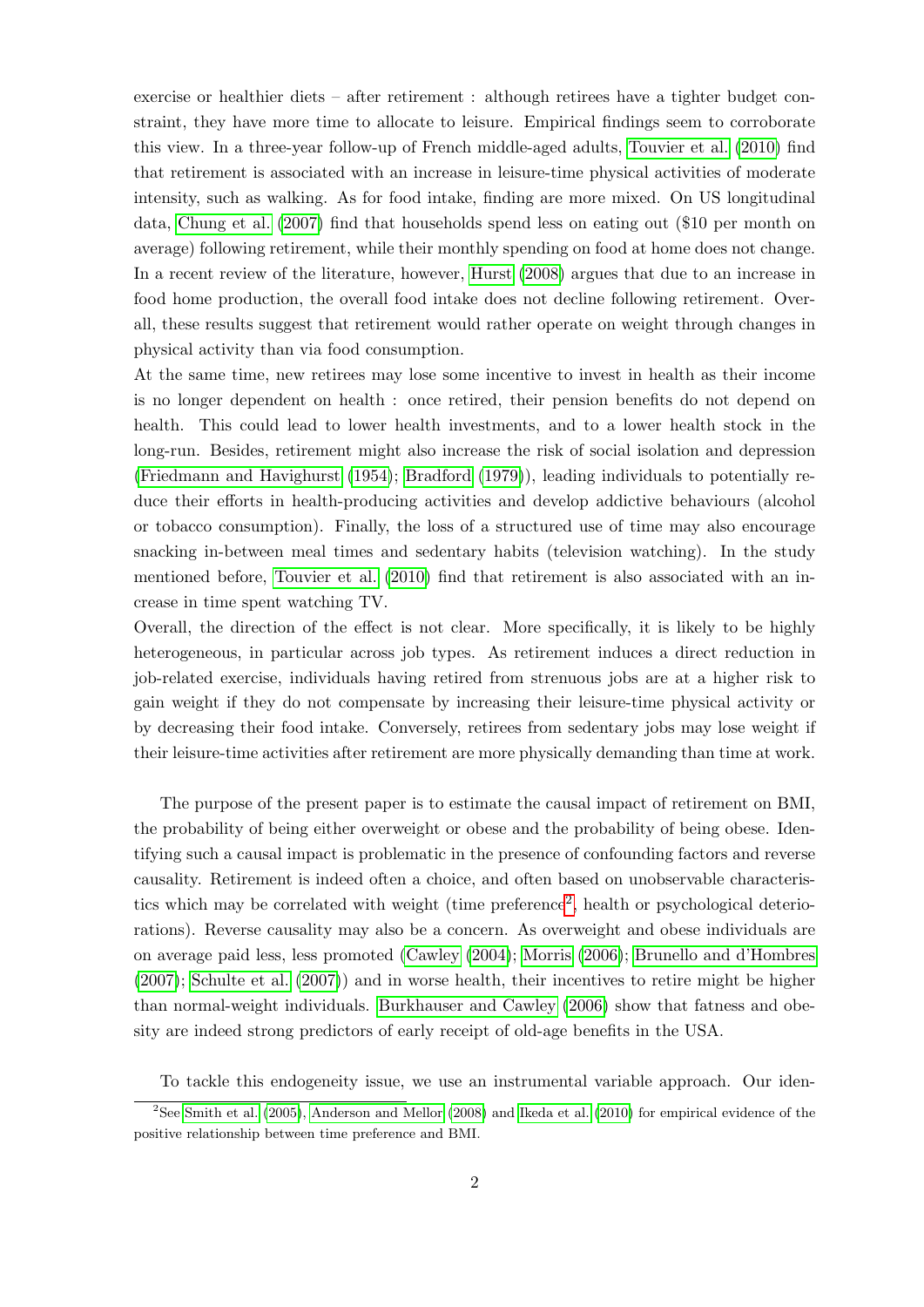tification strategy exploits the fact that as individuals reach the Earliest Retirement Age (ERA) at which they are entitled to either reduced pensions or full pensions – conditional on a sufficient number of years of social security contributions – the probability that they retire strongly increases. Said differently, this discontinuous incentive in the social security system provides a strong exogeneous shock on retirement behaviour. We exploit the variation in ERAs across European countries as well as its variation over time (in countries that implemented a stepwise increase in the ERA during the period under study) to solve the major identification problems related to confounding factors and reverse causality. We implement a fixed-effect instrumental variable model in order to control for both time-invariant factors (such as genetics) and time-varying ommited variables and/or reverse causality. We finally estimate the short-term causal effect of a transition to retirement on weight. We use the 2004, 2006 and 2010 waves of the Survey of Health, Ageing and Retirement in Europe (SHARE). Our results show that retirement causes a 13 percentage point increase in the probability of being obese within a two to four-year period<sup>3</sup> among men. Additional results show that this effect is driven by men having retired from strenuous jobs and who were already at risk of obesity. No effects are found among women.

This paper relates to several strands of literature. First and foremost, it contributes to the literature on the effects of retirement on weight. Most papers in the literature on this topic estimate mere correlations, disregarding the possibility that retirement be endogenous. Results have been quite consistent so far. Nooyens et al. (2005) find that the effect of retirement on changes in weight and waist circumference depends on one's former occupation : weight gain is higher among men who retired from an active job. Forman-Hoffman et al. (2008) find no significant relation for men, but a weight gain for women retiring from blue-collar jobs. Gueorguieva et al. (2010) find a significant increase in the slopes of BMI trajectories only for individuals retiring from blue-collar occupations. To the best of our knowledge, Chung et al. (2009) and Goldman et al. (2008) are the only studies tackling the endogeneity issue. Both use longitudinal data from the Health and Retirement Study – the US equivalent of the European SHARE survey – and estimate fixed-effect models. They use social security and Medicare eligibility (ages 62 and 65 respectively) as instruments for retirement.<sup>4</sup> Chung et al. (2009) conclude that people already overweight and people with lower wealth retiring from physically-demanding occupations suffer from a modest weight gain. Goldman et al. (2008) find that males retiring from strenuous jobs gain weight (by 0.5 units of BMI) during the first six years of retirement, while those retiring from sedentary jobs lose some. We improve with respect to this literature in three respects : first, we identify a causal effect of retirement on weight, while most papers document a mere correlation. Second, the variation in ERAs across Europe and over time allows us to explore the effect of retirement on weight at

 $3$ There is a two-year period between the 2004 and 2006 waves of SHARE and a four-year period between waves 2006 and 2010.

<sup>4</sup>Chung et al. (2009) also use spouse pension eligibility as an additional instrument. However, recent work highlights asymmetries in spouses retirement strategies (Gustman and Steinmeier (2009); Stancanelli (2012)). Using spouse pension eligibility as an additional instrument might thus be a questionable strategy.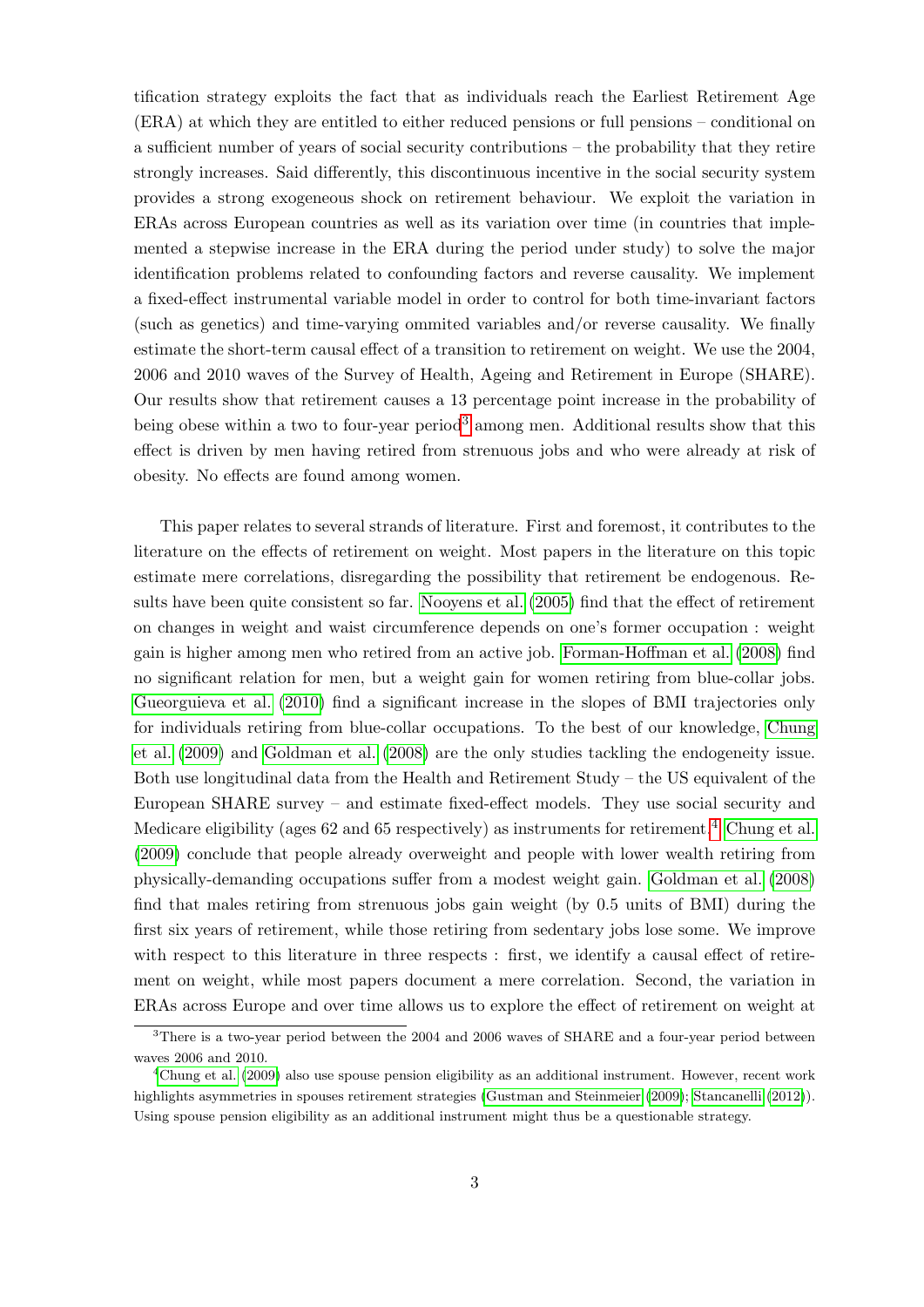different ages, not just ages 62 and 65, as in Chung et al. (2009) and Goldman et al. (2008). Moreover, weaker assumptions in terms of weight trajectories by cohort and age are needed in our empirical setup. Finally, our paper is the first one to exploit European data. Most of the above-mentioned studies – except Nooyens et al. (2005) – use US data from the Health and Retirement Survey (HRS). Given the differences in terms of labour markets, social security schemes and social policies, it is not clear whether the results obtained for the USA should hold for Europe.

This paper also relates to a substential recent literature that explores the effects of retirement on health and related outcomes – mental health, cognitive functioning and well-being. This literature indulges its best to take into account the endogeneous nature of retirement. Recent papers have exploited discontinuous incentives in social security systems as exogeneous shocks in retirement decisions (Charles (2004); Neuman (2008); Coe and Lindeboom (2008); Coe and Zamarro  $(2011)^5$ ; Rohwedder et al.  $(2010)$ ; Behncke  $(2011)$ ; Bonsang et al.  $(2012)$ ; Blake and Garrouste (2012); Eibich (2014)) as we do. However, the results in this literature are still ambiguous, and whether or not retirement has a detrimental effect on health is still an open debate. As weight change is likely to be an important mechanism by which retirement affects health, this paper contributes to this recent and growing literature by exploring one of the potential mediating channels between retirement and health.

Finally, this paper contributes to a growing body of literature that investigates the impact of various dimensions of professional activity on body weight and obesity, such as papers focusing on unemployment (Marcus (2012)), working conditions (Lallukka et al. (2008b)), occupational mobility (Ribet et al. (2003)), job insecurity (Muenster et al. (2011)), physical strenuousness at work (Böckerman et al. (2008)), working overtime (Lallukka et al. (2008a)), and income (Cawley et al. (2010), Schmeiser (2009), Colchero et al. (2008)).

The paper develops as follows. Section 2 presents our empirical approach and Section 3 describes the data (the 2004, 2006 and 2010 waves of SHARE). Section 4 presents the results and Section 5 provides some conclusions.

### 2 Empirical approach

We investigate the impact of retirement on BMI, the probability of being either overweight or obese and the probability of being obese. As a first step, we pool the observations from the 2004, 2006 and 2010 waves of the SHARE survey and estimate the following equation by

<sup>&</sup>lt;sup>5</sup>Our identification strategy is similar in spirit to Coe and Zamarro (2011), who use the 2004 wave of SHARE and use country-specific early and full retirement ages as instruments for retirement behaviour. However, we improve with respect to this paper in two respects. First, we take advantage of the panel structure of the SHARE data, which allows us to control for individual time-invariant unobservable characteristics. Then, we exploit the European variation in early retirement schemes as well as reforms in early retirement ages in Austria and Italy over the 2004-2011 period to produce an exogeneous shock in retirement. Finally, rather than investigating the effect of retirement on health, we investigate the effect of retirement on an under-investigated dimension of health and a major risk factor for numerous diseases among the elderly, i.e, weight change and obesity.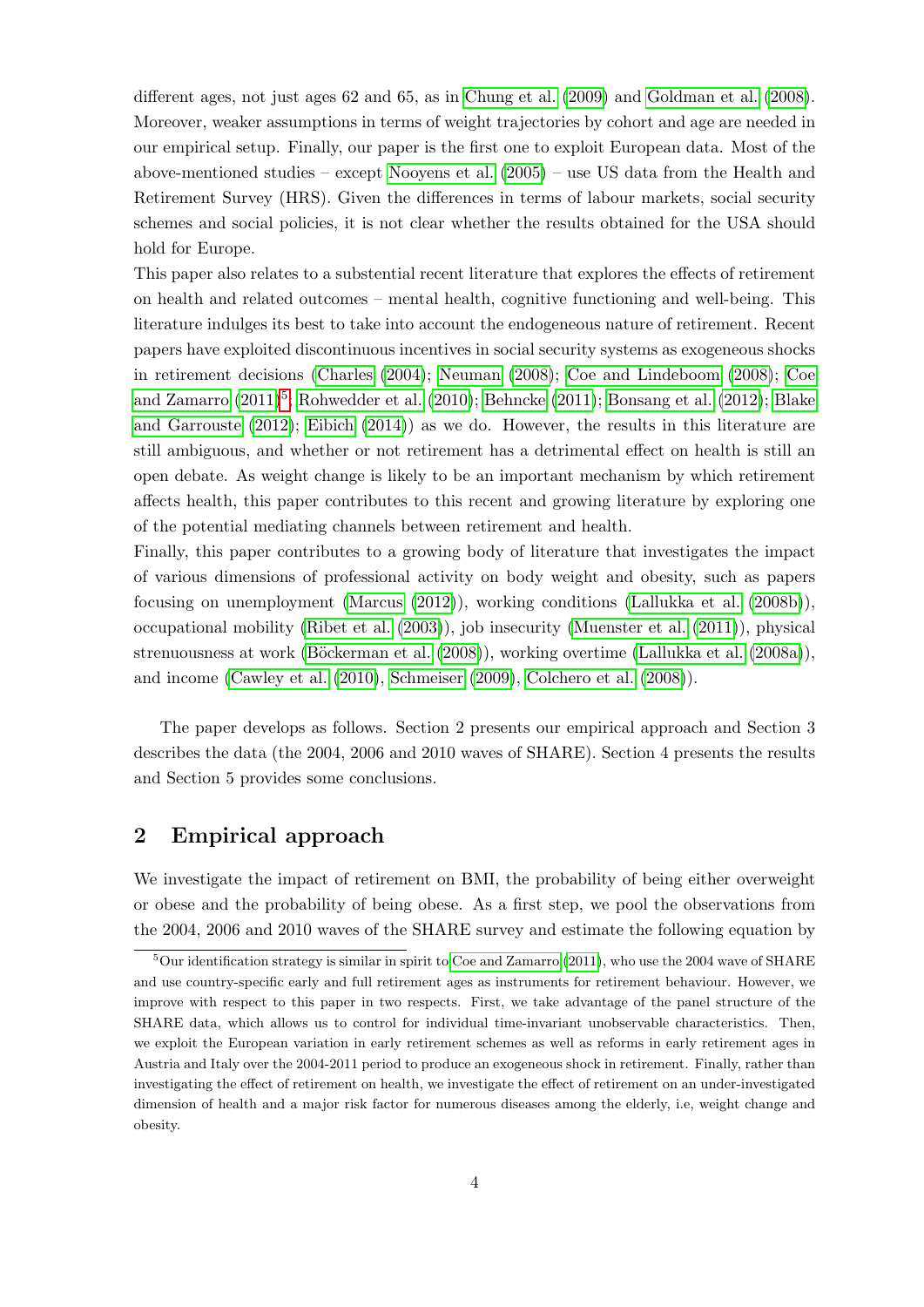a standard Pooled Ordinary Least Squares (POLS) model :

$$
Y_{it} = \alpha + \gamma R_{it} + X_{it}\beta + D_i + D_t + u_{it}
$$
\n<sup>(1)</sup>

where  $Y_{it}$  denotes the weight outcome of individual i at time  $t$ <sup>6</sup>  $R_{it}$  is a binary variable indicating whether individual i is retired at time  $t$ ,  $X_{it}$  a vector of individual characteristics either time-varying or time-invariant,  $D_i$  a country dummy,  $D_t$  a time dummy and  $u_{it}$  the error term.

However, the retirement status  $R_{it}$  can potentially be correlated with the error term  $u_{it}$ , in which case the POLS estimate of  $\gamma$  is inconsistent. Endogeneity may arise from several sources. Omitted variables, such as unobservable time preference or health deteriorations may have an impact both on the probability of retiring and on weight changes. Similarly, reverse causality may also be a concern : obese individuals are more likely to seek early retirement benefits (Burkhauser and Cawley (2006)).

Faced with these endogoneity problems, we consider a Fixed-Effects (FE) model such as :

$$
Y_{it} = \alpha + \gamma R_{it} + K_{it}\beta + D_t + \alpha_i + v_{it}
$$
\n<sup>(2)</sup>

where  $Y_{it}$  still denotes the weight outcome,  $R_{it}$  the individual retirement status,  $K_{it}$  a vector of time-varying individual characteristics,  $D_t$  a time dummy,  $\alpha_i$  an individual fixed-effect – including the country fixed-effect – and  $v_{it}$  the error term.

The FE model allows regressors to be endogeneous, provided that they are correlated only with  $\alpha_i$ , the time-invariant component of the error, but not with the idiosyncratic error  $v_{it}$ . If some unobservable time-varying characteristics are correlated with  $R_{it}$ , however,  $\hat{\gamma}$  continues to be biased. Moreover, reverse causality is still a concern.

In order to tackle the endogeneity problem, we estimate a Fixed-Effect Instrumental Variable (FEIV) model. This model allows us to control for both time-invariant factors (such as genetics, food preferences over the life-course or time preference) and time-varying ommited variables as well as reverse causality. Our identification strategy exploits the fact that as individuals reach the Earliest Retirement Age (ERA) in their countries, the probability that they retire strongly increases. This exogeneous shock in retirement behaviour allows us to estimate the causal impact of a transition to retirement on weight in the short-run – within a two to four-year period.

Retirement decisions in industrialised countries depend on a number of institutional features. In particular, the earliest age at which individuals are entitled to pension benefits has been shown to exert a powerful influence on their retirement behaviours (Gruber and Wise (1999)). This ERA is defined as the earliest age at which individuals are entitled to

 ${}^6Y_{it}$  can be either continuous (the BMI) or binary (being either overweight or obese/being neither overweight nor obese; being obese/not being obese). POLS (presented) and pooled probit models yield very similar results when the dependent variable is binary.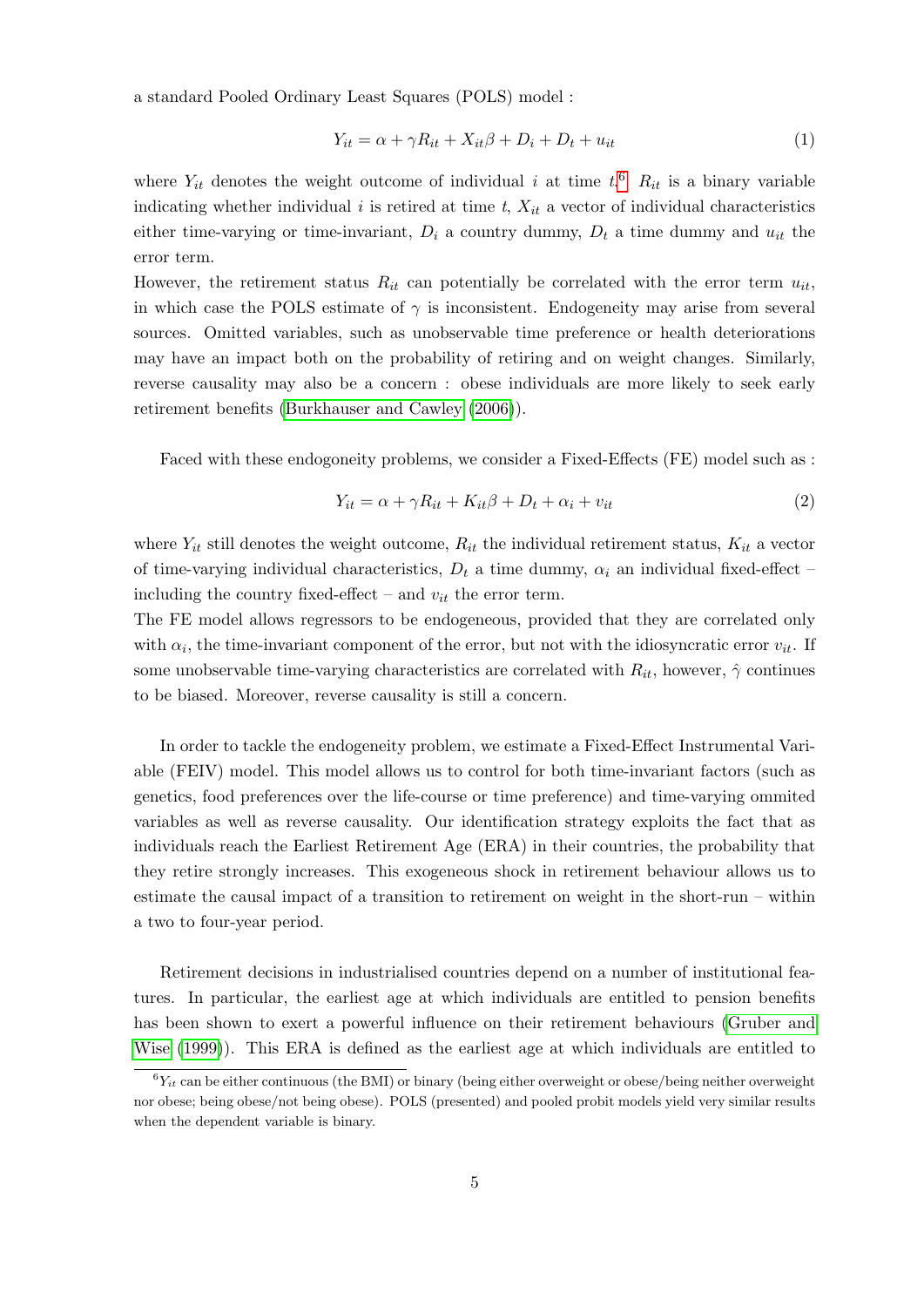either reduced pensions or full pensions – conditional on a sufficient number of years of social security contributions. The Official Retirement Age (ORA) is the age at which workers are entitled to either minimum-guaranteed pensions or full old-age pensions irrespective of their contributions or work histories. It appears to be typically less important in predicting retirement behaviour than the ERA (Gruber and Wise (1999)). Few individuals actually work until the official retirement age. As a consequence, there is a gap between the official retirement age and the average effective age at which older workers withdraw from the labour force in almost all industrialised countries.

Earliest, official and effective retirement ages in Europe are presented in Table 1. As evidenced in columns 1 and 2, the official retirement age varies very little across countries and genders. In contrast, the ERA varies quite a lot across countries and genders (columns 3 and 4). Effective retirement ages are lower than official retirement ages in almost every country (see columns 5 and 6 for men and women respectively). A number of countries in our sample implemented substantial reforms in ERAs over the period under study. In Austria for instance, the 2004 pension reform introduced a gradual increase in the ERAs for men and women. Immediatly before the reform, workers in Austria could still retire at ages 61.5 (men) and 56.5 (women). After the reform, the ERAs were increased by two months for each quarter of birth for men born in the first two quarters of 1943 and women born in the first two quarters of 1948. Following these increases, the ERAs were increased by one month for each quarter of birth for men born in the third quarter of 1943 and later and for women born in the third quarter of 1948 and later. Furthermore, the 2004 pension reform also created special corridor pensions for men born in the last quarter of 1943 and later, thereby making the ERA beyond age 62 non-binding in many cases (Manoli and Weber (2012)). Italy also introduced a stepwise increase in the minimum age to request early retirement, from age 57 in 2004 to age 60 in 2011. More information about the Austrian and Italian reforms are available in Table 1.

We take advantage of the ERA variation across countries and over time to explore the causal effect of retirement on weight. We instrument the retirement status  $R_{it}$  by a dummy variable indicating whether individual  $i$ 's age at time  $t$  is above or below the ERA in force at time t in his country c. Let  $age_{it}$  be individual i's age at time t and  $ERA_{ct}$  the ERA in  $i$ 's country  $c$  at time  $t$ . Our instrument is defined as :

$$
Z_{ict} = 1_{\{age_{it} > ERA_{ct}\}} \tag{3}
$$

A good instrument should be strongly correlated with actual retirement behaviour but should not directly affect weight outcomes.

As shown in Table 1, Z appears to be well correlated with retirement status. Suggestive evidence is provided by columns  $(7)$  and  $(8)$ : in each country, there is a large gap in the fraction of individuals retired before and after the ERA cutoff. For example, only 17% of individuals in the pooled sample in France are retired before age 60 – when they are first entitled to social security benefits – but this proportion increases to 88% after age 60. Taking advantage of the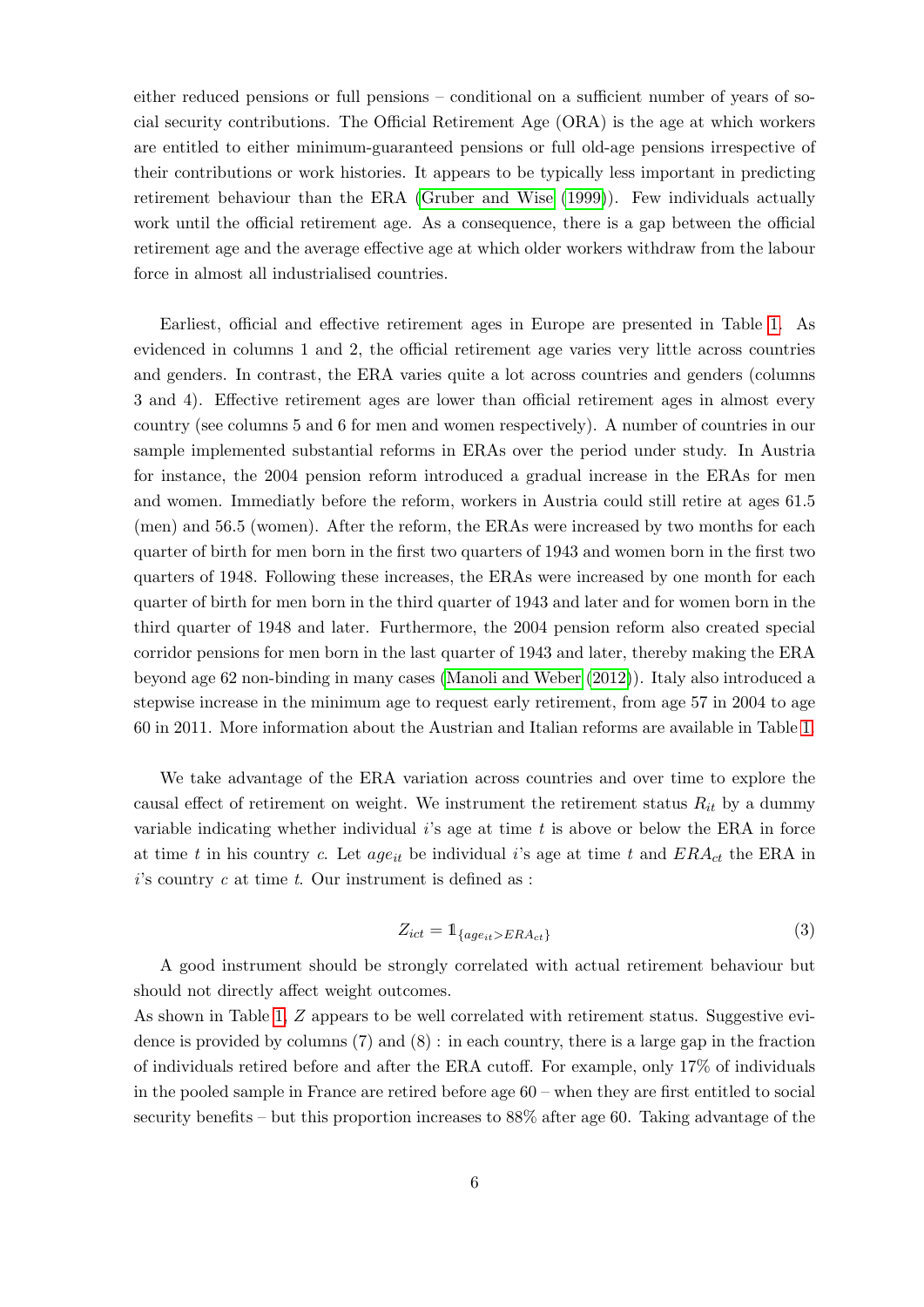panel structure of our data, we then compute for each country the proportion of individuals retiring when reaching their country's ERA between two subsequent waves of the survey (see column (9)). This proportion is high in most countries. For instance in Belgium, 34.3% of the individuals reaching age 60 between two waves of the survey actually retire between these two waves.

At the same time, once controlling for age, reaching the ERA cutoff is highly unlikely to be correlated with weight outcomes except through the increased probability of retiring. This exclusion restriction holds if we assume there is no discontinuity in the weight trajectories of cohorts at ERAs except for the effect of retirement at these given ages. As we consider different cohorts and since the ERA is both country and time-varying, this assumption is likely to hold in our data. We show in the robustness section that it is the case.

Equation (2) is then estimated by fixed-effect two-stage least squares. In the first stage, the retirement status  $R_{it}$  is regressed on  $Z_{it}$  and other covariates. In the second stage, equation (2) is estimated by a FE regression/FE linear probability model where  $R_{it}$  is replaced with its predicted value from the first stage. The covariance matrix of  $\hat{\gamma}$  is corrected accordingly.

Our FEIV estimate  $\hat{\gamma}$  can be given a causal interpretation as a Local Average Treatment Effet (LATE) without requiring constant treatment assumption. In our case, the "treatment" is defined as retiring between two subsequent waves of the survey. More specifically,  $\hat{\gamma}$  is identified on the subset of individuals whose behaviour is shifted by our instrument, i.e, the compliers. In this setup, compliers are individuals who either became eligible to early retirement schemes between two subsequent waves of the survey and *did* retire then; or individuals whose eligibility to early retirement schemes did not change between two subsequent waves of the survey and who did not retire then. As the ERA is probably more binding for individuals with long careers, we expect compliers to be less educated people.

Overall, our estimation stratgy allows to us to measure the causal effect of a transition to retirement on weight within a two to four-year period among this subpopulation of compliers.

Our empirical setup can be viewed as a fuzzy regression design with multiple discontinuities (both country and time-varying). It allows us to explore the effect of retirement on a wide range of ages, not just ages 62 and 65 as in the US studies. Moreover, weaker assumptions in terms of weight trajectories by cohort and age are needed in this setup.

Finally, as Coe and Zamarro (2011) underline, there do exist other ways to exit the labour force, e.g, through unemployment or disability programmes. However, to the extent that these patterns are stable within countries over the period under study, the individual fixed-effect will pick up this variation and it will not bias our results.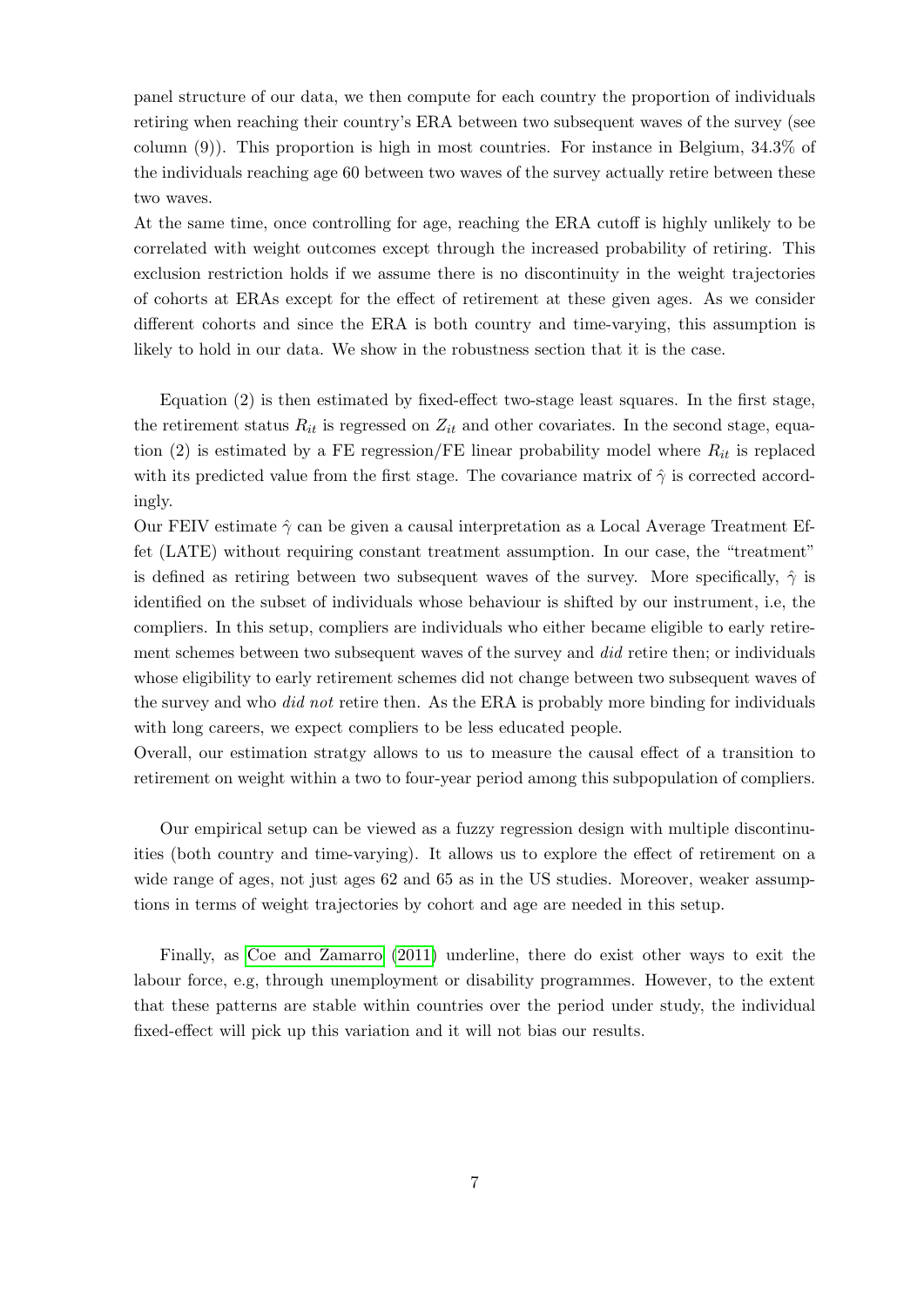### 3 Data

#### 3.1 Presentation of the sample

We use data from the Survey of Health, Ageing and Retirement in Europe (SHARE). SHARE is a multidisciplinary and cross-national panel database containing individual information on health, socio-economic status and social and family networks. Approximately 85,000 individuals over 50 years old and their spouses/partners (independent of their age) from 19 European countries (including Israel) have been interviewed so far. By now, four waves have been conducted and further waves are being planned to take place on a biennial basis. We use the 2004, 2006 and 2010 waves of SHARE.<sup>7</sup> In order to have a balanced panel, our sample includes the ten European countries that took part in the 2004 SHARE baseline survey and further participated in waves 2006 and 2010, i.e, Austria, Germany, Sweden, The Netherlands, Spain, Italy, France, Denmark, Switzerland and Belgium.

Our sample contains all individuals interviewed in waves 2004, 2006 and 2010<sup>8</sup>, aged 50 to 69 years old<sup>9</sup>, who declared in each wave being either employed or retired. In other words, we only consider the traditional and most frequent pattern of retirement, where individuals transit directly from work to retirement. Transitions from employment to unemployment, invalidity or inactivity are thus excluded. We also exclude transitions from retirement to employment, unemployment, invalidity or inactivity. In the empirical analysis we thus compare individuals whose job status remains stable across waves (either retired or employed) and individuals who retire across waves. As there is no early retirement option in Denmark and since early retirement was abolished in 2005 in the Netherlands, both countries are excluded from the analysis. Finally, we exclude individuals reporting a height below 1.20 meters as well as individuals reporting a weight either below 30 kilograms or above 200 kilograms. Overall, our dataset contains  $2703$  individuals<sup>10</sup> from eight countries (Austria, Germany, Sweden, Spain, Italy, France, Switzerland and Belgium) across the three waves.

#### 3.2 Variables

We use a question on self-declared current job situation to determine whether an individual is retired or not. According to this definition, anyone who declares herself as retired, whether

<sup>7</sup>The 2008-2009 wave of SHARE, SHARELIFE, is a retrospective survey that focuses on people's life histories. Although it can be linked to the existing data of SHARE, it is not of direct use here and we do not use it.

<sup>8</sup>We thus consider a balanced panel. Attrition rates are rather high in SHARE. However, high attrition rates are a concern if non response is systematically related to health. De Luca (2009) shows that differential attrition due to health in SHARE is not clear-cut and we conclude that our results are not likely to be systematically biased by differential attrition due to health.

 $^{9}$ The 50-69 age window broadly corresponds to the ages at which individuals reach the ERA in their country and become entitled to pension benefits.

 $10$ Once conditioning on having no missing value on weight, height and any covariate included in the model, our sample goes down to 2493 individuals across the three waves (1353 men and 1140 women), i.e, 7479 observations in the pooled sample (4059 men and 3420 women).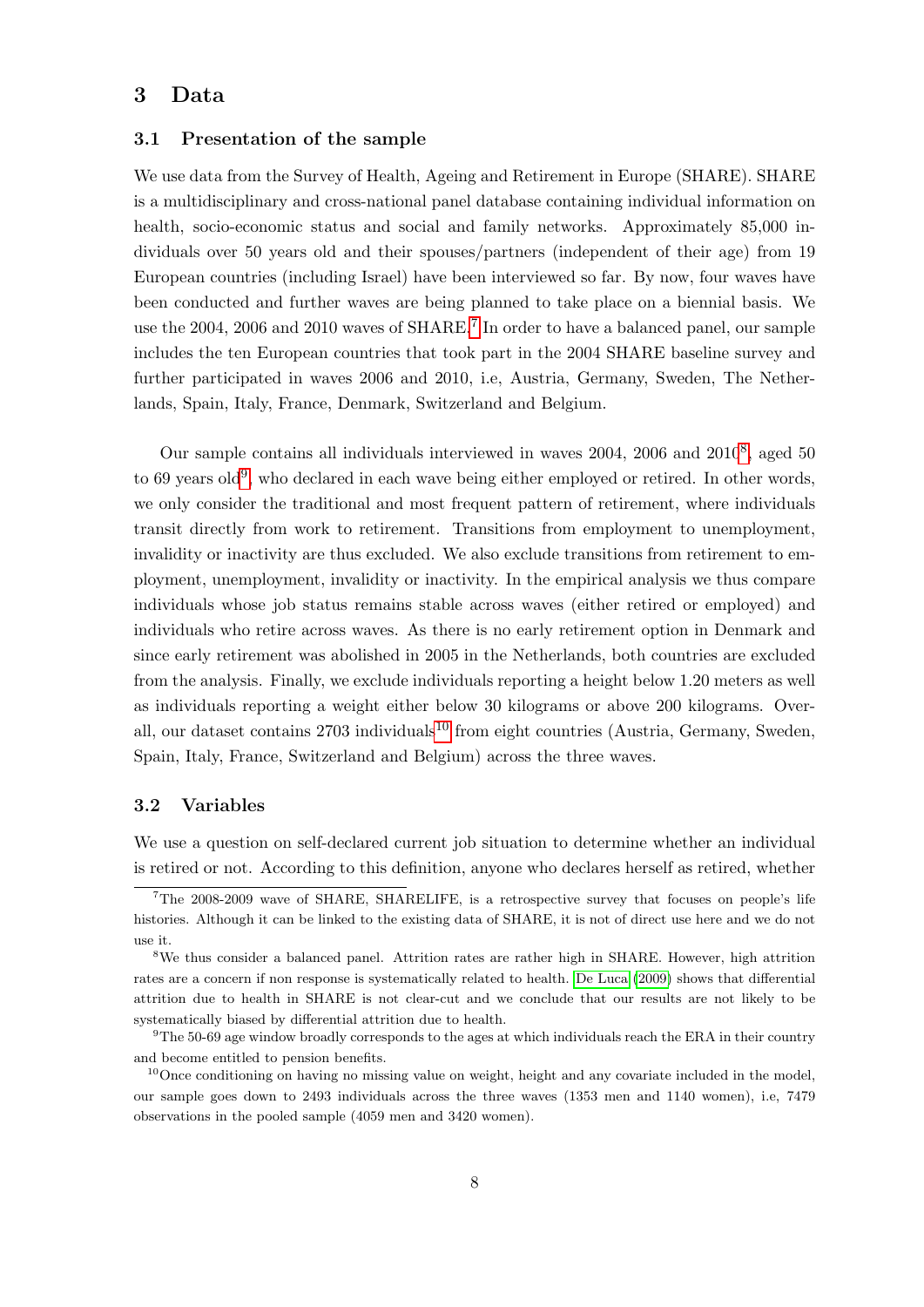she has been or not in a paid job during the month preceding the interview – even for a few hours – is considered as retired. Conversely, anyone who declares herself to be employed or self-employed is considered as currently working. The self-declared retirement status seems to be a reliable information in SHARE : it is strongly associated with the eligibility for either public or private pensions in the dataset.<sup>11</sup> We also use an alternative and more restrictive definition of retirement as a robustness check. According to this definition, an individual is considered as retired if (i) his self-declared job situation is "retired" and (ii) he did not do any paid work during the preceding month. Conversely, an individual is considered as employed if his self-declared job situation is "employed or self employed".12

Tables 2 and 3 provide summary statistics for the full sample – pooled over 2004-2010 – for men and women respectively. Each table also presents characteristics for the individuals either continuously employed across waves (column 2), continuously retired across waves (column 3), or having retired across waves (column 4). According to Tables 2 and 3, 45% of men and 43% of women in the full sample were employed or self-employed, the rest being retired. Eight hundred and sixteen individuals (23% of the individuals working in 2004) retired between 2004 and 2010. According to our alternative definition of retirement, only 395 individuals (13% of the individuals working in 2004) retired between 2004 and 2010.

The BMI is calculated in each wave as the self-declared weight in kilograms divided by the square of the self-declared height in meters  $(kg/m<sup>2</sup>)$ . We derive clinical weight categories from the BMI : underweight (BMI under  $18.5 \text{ kg/m}^2$ ), normal (BMI from 18.5 to 24.9  $\text{kg/m}^2$ ), overweight (BMI from 25 to 29.9 kg/m<sup>2</sup>) and obese (BMI 30 kg/m<sup>2</sup> and above). We also compute individual weight change (in kg) as well as a dummy variable indicating if the individual experienced a weight change of at least 10% between two subsequent waves of the survey. The BMI is a rather crude measure of body composition, as it does not distinguish fat from lean mass (Prentice and Jebb (2001); Burkhauser and Cawley (2008)). However, it has been shown to be highly correlated with more precise measures of adiposity. When reported – as it is the case here –, the BMI may additionally suffer from measurement error (Niedhammer et al. (2000); Burkhauser and Cawley (2008)). Following Brunello et al. (2013), we note that the rank correlation between country level self-reported and objective measures of weight is however very high in Europe (Sanz de Galdeano (2007)).

The average BMI of the full sample was  $26.95 \text{ kg/m}^2$  for men and  $25.79 \text{ kg/m}^2$  for women, slightly above the overweight threshold in both cases. Eighteen percent of men in the full sample were obese, 49% overweight, 32% normal and less than 1% underweight. As for women, 17% were obese, but less than 33% were overweight and 49% had a normal weight. Interestingly, while only 15% of men employed in all waves were obese, 21% of men retired in all waves were obese. The same pattern was found for women (the corresponding figures

<sup>11</sup>Among the 3281 individuals retired in the pooled sample, 84% declared that they had received an income from either a public or occupational old age pension during the year preceding the interview.

 $12\,\text{SHARE}$  also includes information about the year and the month of retirement. However, this measure is not reliable in our data and we do not use it. Hence, we know if a given individual retires between two waves of the survey, but we do not have any information on the exact month and year of retirement.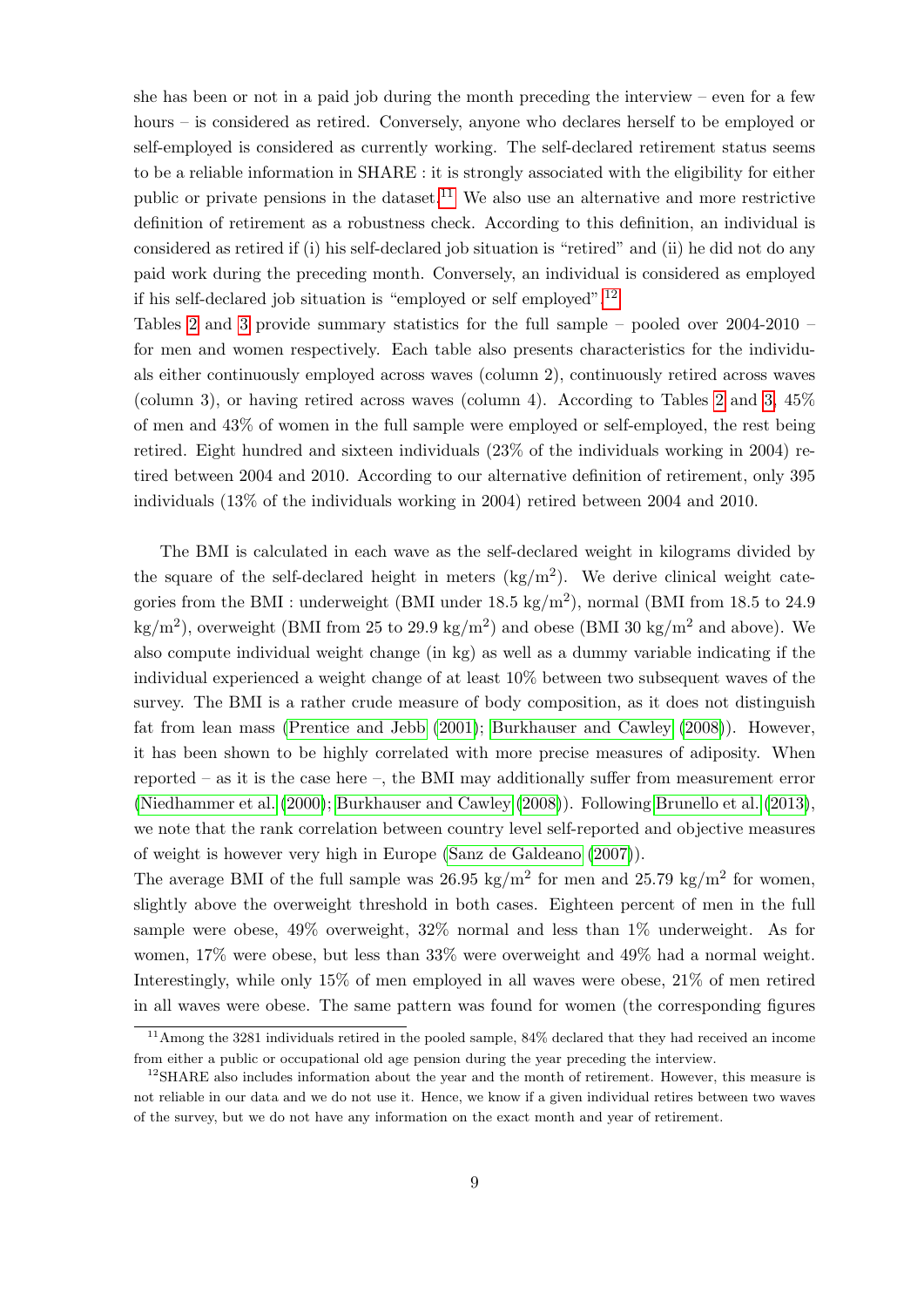are  $14\%$  and  $24\%$ ). This large gap is probably best explained by the fact that individuals employed in all waves are on average younger than individuals retired in all waves. However, it suggests that the 50-69-year-old undergo serious weight change around retirement age.

Additional descriptive statistics seem to corroborate this view : in the pooled sample – irrespective of retirement status  $-$ , 11% of individuals experienced a weight change (either gain or loss) of at least 10% between two subsequent waves of the survey. Seventeen percent became either overweight or obese across two subsequent waves of the survey, while 8% either overweight or obese switched back to a normal weight category. More specifically, Figures 1 and 2 suggest that weight change is more important among individuals having retired between waves. Figure 1 plots the distribution of weight change for individuals having retired across waves as well as the distribution of weight change for individuals continuously employed or retired in all waves, for men and women respectively. A simple look at each graph suggests that the distribution is flatter for individuals having retired across waves : the peak around zero – meaning no weight change – is indeed less clear-cut in both graphs. Although the distributions are not significantly different – neither for men nor for women –, it suggests that individuals who retire experience weight change to a higher extent than individuals continuously employed or retired. Similarly, the proportion of individuals experiencing a weight change of at least 10% between two subsequent waves of the survey (see Figure 2) is higher among men and women having retired (11% and 14% respectively) than among men and women continuously employed or retired  $(9\%$  and  $12\%$  respectively).<sup>13</sup>

Different sets of covariates are used, depending on the specification used (POLS, FE or FEIV models). We introduce age and age squared in all specifications to control properly for the age trend and to account for a potential non-linear effect of age on weight. Each specification also includes marital status (lives with a spouse-partner/does not live with a spouse-partner) and time dummies for 2006 and 2010. The average age of men and women in the pooled sample was 59.8 and 59.7 years old respectively. On average, men and women having retired between 2004 and 2010 were aged 60.3 and 60.4 years old respectively. Eightyseven percent of men in the full sample lived with a spouse or partner, while only 72% of women did so. Gender, educational level<sup>14</sup> (primary education/lower secondary/upper secondary/postsecondary), occupation<sup>15</sup> (blue collars/white collars/technicians/managers and professionals) and country dummies are only included in the POLS specification, as FE and FEIV models do not permit to identify the effects of time-invariant variables. Summary statistics for gender, educational level, occupation and country can be found in Tables 2 and 3 for men and women respectively. Seventeen percent of men in the full sample had achieved primary education, 18% lower secondary education, 33% upper secondary education and 32% post secondary education. The corresponding figures for women are 17%, 18%, 30% and 35%.

<sup>&</sup>lt;sup>13</sup>This is only suggestive evidence, given that the two proportions are not statistically different according to the khi-square test (neither for men, nor for women).

<sup>&</sup>lt;sup>14</sup>Based on the 1997 International Standard Classification of Education (ISCED 97)

<sup>&</sup>lt;sup>15</sup>Based on the 1988 International Standard Classification of Occupations (ISCO 88). Occupation is not time-varying in our data. Given that we focus on elderly workers, it seems to be a plausible assumption.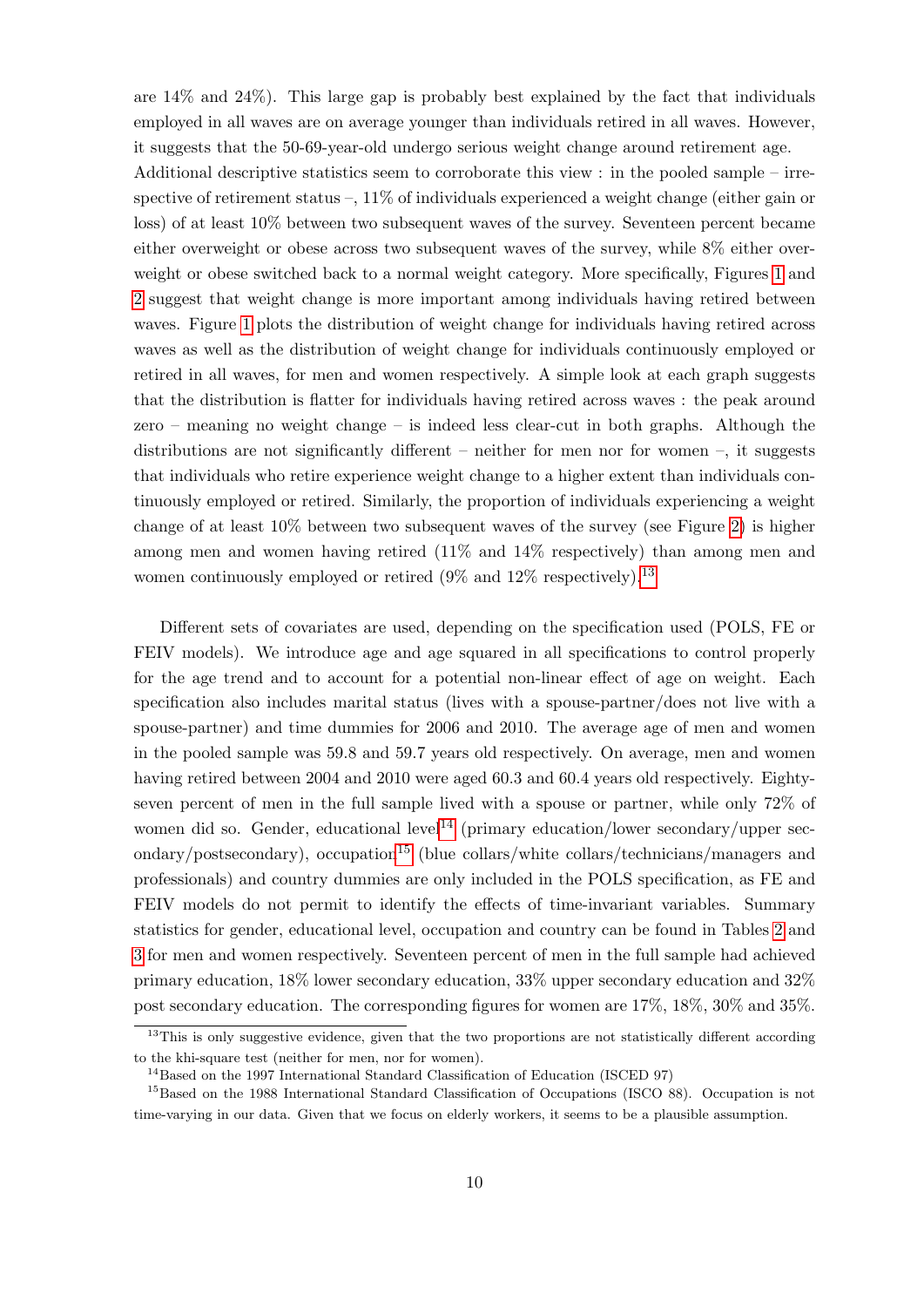Thirty-three percent of males in the pooled sample were in blue-collar occupations, 13% in white-collar occupations,  $20\%$  were technicians and  $34\%$  managers or professionals. Similarly, 20% of women in the full sample were in blue-collar occupations, 32% in white-collar occupations, 19% were technicians and 29% managers or professionals. Men and women having retired across waves exhibited the same patterns of education and occupation than individuals in the full sample. Belgium, Sweden, France, Italy and Germany were the most represented countries in the male and female pooled samples.

In some specifications, we control for health characteristics. As health status is codetermined with retirement as well as weight, controlling for it is likely to generate some endogeneity in our model. However, we show the estimates for POLS, FE and FEIV models for both the baseline and the extended specification including health variables. Whenever introduced in our regressions, health covariates are : self-assessed health status (measured on a five-point scale as excellent/very good/good/fair/poor) and the Euro-D depression index (measured on a twelve-point scale, where twelve is highly depressed). Descriptive statistics for self-rated health and the Euro-D depression index can be found in Tables 2 and 3 for men and women respectively. Men and women in the full sample exhibited a similar pattern of self-assessed health. Conversely, women were on average more depressed than men in all samples. Individuals employed in all waves – whether men or women – were in better health than individuals retired in all waves and individuals having retired between waves.

Finally, we supplement our dataset by the ERA in force in each country at the time of the survey (see Table 1). We build a dummy variable for each individual indicating whether his age is above or below the ERA in his country at time t.

### 4 Results

#### 4.1 Determinants of retirement

Almost 23% (816 individuals) of the individuals working at baseline retired between 2004 and 2010. Among them, 45% (365 individuals) had reached the national ERA during the same period. It suggests that actual retirement behaviour is well correlated with the ERA.

First stage results are reported in Table 8 for men and women respectively. As expected, they indicate that the ERA is an important predictor of retirement. Reaching the ERA increases the probability of retiring by 21 and 28 percentage points for men and women respectively (both effects are significant at the 1% level). These results, combined with Fstats on excluded instruments of 122.2 and 169.4 for men and women respectively, show that reaching the ERA provides an strong exogeneous shock on retirement behaviour. Once controlling for these country-specific age breaks, the probability of retiring decreases with age up to a certain point, where it increases again – probably when reaching the official retirement age. Finally, neither time dummies for 2006 and 2010 nor marital status appear to be statistically important for retirement behaviour.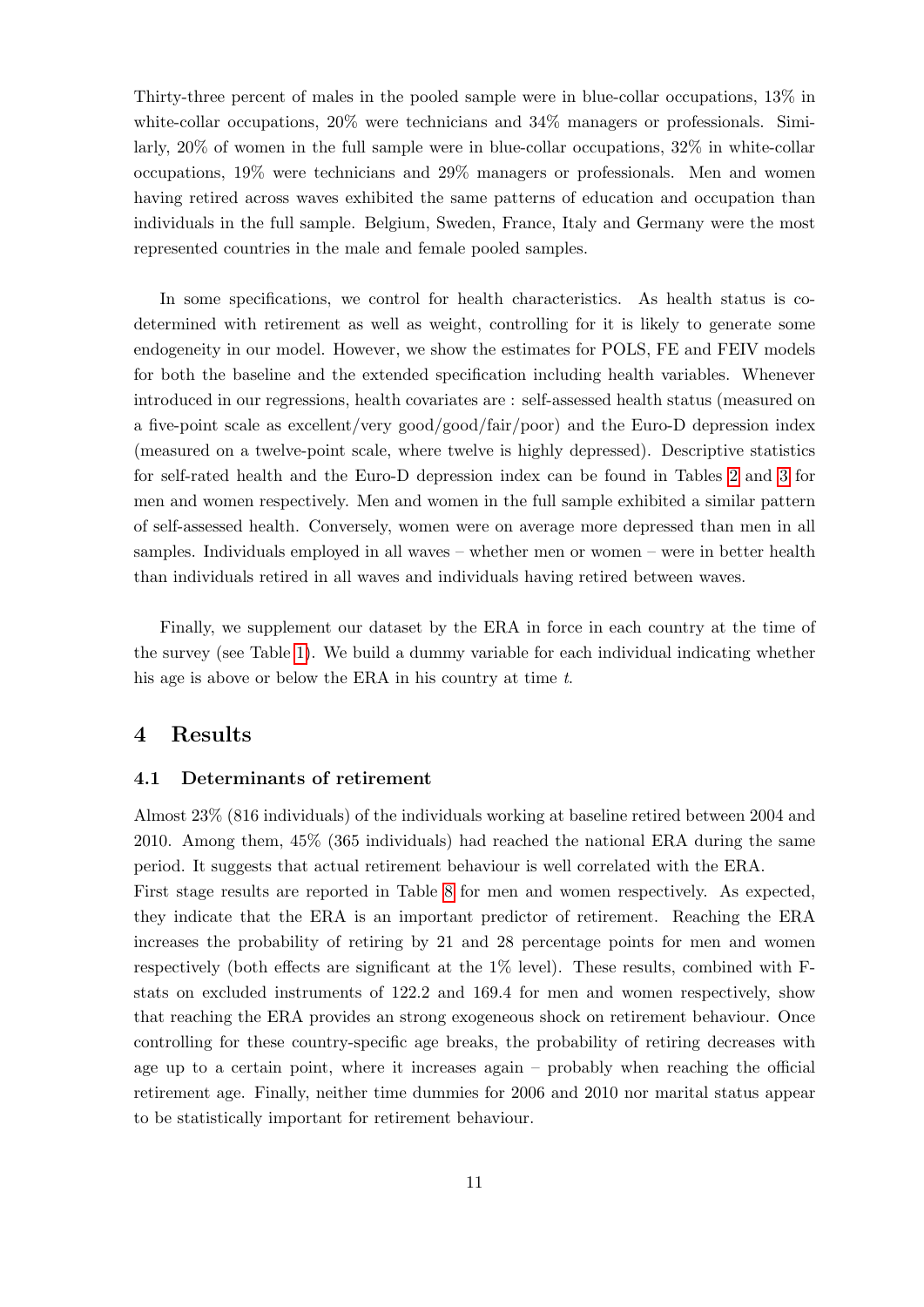#### 4.2 The impact of retirement on BMI, overweight and obesity

Given the differences in terms of both biological consitiuations and labour market histories, we run separate models for men and women. Tables 4 and 5 report the POLS estimates for the BMI (columns 1 and 2), the probability of being either overweight or obese (columns 3 and 4) and the probability of being obese (columns 5 and 6) for men and women respectively. All specifications include age, age squared, time dummies for 2006 and 2010, marital status and time-invariant variables such as education, occupation and country dummies. The first column of each pair presents the results without including health controls, while the second column presents the results once controlling for self-rated health and the EURO-D depression index.

Most of the control variables are statistically significant and of the expected sign. A steep education gradient in BMI, overweight and obesity is found for women and to a lower extent for men. Post-secondary education is indeed associated with a lower BMI and a lower probability of being either overweight or obese as well as being obese for both men and women. Once controlling for education, occupation is not significantly associated with BMI, overweight and obesity, except for women : females in managerial or professional occupations have a lower probability of being overweight than blue-collar females. Living with a spouse or partner does not seem to be correlated with BMI or the probability of being obese but is associated with a higher risk of being either overweight or obese among men. Most country indicators are significant.16 Surprisingly enough, once we control for retirement behaviour, age has a small and insignificant impact on BMI, overweight and obesity.

Our baseline specification reveals a positive and significant association between retirement and weight outcomes for men as well as women. Retirement is positively correlated with BMI : it increases BMI by 0.50 and 0.69 units for men and women respectively (both effects are significant at the  $5\%$  level).<sup>17</sup> It also increases men's probability of being either overweight or obese and men's probability of being obese by 4.8 and 3.8 percentage points respectively (both effects are significant at the 10% level). These coefficients correspond to a 7% (resp. 22%) increase in the probability of being overweight or obese (resp. obese) for men (compared with the sample average). Retirement also increase women's probability of being obese by 5.2 percentage points (at the 5% significance level). It represents a 37% increase in the probability of being obese for women. Results go in the same direction once controlling for health variables, although the magnitude of the effects declines and most results become only marginally significant. Once controlling for health variables, retirement among men becomes only marginally associated with the probability of being either overweight or obese. However, it leads to a modest weight gain (0.38 BMI gain on average, at the 10% significance level). As for women, retirement becomes only marginally associated with BMI and the risk of obesity.

However, these correlations are hard to interpret, because they potentially reflect the

<sup>16</sup>Results not shown but available upon request.

<sup>&</sup>lt;sup>17</sup>For an average man measuring 1.75m and weighing 82kg, it corresponds to a 1.5 kilo gain. As for an average woman measuring 1.63m and weighing 69kg, it corresponds to a 1.8 kilo gain.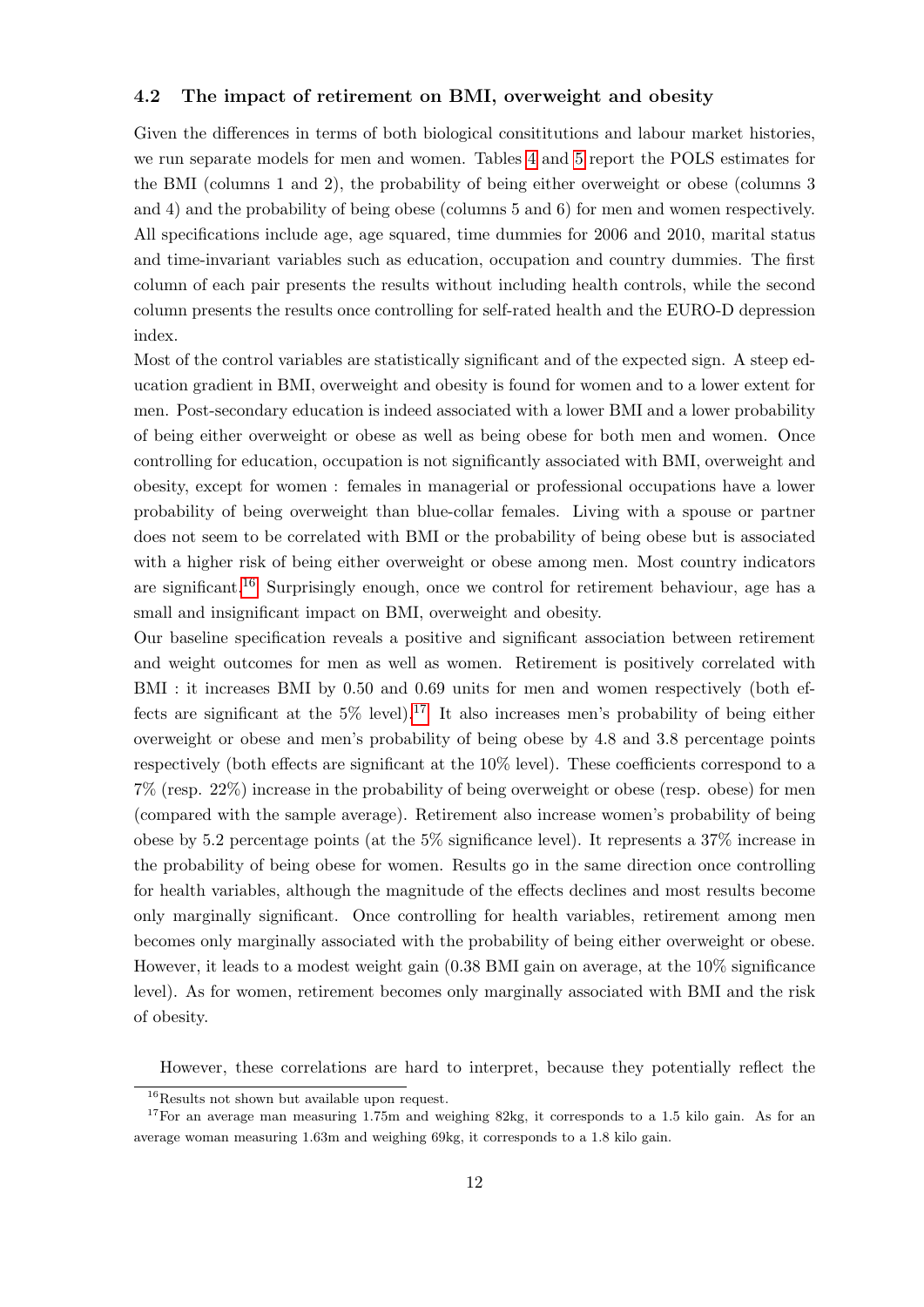effects of unobserved characteristics that may affect both weight outcomes and retirement behaviour. The importance of confounding factors is apparent when we look at the coefficents on retirement once implementing fixed-effect regressions (see Table 6 and Table 7 for men and women respectively). Once taken into account the potential endogeneity arising from the correlation between retirement and time-invariant unobserved characteristics, retirement is no longer significantly associated with weight outcomes for men. The sign of the coefficient even becomes negative for BMI and the probability of being either overweight or obese (although both effects are insignificant at conventional levels). Conversely, retirement leads to weight gain (by 0.25 BMI, at the 5% significance level) and increases the probability of being obese for women (at the 10% significance level), although the magnitude of the estimates declines as compared to POLS results. Not controlling for time-invariant factors – such as time preference for instance, which has a positive effect both on the probability of retiring and on weight gain – may indeed generate an upward bias and account for the larger effect of retirement on weight in POLS models. Controlling for health variables only marginally affects the estimates, suggesting that time-invariant health characteristics affect weight outcomes to a larger extent than health changes over time.

However, the fixed-effect estimates cannot be interpreted as causal : a number of omitted time-varying factors can easily generate some bias in the results. Health or psychological deteriorations – for instance – may trigger both retirement and weight change. Hence, we need to take into account the remaining endogeneity in the model by instrumenting retirement behaviour. Results are presented in Tables 9 and 10 for men and women respectively. Under the hypothesis that reaching the ERA is a valid instrument, our preferred IV estimates show that retirement induced by discontinuous incentives in early retirement schemes causes a 13 percentage point increase in the probability of being obese (at the 5% level) within a two to four-year period among men. It corresponds to a 60% increase in the probability of being obese within a two to four-year period. However, it does not significantly affect men's BMI nor men's probability of being either overweight or obese, although both coefficients are positive.18 Our results thus suggest a non linear impact of retirement on men's BMI : retirement would mostly affect the right-hand side of the BMI distribution.

To inquire this further, we estimate the distribution of the BMI under different treatments for the subpopulation of compliers, following Imbens and Rubin  $(1997b)$ .<sup>19</sup> Figure 3 plots the estimated BMI distributions for winning and losing compliers. In our setup, winning compliers are individuals who became eligible to early retirement schemes between two subsequent

<sup>&</sup>lt;sup>18</sup>The coefficients associated with the effect of retirement on BMI in FEIV models are very close to the ones obtained for the USA using a similar FEIV strategy. We find that retirement causes a 0.47 and 0.18 BMI increase within a two to four-year period among men and women respectively (although both coefficients are insignificant at conventional levels). These estimates are comparable to Chung et al. (2009) findings : on US data, retirement causes a 0.24 increase in BMI within a two-year period (at the 10% significance level). Unfortunately, as Chung et al. (2009) did not study the causal impact of retirement on the probability of being either overweight or obese nor on the probability of being obese, other comparisons based on the magnitude of the coefficients cannot be made.

 $^{19}{\rm{We}}$  provide a brief explanation of this method in the appendix.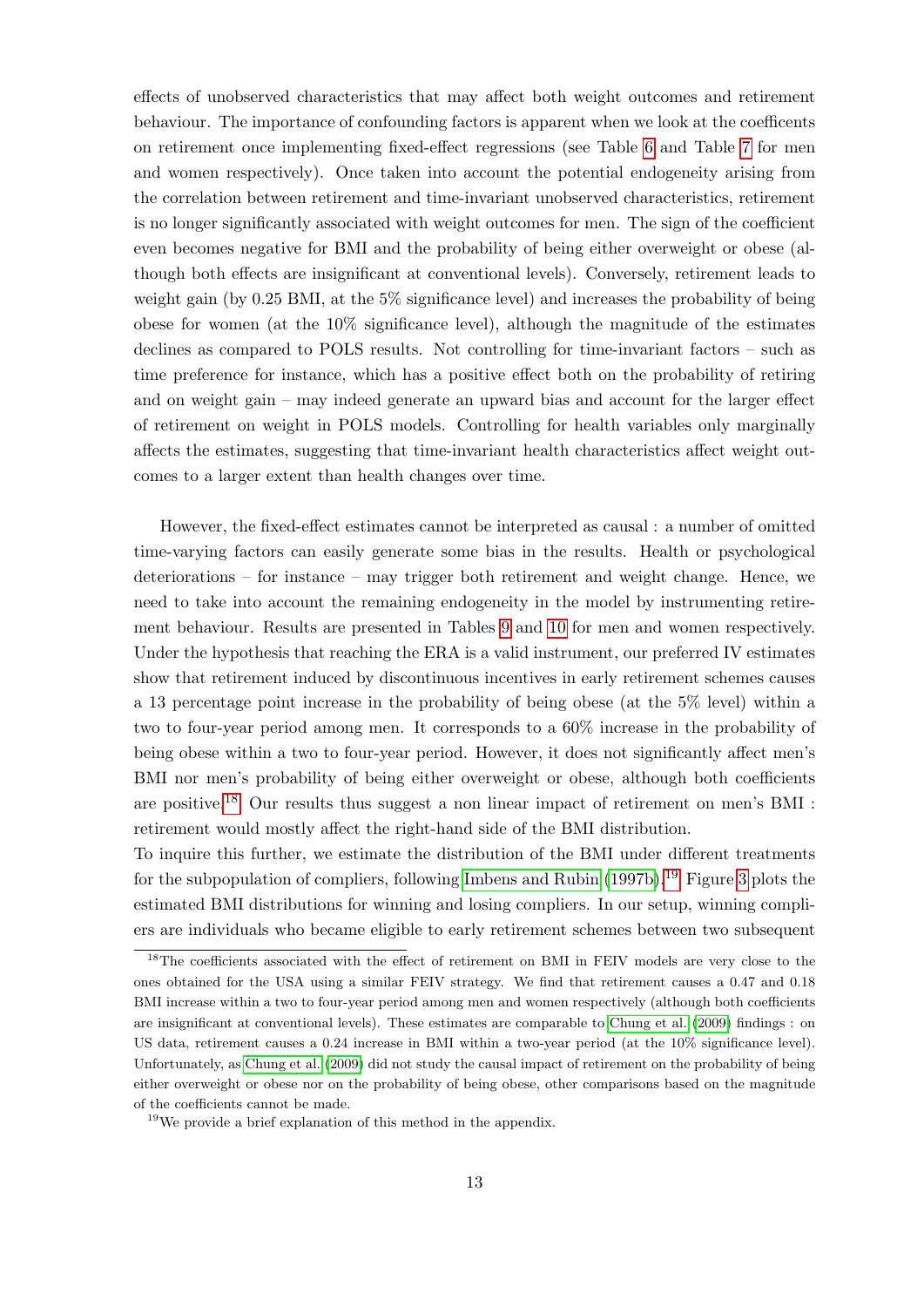waves of the survey and *did* retire then; losing compliers are individuals whose eligibility to early retirement schemes as well as retirement status did not change between two subsequent waves of the survey. According to Figure 3, the density fonction of winning compliers is shifted to the right compared to losing compliers. Winning compliers also seem to be more dispersed than losing compliers. Interestingly, the right tail of the winning compliers' density is fatter after threshold 30. This is evidence that obese individuals are more frequent among the winning compliers. This piece of graphical evidence is consistent with the IV results discussed above and the idea that retirement has a non-linear impact on men's BMI.

Overall, retirement seems to have a non-linear impact on men's BMI and mostly affects the right-hand side of the BMI distribution, i.e, after threshold 30. As for women, Table 10 shows that they do not experience weight changes following retirement. The coefficient associated with retirement is never significant, whatever the outcome.

#### 4.3 Heterogeneous effects of retirement

The impact of retirement on weight outcomes is likely to be highly heterogeneous across job types. In particular, individuals having retired from physically-demanding jobs are likely to gain weight if they do not compensate the direct reduction in job-related exercise by increasing their leisure-time physical activity or by decreasing their food intake. In order to test for this, we re-run our FEIV models by adding an interaction term of retirement status with a measure of previous job's physical strenuousness. The physical strenuousness of work is measured using a question asking workers their opinion about the following statement : "My job is physically demanding". Four answers are available ranging from "strongly agree" to "strongly disagree". We dichotomise the responses into strenous work (strongly agree/agree) and sedentary work (disagree/strongly disagree). As this information is only available in SHARE for individuals who were working at baseline, FEIV models are estimated on a smaller sample – 934 men and 808 women across three waves. Among these individuals working at baseline, 56.4% had a sedentary job and 43.6% had a strenuous job. Table 11 shows the results when interacting retirement status with our indicator of job strenuousness.20 As controlling for health variables has little to no effect on FEIV estimates, Table 11 reports the FEIV estimates for the BMI (columns 1 and 2), the probability of being either overweight or obese (columns 3 and 4) and the probability of being obese (columns 5 and 6) for the baseline specification only. The first column of each pair presents the results for men, while the second column presents the results for women. As shown in column (5), the retirement effect on obesity seems to be mainly driven by men having retired from strenuous jobs. The coefficient associated with retirement is equal to 0.16 and insignificant at conventional levels, but the interaction term is equal to 0.10 and significant at the 5% level. Both coefficients are jointly significant at the 5% level. Overall, retirement causes a 26 percentage point increase in the probability of being obese among men having retired from strenuous jobs within two to four-year period (at the 5% significance level). This result is robust to the threshold chosen for obesity : among men having retired from strenuous jobs, retirement

 $20$ The interaction is instrumented for. First stage results are not displayed but available upon request.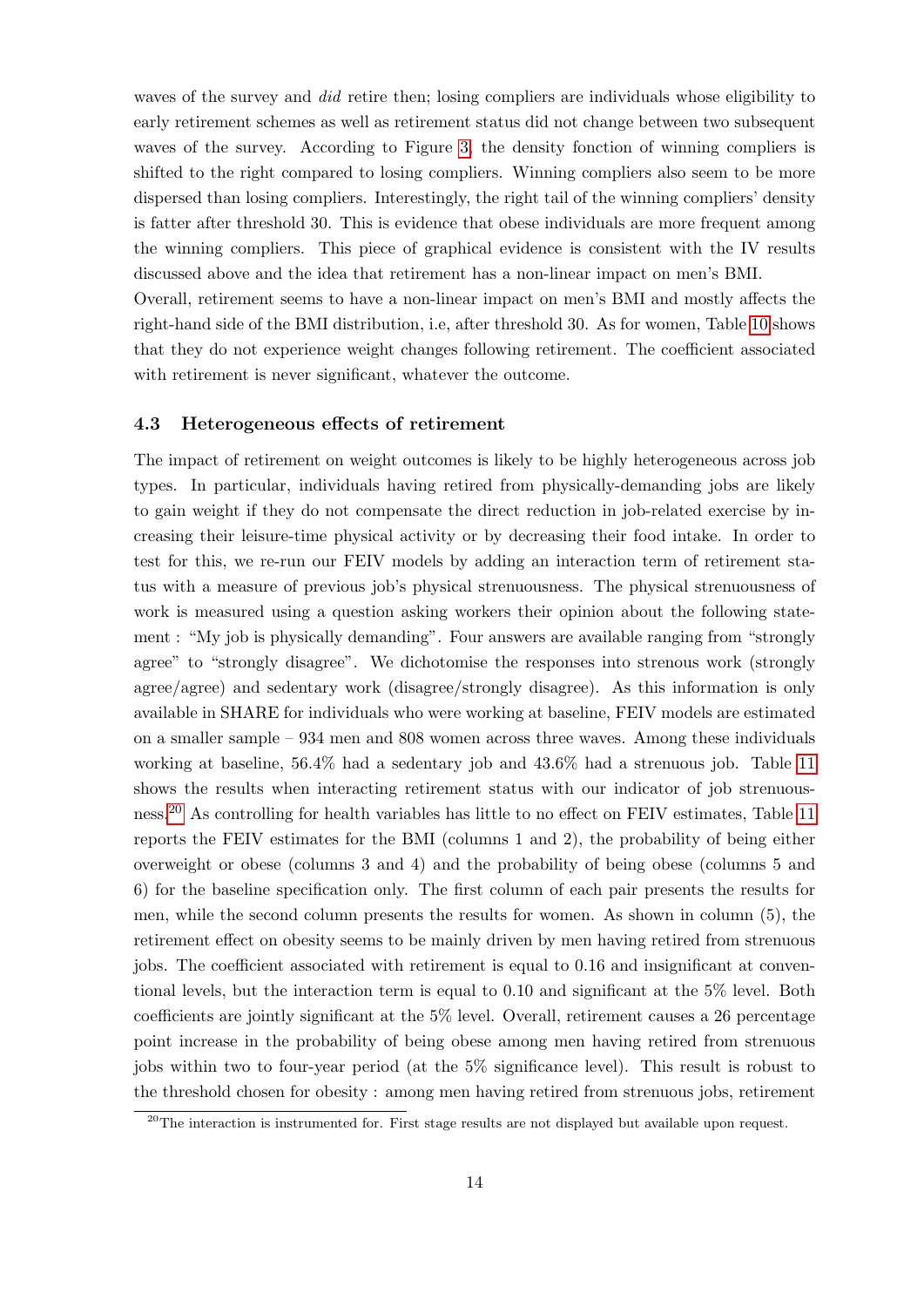significantly increases the probability of having a BMI above 31 (the interaction term is significant at the  $5\%$  level).<sup>21</sup> Conversely, retirement does not seem to have a significant impact on neither the BMI, the probability of being either overweight or obese nor the probability of being obese among men having retired from sedentary occupations. Overall, our results suggest that retiring from a strenuous job has a triggering effect on obesity for men. As for women, columns (2), (4) and (6) show that they do not experience weight changes following retirement, whether they had retired from strenuous or sedentary jobs. The coefficients associated with the retirement indicator and the interaction term are never significant, whatever the outcome.

The impact of retirement on weight outcomes is also likely to be highly heterogeneous across weight categories at baseline. Additional results show that the causal impact of retirement on the probability of being obese is only significant for men who already had a BMI higher than 24 at baseline. This result holds for both specifications (with and without the interaction term *retirement*<sup>\*</sup>job strenuousness<sup>22</sup>). The "marginal" individual is thus likely to be a man already overweight or not far from the overweight threshold, i.e, at risk of obesity.

Overall, our results show retirement effects can be highly heterogeneous : in particular, retiring from a strenuous job has a triggering effect on obesity for men already at risk of obesity.

#### 4.4 Underlying mechanisms

In this paragraph, we further investigate the heterogeneous response to retirement according to gender. As retirement is likely to operate on weight through physical activity and food intake, we try to assess whether changes in food intake and physical activity following retirement are gender-specific. Due to data limitations<sup>23</sup>, we focus on changes in leisure-time

<sup>&</sup>lt;sup>21</sup>The coefficient associated with retirement is equal to 0.06 (standard error : 0.09) and insignificant. The coefficient associated with the interaction term is equal to 0.10 (standard error : 0.05) and significant at the 5% level.

 $22$ When considering men who already had a BMI higher than 24 at baseline, our sample goes down to 1054 individuals across the three waves. We re-run our FEIV models on this subsample to estimate the effect of retirement on the probability of being obese. The coefficient associated with retirement is equal to 0.15 (standard error : 0.07) and significant the 5% level. The coefficient associated with retirement is insignificant on the subsample of men who had a BMI lower than 24 at baseline. We also re-run our FEIV models including the interaction term retirement status\*job strenuousness. When considering men who already had a BMI higher than 24 and who were working at baseline, our sample goes down to 721 individuals across the three waves. When estimating the effect of retirement on obesity, the coefficient associated with retirement is equal to 0.17 (standard error : 0.14) and insignificant at conventional levels. The coefficient associated with the interaction term is equal to 0.11 (standard error : 0.06) and significant at the 10% level. Both coefficients are insignificant on the subsample of men who had a BMI lower than 24 and who were working at baseline.

<sup>&</sup>lt;sup>23</sup>SHARE contains two measures of food consumption : the monthly household expenditure on food consumed away from home and the monthly household expenditure on food consumed at home. However, these two measures are hard to interpret : they are likely to reflect a household joint decision concerning food consumption. They do not necessarily reflect an individual change in food consumption – and even less an individual change in food intake.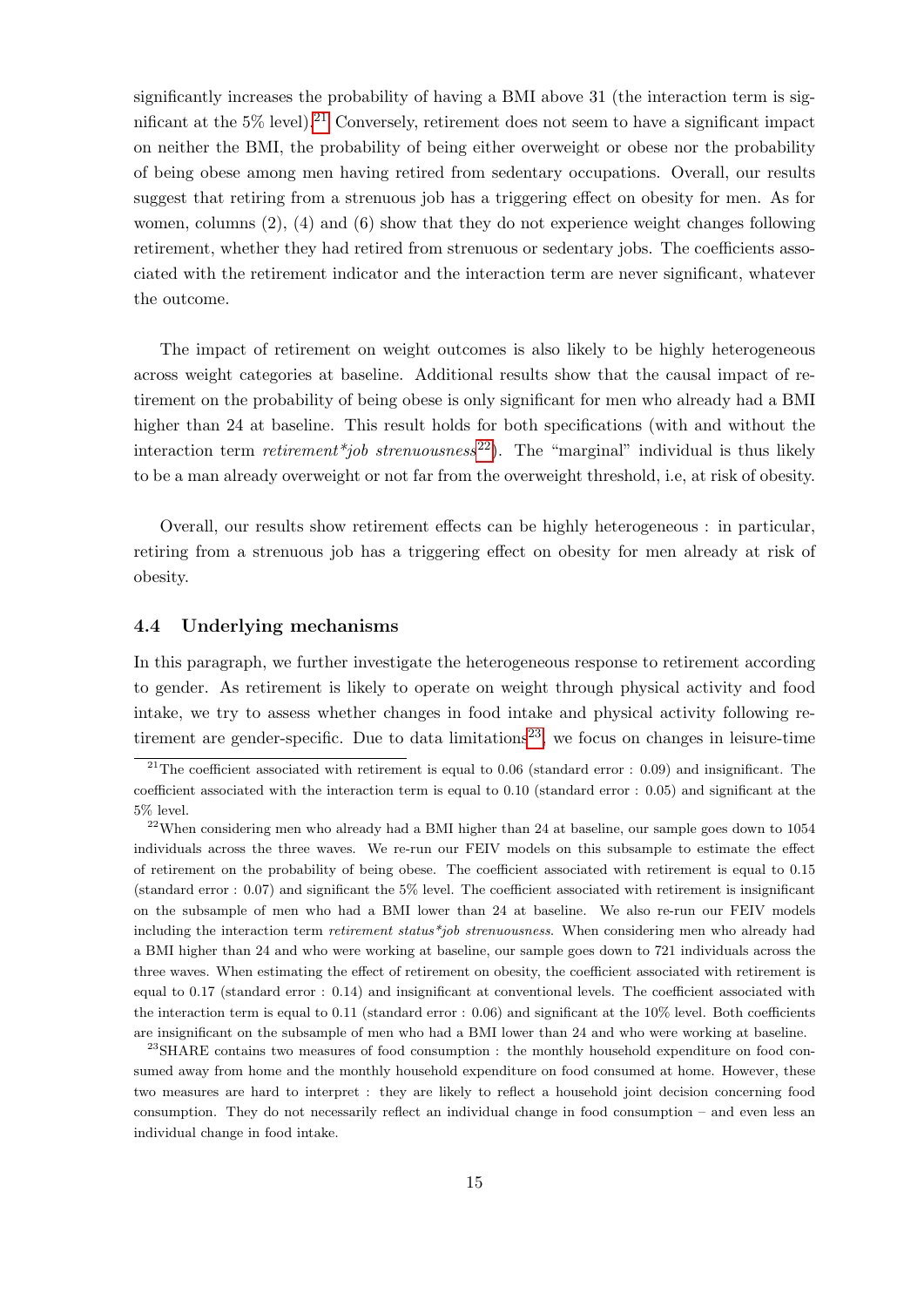physical activity after retirement. Leisure-time physical activity is captured in SHARE by the following question : "How often do you engage in activities that require a moderate level of energy such as gardening, cleaning the car, or doing a walk?". Four answers are available ranging from "more than once a week" to "hardly ever, or never". We dichotomize the responses into high (more than once a week/once a week) and low moderate leisure-time physical activity (one to three times a month/hardly ever, or never). Our FEIV models show that women tend to increase their leisure-time physical activity following retirement while men do not. Retirement causes a 14 percentage point increase in the probability of performing a moderate physical activity at least once a week (at the 5% significance level) among women. The corresponding figure for men is equal to 7 percentage points and insignificant at conventional levels. This would be suggestive evidence that the heterogeneous impact of retirement across genders is partly explained by women's higher propensity to engage in leisure-time physical activities following retirement. However, the results do not seem robust to alternative dichotomisations of leisure-time physical activity. When using an alternative dichotomisation of leisure-time physical activity (hardly never or never versus more than once a week/once a week/one to three times a month), we find that retirement causes a 11 (12) percentage point increase in the probability of performing a moderate physical activity at least one to three times a month among men (women). Both coefficients are significant at the 5% significance level.

Overall, our data lead to inconclusive results with regard to gender-specific patterns in leisure-time physical activity following retirement. Moreover, only very precise measures of physical activity – both at work and during leisure time – would have allowed us to investigate whether individuals actually compensate the direct reduction in job-related exercise by increasing their leisure-time physical activity following retirement. Thus, data limitations make it difficult to explore the underlying mechanisms through which retirement affects weight as well as the gender-specific patterns in food intake and physical activity.

#### 4.5 Robustness checks

Our estimation strategy is likely to yield unbiased results if properly controlling for the age trend. As one may worry that our results be driven by an inadequate estimation of the age effect, we have tried linear, quadratic (presented) and quartic age terms in robustness checks. Results are qualitatively similar.24

As underweight status is associated with a higher risk of morbidity and mortality for the elderly (Corrada et al. (2006)), one could be afraid that underweight individuals have a different response to retirement. It might be the case that underweight individuals lose

<sup>&</sup>lt;sup>24</sup>When introducing age as a linear term, the point estimate associated with the effect of retirement on the probability of being obese in FEIV moldels for men is very similar to the one obtained when introducing age as a quadratic term (presented). The coefficient associated with retirement is equal to 0.13 (standard error : 0.06) and significant at the 5% level. The corresponding figure when introducing age as a quartic term is 0.14 (standard error : 0.08), significant at the 10% level. We find no significant results for men's BMI nor men's probability of being either overweight or obese. No significant results are found for women.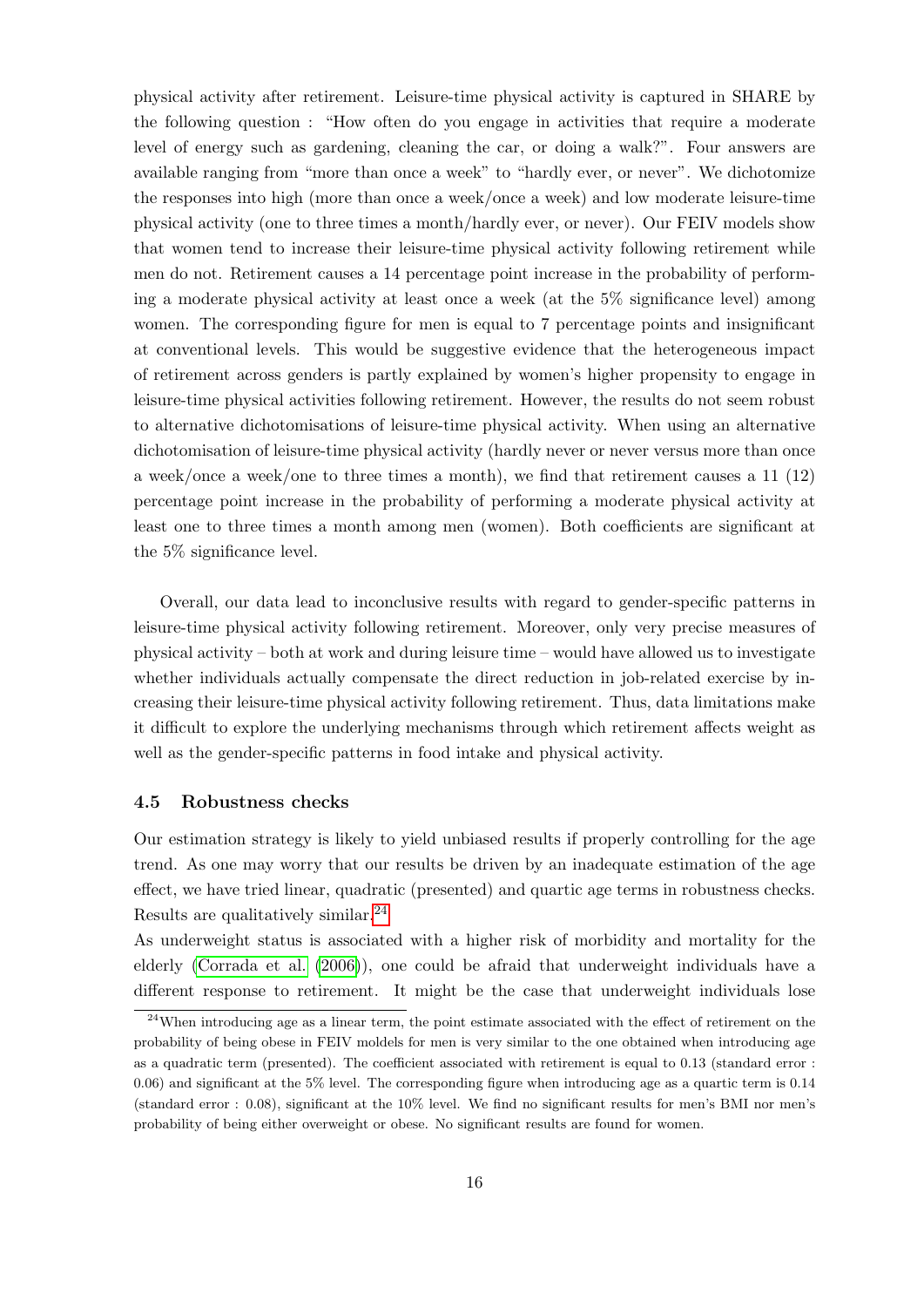weight because of retirement, thus leading to an overall insignificant impact of retirement on BMI. We check that our results are robust to the exclusion of underweight individuals by re-running our IV estimates on normal, overweight and obese individuals at baseline. Results are virtually unchanged.25

Up until now, retirement was defined using a question on self-declared current job situation (see Data section). According to this definition, anyone who declares herself to be retired is considered as retired. One concern could be that individuals declare themselves as retired even when working full or part-time, simply because they have left their "career" job. We use an alternative definition according to which anyone who is in the paid labour force is considered as employed (see Data section). Results from the FEIV regressions using this alternative definition show that the point estimate of the retirement indicator is very similar to those presented in Table 9 and marginally significant at the  $15\%$  level.<sup>26</sup> Given that only 395 individuals retire between 2004 and 2010 according to this alternative definition, this result is likely to be due to a power problem.

An additional concern is that there might be other things than retirement at ERAs that could cause a nonlinear relationship between weight and age at these given ages. For example, one may think of country-specific cohort effects which may reflect differencial trends in food supplies, health policies or early life conditions. An imperfect way to test for this is to introduce the age\*country and  $\text{age}^2*$ country terms in our FEIV models to test whether age has a differential impact on weight across countries. All coefficients associated with these additional terms are insignificant in all our FEIV models. The point estimates obtained on the retirement indicator do not significantly vary as compared to those presented in Table 9. In particular, when considering the probability of being obese as an outcome, the coefficient associated with retirement in the FEIV model for men is equal to 0.14 (standard error : 0.15) and significant at the 10% level.

Finally, we conduct a placebo test to back the reliance of our results. We evaluate the impact of a fictive state of the world where ERAs would be interchanged across countries.27 We rerun our FEIV regressions with this fictive instrument. As expected, the coefficient associated with this fictive instrument in the first stage is close to 0 and non significant at conventional levels. The F-stat of excluded instrument is equal to 2.24 – below the standard requirement of 10 (Bound et al. (1995)) – thus suggesting a weak instrument problem. When considering the probability of being obese as an outcome, the coefficient associated with retirement in

<sup>&</sup>lt;sup>25</sup>When considering the probability of being obese as the outcome in the FEIV model for men, the coefficient associated with retirement is equal to 0.13 (standard error : 0.06) and significant at the 5% level. When considering either the BMI or the probability of being obese as the outcome, the coefficient associated with the retirement indicator in FEIV models for men is still insignificant. No significant results are found for women.

<sup>&</sup>lt;sup>26</sup>When considering the probability of being obese as the outcome in the FEIV model for men, the coefficient associated with retirement is equal to 0.13 (standard error : 0.09) and marginally significant at the 15% level. We find no significant results for men's BMI nor men's probability of being either overweight or obese. No significant results are found for women.

 $27$ The design of the placebo reform is as following : we assign to each country a fictive ERA. For instance, France's ERA is set to 61. The corresponding ERAs for Germany, Sweden, Switzerland, Spain, Austria, Italy and Belgium are 57, 60, 60, 63, 59, 62 and 62, respectively.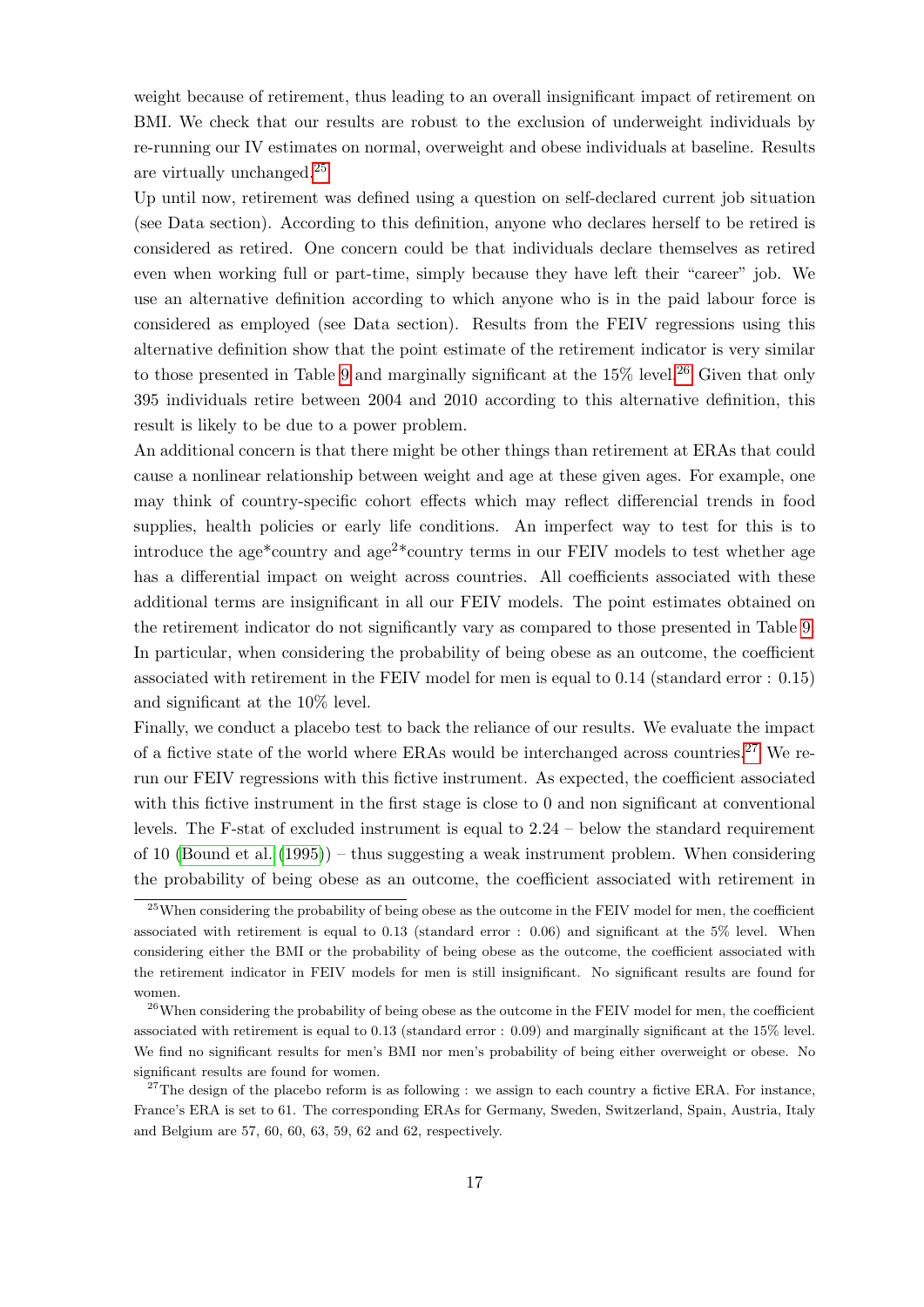the FEIV model for men is equal to 0.09 (standard error : 0.43) and non significant at conventional levels (p-value : 0.84).

### 5 Conclusion

This paper studies the effect of retirement on several weight outcomes using the 2004, 2006 and 2010 waves of SHARE. It exploits the European variation in ERAs and the stepwise increase in ERAs in Austria and Italy to produce an exogeneous shock on retirement behaviour. This allows us to estimate the short-term causal impact of retirement on weight. Our results show that retirement induced by social security rules causes a 13 percentage point increase in the probability of being obese within a two to four-year period among 50-69 year-old men. Our findings suggest that retirement has a non-linear impact on men's BMI, mostly affecting the right-hand side of the distribution. We give evidence that this effect is highly heterogeneous and driven by men having retired from strenuous jobs and who were already at risk of obesity. No significant effects are found among women.

A possible interpretation of our findings is that the impact of retirement on weight is likely to be driven by a direct reduction in job-related exercise. The gender-heterogeneity of our results is likely to be explained by gender-specific patterns in food intake and physical activity following retirement. There is some evidence in the literature that women adjust to retirement more sucessfully than men (Barnes and Parry (2004)). Women would adjust their food diet and physical activity to a better extent than men, thus compensating the reduction in job-related exercise following retirement. Due to data limitations, we were not able to investigate these gender-specific patterns in greater detail.

Our findings are consistent with a more and more common interpretation of the results of the literature focusing on the link between retirement and health. Retirement is likely to reduce the amount of stress and physical strain that an individual experiences from work, and may thus positively affect subjective dimensions of health. As retirement is also likely to reduce the amount of physical activity and mentally stimulating activities after retirement, it may at the same time negatively affect objective dimensions of health. Retirement has indeed been shown to deteriorate physical dimensions of health (such as cognitive functioning or cardiovascular diseases), and improve subjective dimensions of health at the same time (such as self-rated health or mental health).<sup>28</sup> Our results are highly consistent with this interpretation, as the BMI can be seen as an objective measure of health, likely to be measured and known to the respondent himself. The direct reduction in job-related exercise following retirement is likely to deteriorate this specific dimension of health, along with other dimensions of objective health.

<sup>28</sup>Although some findings in the literature are not consistent with this interpretation. See for instance Dave et al. (2006), who find negative effects of retirement on both objective and subjective measures on health or Coe and Zamarro (2011), who find positive effects on both objective and subjective measures on health.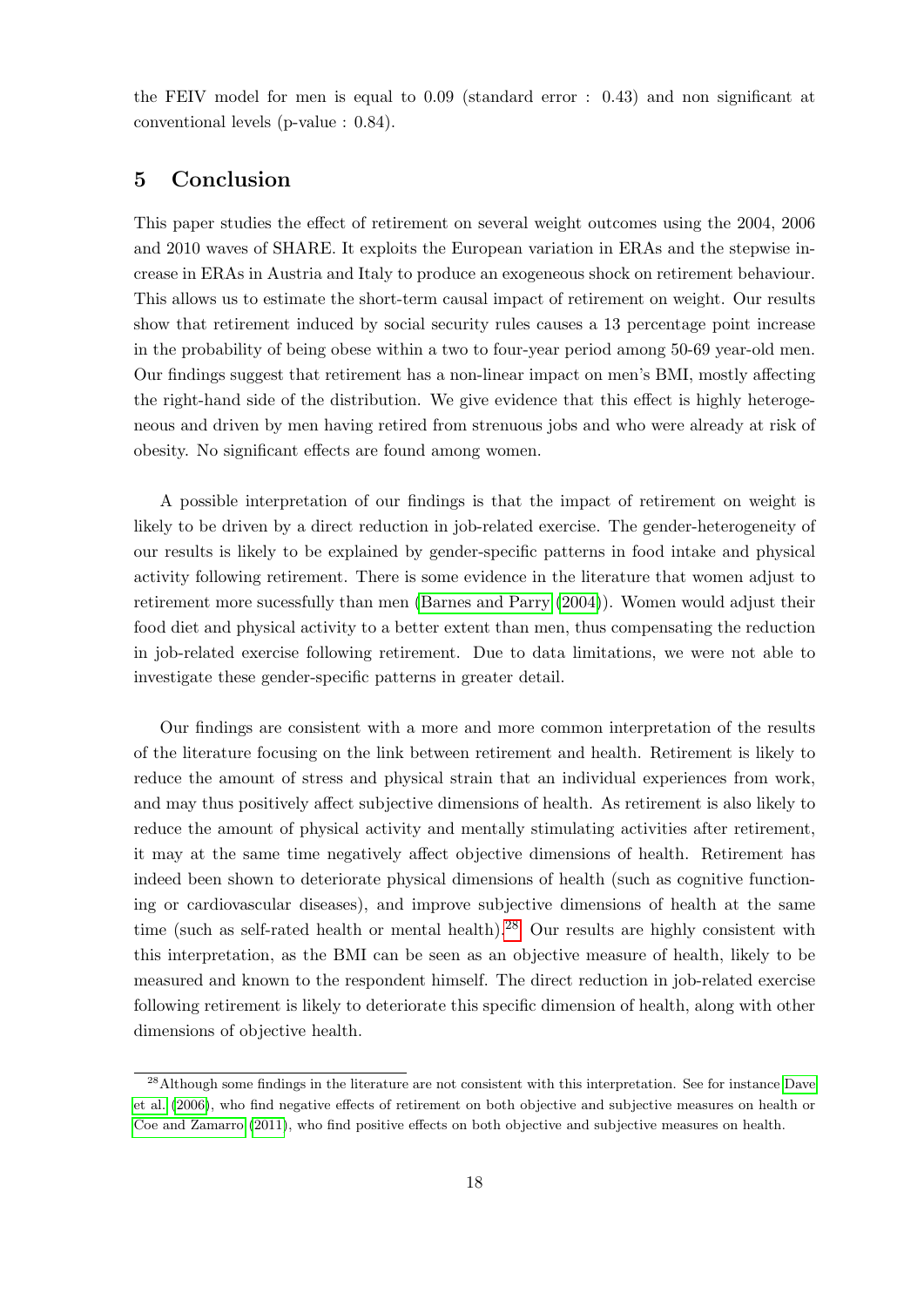Finally, our results have some important policy implications. Given the increasing number of people approaching retirement age and the upward trend in obesity rates (where each cohort is heavier than the previous one), men retiring from strenuous jobs in the near future will be likely to suffer from health disorders following retirement. Public health policies specifically targeted at this population should be considered in order to guarantee healthy ageing and healthy life years following retirement.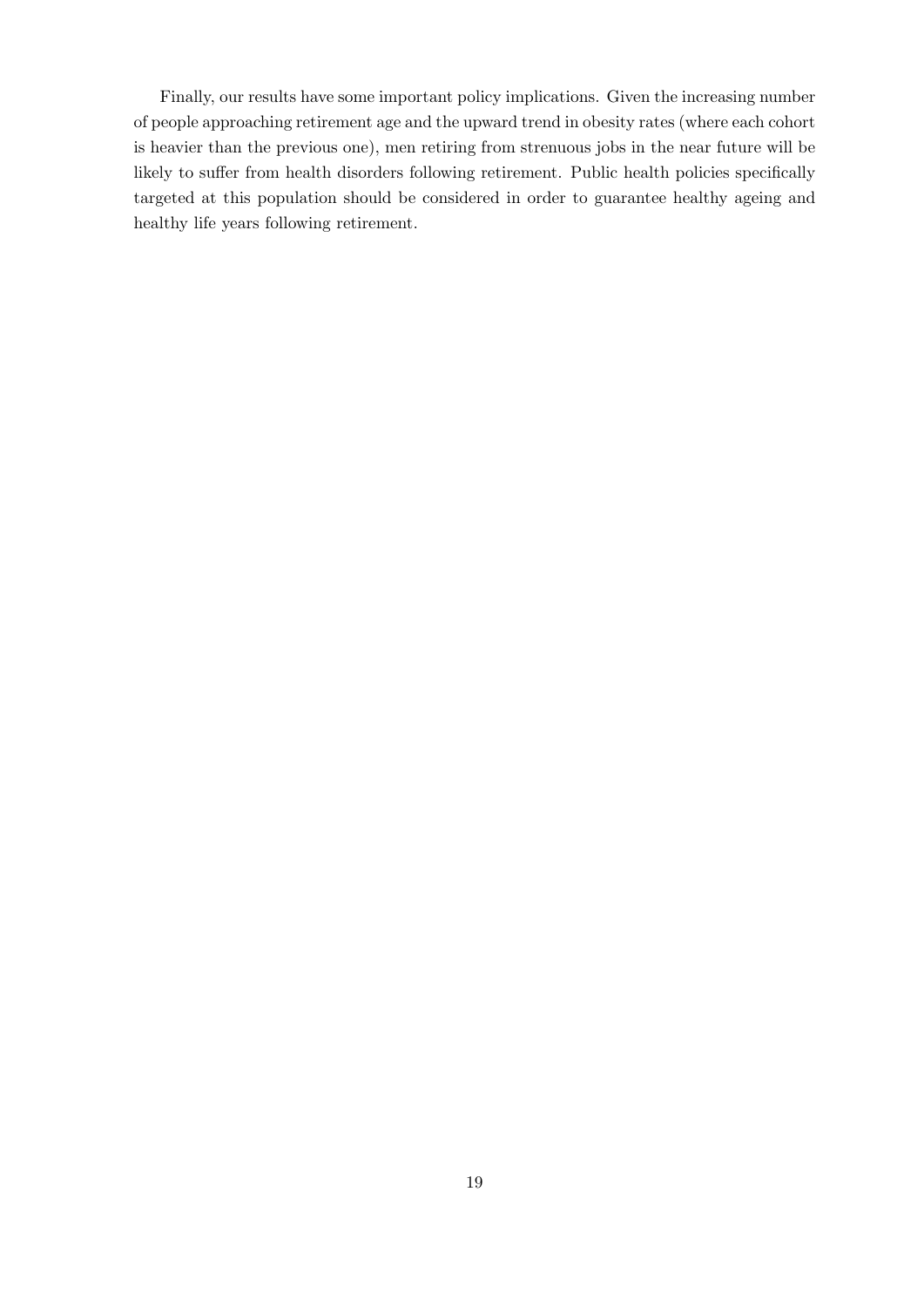## Bibliography

- Anderson, L. and J. Mellor (2008): "Predicting health behaviors with an experimental measure of risk preference," Journal of Health Economics, 27, 1260–1274.
- ANDREYEVA, T., P. MICHAUD, AND A. VAN SOEST (2007): "Obesity and health in Europeans aged 50 years and older," Public Health, 121, 497–509.
- ANGRIST, J., G. IMBENS, AND D. RUBIN (1996): "Identification of causal effects using instrumental variables," Journal of the American statistical Association, 91, 444–455.
- BARNES, H. AND J. PARRY (2004): "Renegotiating identity and relationships: Men and women's adjustments to retirement," Ageing and Society, 24, 213-233.
- BEHNCKE, S. (2011): "Does retirement trigger ill health?" Health Economics, 21, 282–300.
- BLAKE, H. AND C. GARROUSTE (2012): "Collateral effects of a pension reform in France," Tech. rep., Health, Econometrics and Data Group (HEDG) Working Papers 12/16, HEDG, c/o Department of Economics, University of York.
- BÖCKERMAN, P., E. JOHANSSON, P. JOUSILAHTI, AND A. UUTELA (2008): "The physical strenuousness of work is slightly associated with an upward trend in the BMI," Social Science & Medicine, 66, 1346–1355.
- Bonsang, E., S. Adam, and S. Perelman (2012): "Does retirement affect cognitive functioning?" *Journal of health economics*, 31, 490–501.
- Bound, J., D. A. Jaeger, and R. M. Baker (1995): "Problems with instrumental variables estimation when the correlation between the instruments and the endogenous explanatory variable is weak," Journal of the American statistical association, 90, 443– 450.
- Bradford, L. (1979): "Can You Survive Your Retirement?" Harvard Business Review, 57, 103–109.
- BRUNELLO, G. AND B. D'HOMBRES (2007): "Does body weight affect wages? Evidence from Europe," Economics & Human Biology, 5, 1–19.
- BRUNELLO, G., D. FABBRI, AND M. FORT (2013): "The causal effect of education on body mass: Evidence from Europe," Journal of Labor Economics, 31, 195–223.
- Burkhauser, R. and J. Cawley (2006): "The importance of objective health measures in predicting early receipt of social security benefits: The case of fatness," Tech. rep., Michigan Retirement Research Center Working Papers 148, University of Michigan.
- $(2008)$ : "Beyond BMI: The value of more accurate measures of fatness and obesity in social science research," *Journal of Health Economics*, 27, 519–529.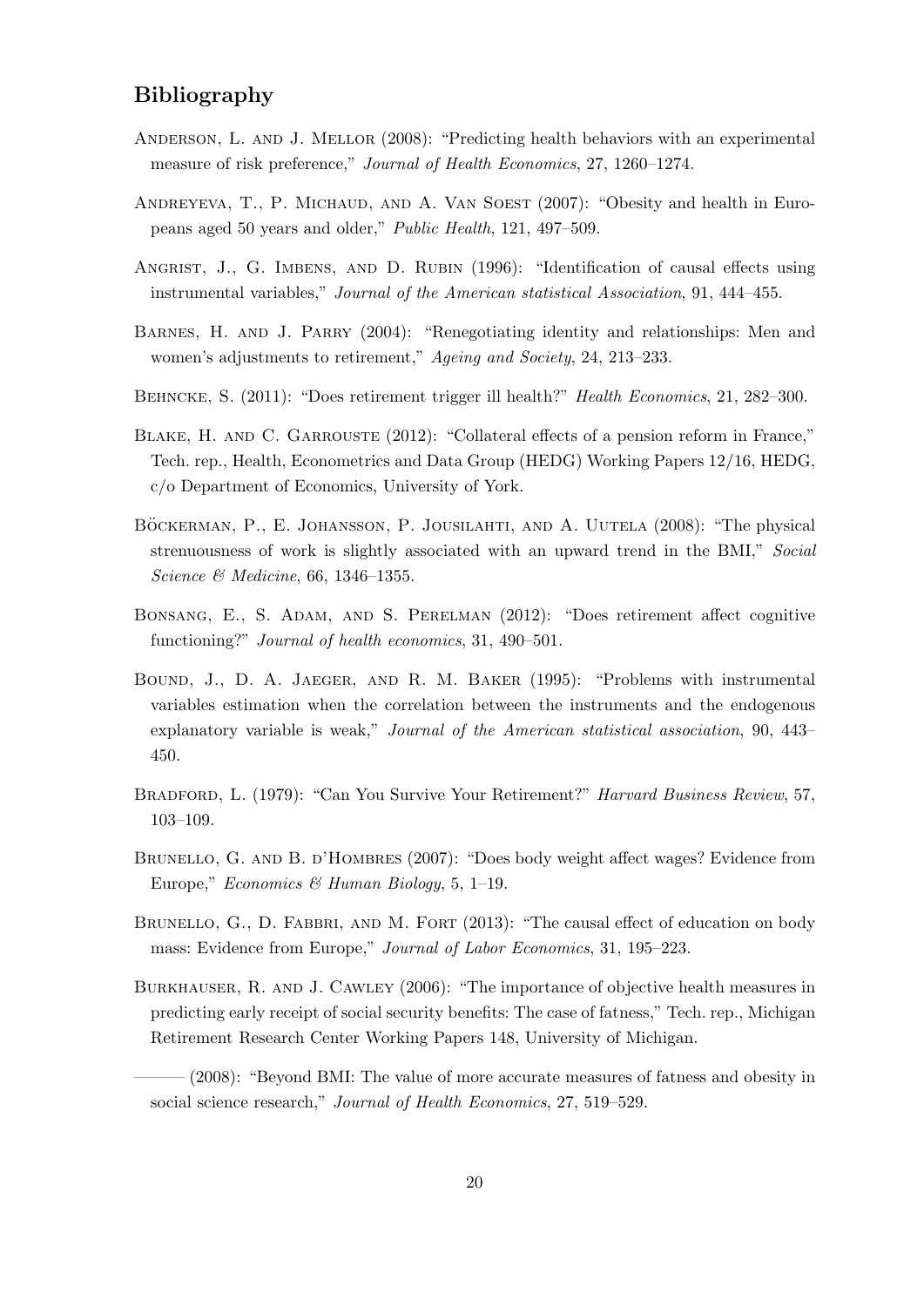- Cawley, J. (2004): "The impact of obesity on wages," Journal of Human Resources, 39, 451–474.
- Cawley, J., J. Moran, and K. Simon (2010): "The impact of income on the weight of elderly Americans," Health Economics, 19, 979–993.
- Charles, K. (2004): "Is retirement depressing?: Labor force inactivity and psychological well-being in later life," Research in Labor Economics, 23, 269-299.
- Chung, S., M. Domino, and S. Stearns (2009): "The effect of retirement on weight," The Journals of Gerontology Series B: Psychological Sciences and Social Sciences, 64, 656–665.
- Chung, S., B. Popkin, M. Domino, and S. Stearns (2007): "Effect of Retirement on Eating Out and Weight Change: An Analysis of Gender Differences," Obesity, 15, 1053– 1060.
- COE, N. AND M. LINDEBOOM (2008): "Does retirement kill you? Evidence from early retirement windows," Tech. rep.
- COE, N. AND G. ZAMARRO (2011): "Retirement effects on health in Europe," Journal of Health Economics, 30, 77–86.
- Colchero, M., B. Caballero, and D. Bishai (2008): "The effect of income and occupation on body mass index among women in the Cebu Longitudinal Health and Nutrition Surveys (1983-2002)," Social Science & Medicine, 66, 1967–1978.
- Corrada, M., C. Kawas, F. Mozaffar, and A. Paganini-Hill (2006): "Association of body mass index and weight change with all-cause mortality in the elderly," American Journal of Epidemiology, 163, 938–949.
- DAVE, D., I. RASHAD, AND J. SPASOJEVIC (2006): "The effects of retirement on physical and mental health outcomes," Tech. rep., NBER Working Paper No. 12123.
- De Luca, G. (2009): "Determinants of the attrition process in the first two waves of SHARE," Tech. rep., mimeo.
- Eibich, P. (2014): "Understanding the effect of retirement on health using Regression Discontinuity Design," Tech. rep., mimeo.
- Emery, C., J. Dinet, A. Lafuma, C. Sermet, B. Khoshnood, and F. Fagnani (2007): "Evaluation du coût associé à l'obésité en France," La Presse Médicale, 36, 832–840.
- FINKELSTEIN, E., I. FIEBELKORN, AND G. WANG (2003): "National medical spending attributable to overweight and obesity: how much, and who's paying?" Health Affairs, 22, 3–219.
- Forman-Hoffman, V., K. Richardson, J. Yankey, S. Hillis, R. Wallace, and F. Wolinsky (2008): "Retirement and weight changes among men and women in the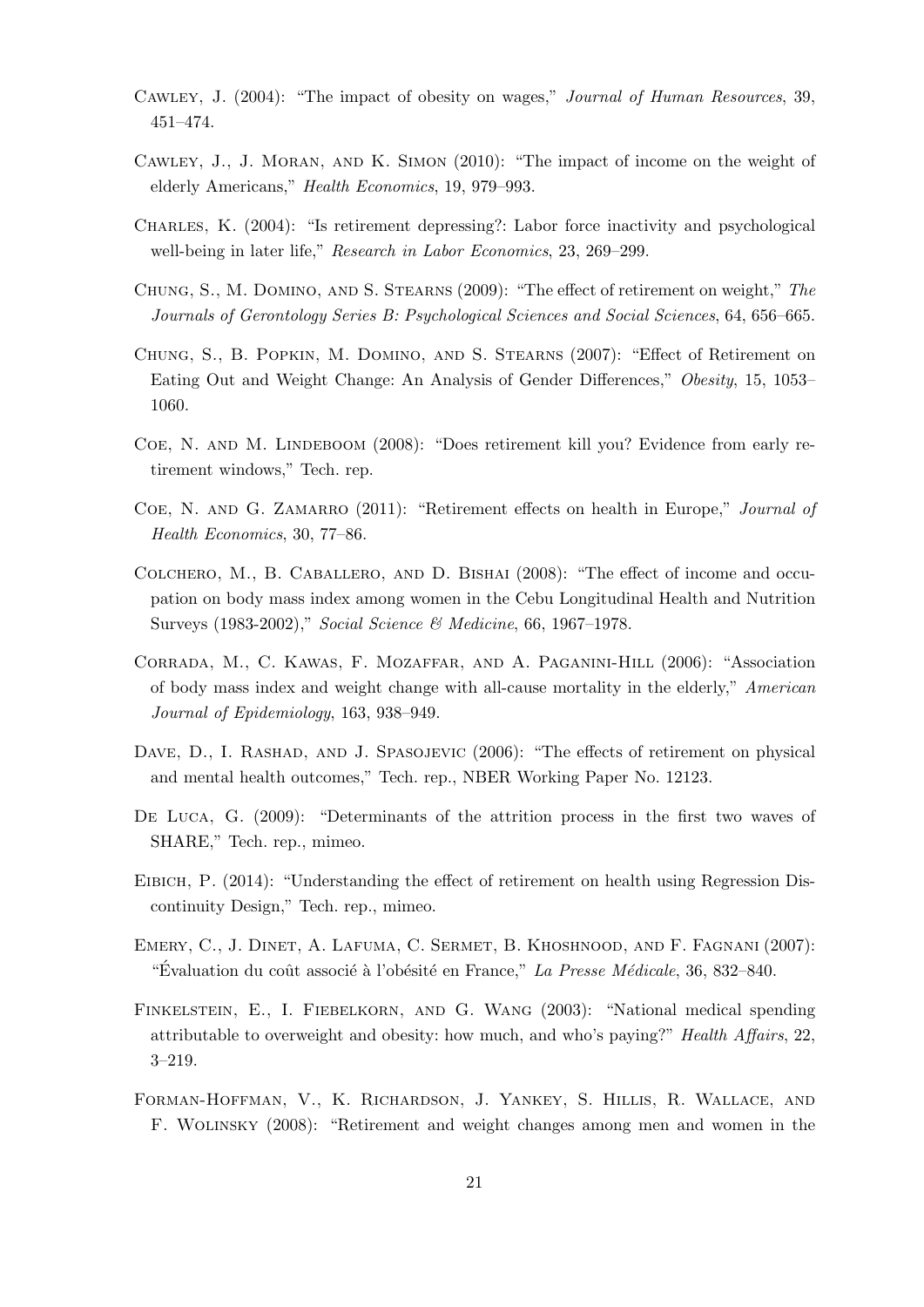Health and Retirement Study," The Journals of Gerontology Series B: Psychological Sciences and Social Sciences, 63, 146–153.

- FRIEDMANN, E. AND R. HAVIGHURST (1954): The meaning of work and retirement, University of Chicago Press, Chicago.
- Goldman, D., D. Lakdawalla, and Y. Zheng (2008): "Retirement and Weight," Tech. rep., mimeo.
- Grossman, M. (1972): "On the concept of health capital and the demand for health," The Journal of Political Economy, 80, 223–255.
- GRUBER, J. AND D. WISE (1999): Social Security and Retirement around the World., University of Chicago Press, Chicago.
- Gueorguieva, R., J. Sindelar, R. Wu, and W. Gallo (2010): "Differential changes in body mass index after retirement by occupation: hierarchical models," International Journal of Public Health, 56, 111–116.
- Gustman, A. L. and T. Steinmeier (2009): "Integrating retirement models," Tech. rep., NBER Working Paper No. 15607.
- HURST, E. (2008): "The retirement of a consumption puzzle," Tech. rep., National Bureau of Economic Research (NBER) Working papers 13789.
- IASO/IOTF (2002): "Obesity in Europe. The Case for Action." Available at [http://www.iaso.org/site\\_media/uploads/Sep\\_2002\\_Obesity\\_in\\_Europe\\_Case\\_](http://www.iaso.org/site_media/uploads/Sep_2002_Obesity_in_Europe_Case_for_Action_2002.pdf) [for\\_Action\\_2002.pdf](http://www.iaso.org/site_media/uploads/Sep_2002_Obesity_in_Europe_Case_for_Action_2002.pdf).

- (2010): "Obesity and overweight," Available at [http://www.iaso.org/iotf/](http://www.iaso.org/iotf/obesity/obesitytheglobalepidemic/) [obesity/obesitytheglobalepidemic/](http://www.iaso.org/iotf/obesity/obesitytheglobalepidemic/).

- Ikeda, S., M. Kang, and F. Ohtake (2010): "Hyperbolic discounting, the sign effect, and the body mass index," Journal of Health Economics, 29, 268–284.
- IMBENS, G. W. AND J. D. ANGRIST (1994): "Identification and estimation of local average treatment effects," Econometrica, 62, 467–476.
- IMBENS, G. W. AND D. B. RUBIN (1997a): "Bayesian inference for causal effects in randomized experiments with noncompliance," Annals of Statistics, 25, 305–327.
- (1997b): "Estimating outcome distributions for compliers in instrumental variables models," The Review of Economic Studies, 64, 555–574.
- Keese, M. (2006): Live longer, work longer, Paris, OECD.
- Lallukka, T., E. Lahelma, O. Rahkonen, E. Roos, E. Laaksonen, P. Martikainen, J. HEAD, E. BRUNNER, A. MOSDOL, M. MARMOT, ET AL. (2008a): "Associations of job strain and working overtime with adverse health behaviors and obesity: evidence from the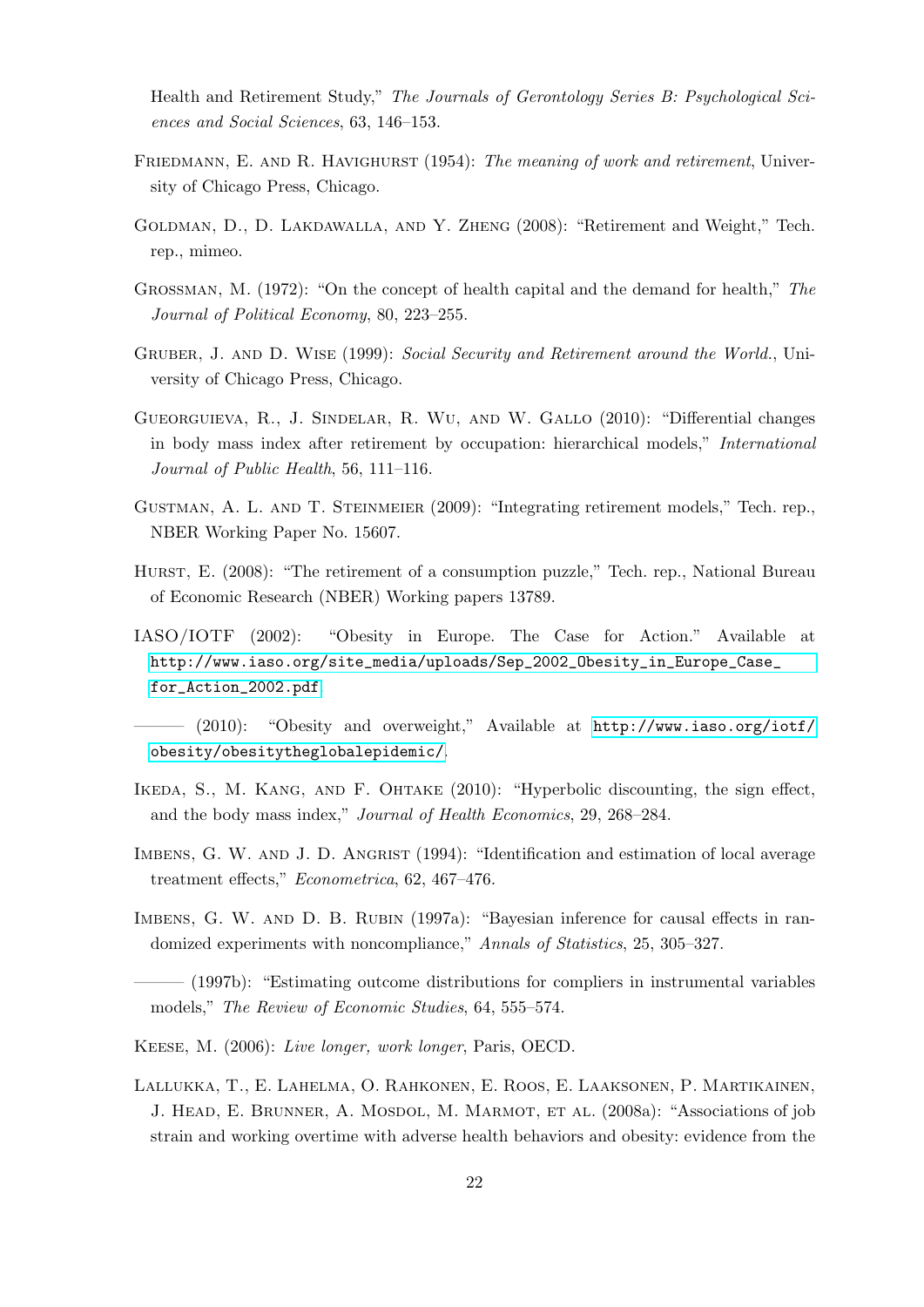Whitehall II Study, Helsinki Health Study, and the Japanese Civil Servants Study," Social Science & Medicine, 66, 1681–1698.

- LALLUKKA, T., S. SARLIO-LÄHTEENKORVA, L. KAILA-KANGAS, J. PITKÄNIEMI, R. Luukkonen, and P. Leino-Arjas (2008b): "Working conditions and weight gain: a 28-year follow-up study of industrial employees," European Journal of Epidemiology, 23, 303–310.
- MANOLI, D. AND A. WEBER (2012): "The Effects of Increasing the Early Retirement Age on Social Security Claims and Job Exits," Tech. rep., mimeo.
- Marcus, J. (2012): "Does job loss make you smoke and gain weight?" Tech. rep.
- MORRIS, S. (2006): "Body mass index and occupational attainment," *Journal of Health* Economics, 25, 347–364.
- Muenster, E., H. Rueger, E. Ochsmann, S. Letzel, and A. Toschke (2011): "Association between overweight, obesity and self-perceived job insecurity in German employees," BMC public health, 11, 162.
- MUST, A., J. SPADANO, E. COAKLEY, A. FIELD, G. COLDITZ, AND W. DIETZ (1999): "The disease burden associated with overweight and obesity," JAMA: the Journal of the American Medical Association, 282, 1523–1529.
- Neuman, K. (2008): "Quit your job and get healthier? The effect of retirement on health," Journal of Labor Research, 29, 177–201.
- Niedhammer, I., I. Bugel, S. Bonenfant, M. Goldberg, and A. Leclere (2000): "Validity of self-reported weight and height in the French GAZEL cohort," International Journal of Obesity, 24, 1111–1118.
- Nooyens, A., T. Visscher, A. Schuit, C. Van Rossum, W. Verschuren, W. VAN MECHELEN, AND J. SEIDELL (2005): "Effects of retirement on lifestyle in relation to changes in weight and waist circumference in Dutch men: a prospective study," Public Health Nutrition, 8, 1266–1274.
- OECD (2010): Health at a glance: Europe 2010, Paris, OECD.

 $-(2011)$ : Pensions at a Glance 2011 : Retirement-Income Systems in OECD and G20 Countries, Paris, OECD, available at <www.oecd.org/els/social/pensions/PAG>.

- Peytremann-Bridevaux, I. and B. Santos-Eggimann (2008): "Health correlates of overweight and obesity in adults aged 50 years and over: results from the Survey of Health, Ageing and Retirement in Europe (SHARE)," Swiss Medical Weekly, 138, 261–266.
- PRENTICE, A. AND S. JEBB (2001): "Beyond body mass index," Obesity Reviews, 2, 141–147.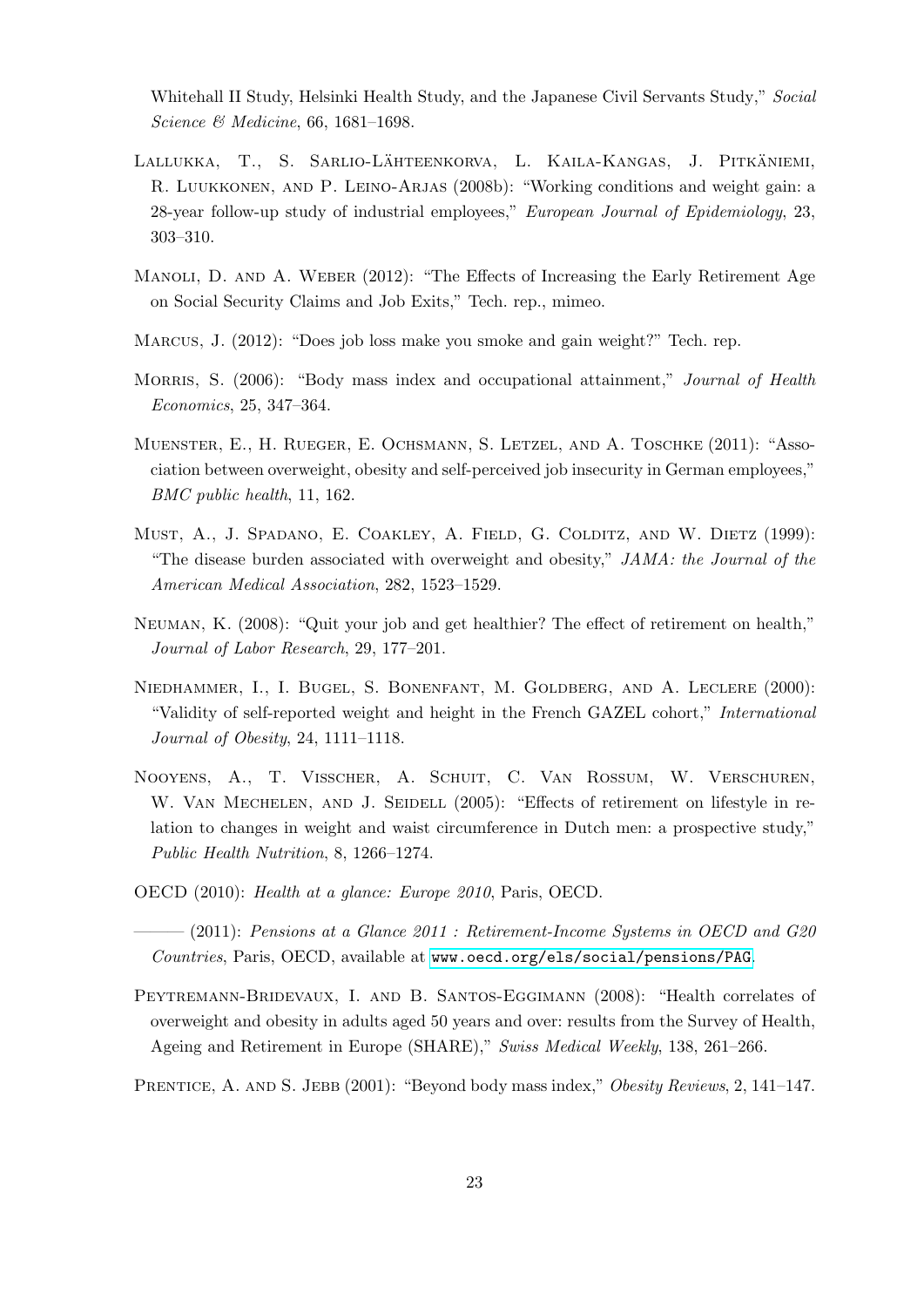- Ribet, C., M. Zins, A. Gueguen, A. Bingham, M. Goldberg, P. Ducimetiere, and T. Lang (2003): "Occupational mobility and risk factors in working men: selection, causality or both? Results from the GAZEL study," Journal of Epidemiology and Community Health, 57, 901–906.
- ROHWEDDER, S., R. WILLIS, ET AL. (2010): "Mental retirement," Journal of Economic Perspectives, 24, 119–138.
- ROSIN, O. (2008): "The economic causes of obesity: a survey," Journal of Economic Surveys, 22, 617–647.
- Sanz-de Galdeano, A. (2005): "The obesity epidemic in Europe," Tech. rep., IZA Discussion paper 1814.
- SANZ DE GALDEANO, A. (2007): "An economic analysis of obesity in Europe: health, medical care and absenteeism costs," Tech. rep., Fundacion de Estudios de Economia Aplicada (FEDEA) Working Paper 38.
- SCHMEISER, M. (2009): "Expanding wallets and waistlines: the impact of family income on the BMI of women and men eligible for the earned income tax credit," Health economics, 18, 1277–1294.
- SCHMID, A., H. SCHNEIDER, A. GOLAY, AND U. KELLER (2005): "Economic burden of obesity and its comorbidities in Switzerland," Sozial-und Präventivmedizin/Social and Preventive Medicine, 50, 87–94.
- Schulte, P., G. Wagner, A. Ostry, L. Blanciforti, R. Cutlip, K. Krajnak, M. Luster, A. Munson, J. O'Callaghan, C. Parks, et al. (2007): "Work, obesity, and occupational safety and health," American Journal of Public Health, 97, 428–436.
- Smith, P., B. Bogin, and D. Bishai (2005): "Are time preference and body mass index associated?: Evidence from the National Longitudinal Survey of Youth," *Economics*  $\mathscr{B}$ Human Biology, 3, 259–270.
- Stancanelli, E. (2012): "Spouses' Retirement and Hours of Work Outcomes : Evidence from Twofold Regression Discontinuity," Tech. rep., Documents de travail du Centre d'Economie de la Sorbonne 12074, Université Panthéon-Sorbonne (Paris 1), Centre d'Economie de la Sorbonne.
- Touvier, M., S. Bertrais, H. Charreire, A. Vergnaud, S. Hercberg, and J. Oppert (2010): "Changes in leisure-time physical activity and sedentary behaviour at retirement: a prospective study in middle-aged French subjects," *International Journal of* Behavioral Nutrition and Physical Activity, 7, 14.
- WHO (2012): "Obesity and overweight," Fact sheet N°311, Available at [http://www.who.](http://www.who.int/mediacentre/factsheets/fs311/en/) [int/mediacentre/factsheets/fs311/en/](http://www.who.int/mediacentre/factsheets/fs311/en/).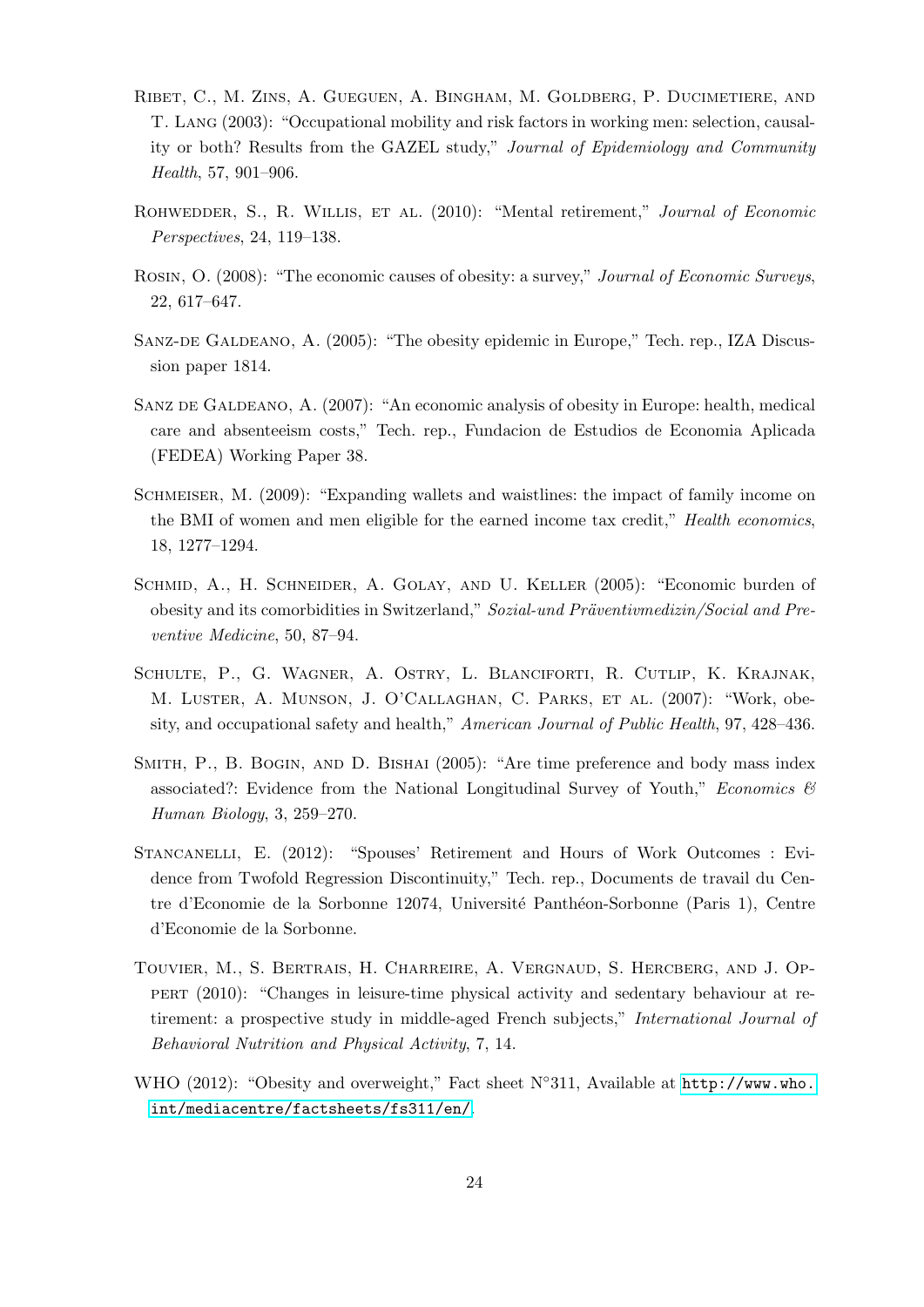Figure 1: Distribution of weight change (in kg) among individuals having retired across waves and individuals either employed or retired in all waves, for men and women respectively.



Figure 2: Proportion of individuals experiencing a weight change (in kg) of at least 10% among individuals having retired across waves and individuals either employed or retired in all waves, for men and women respectively.



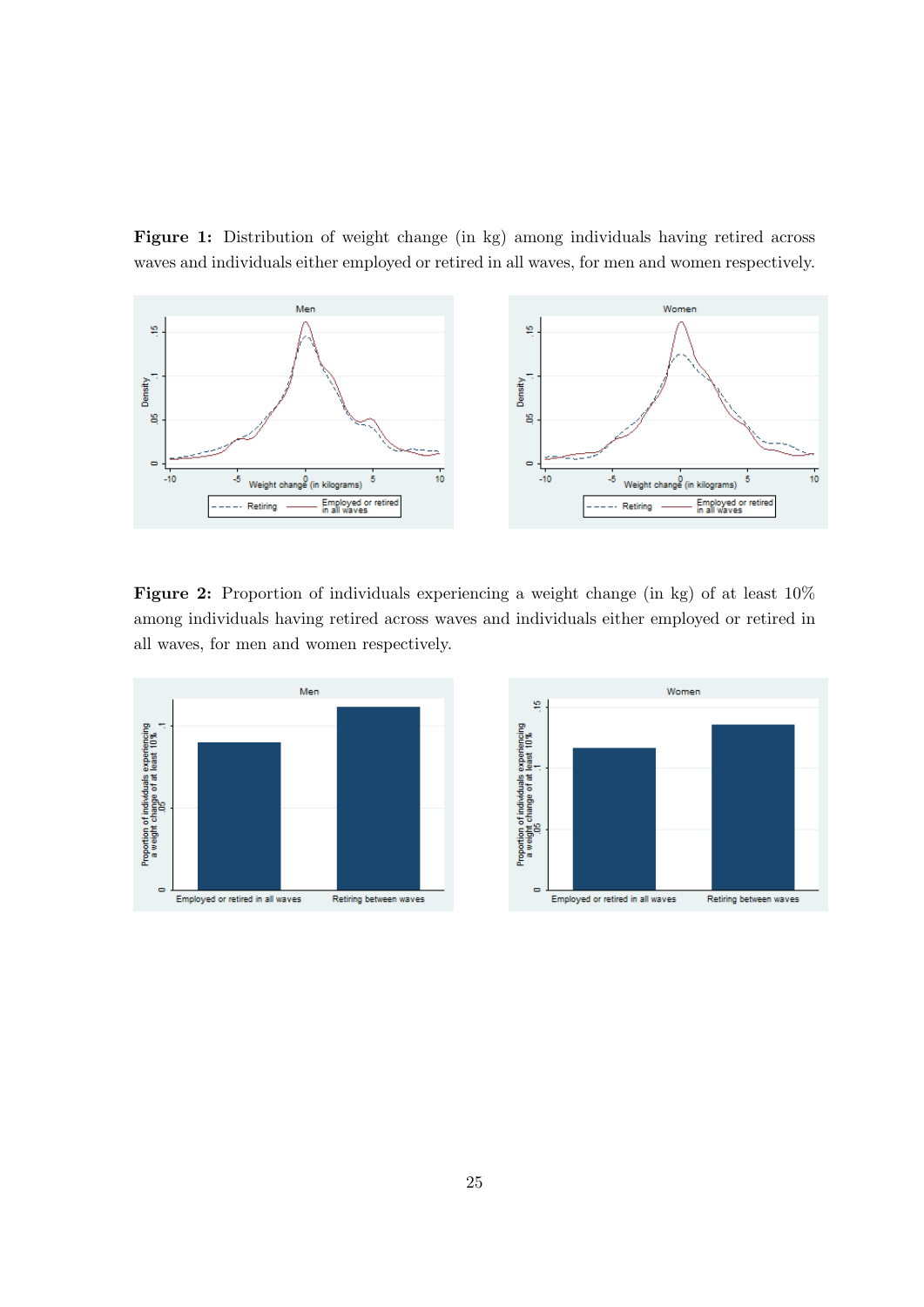

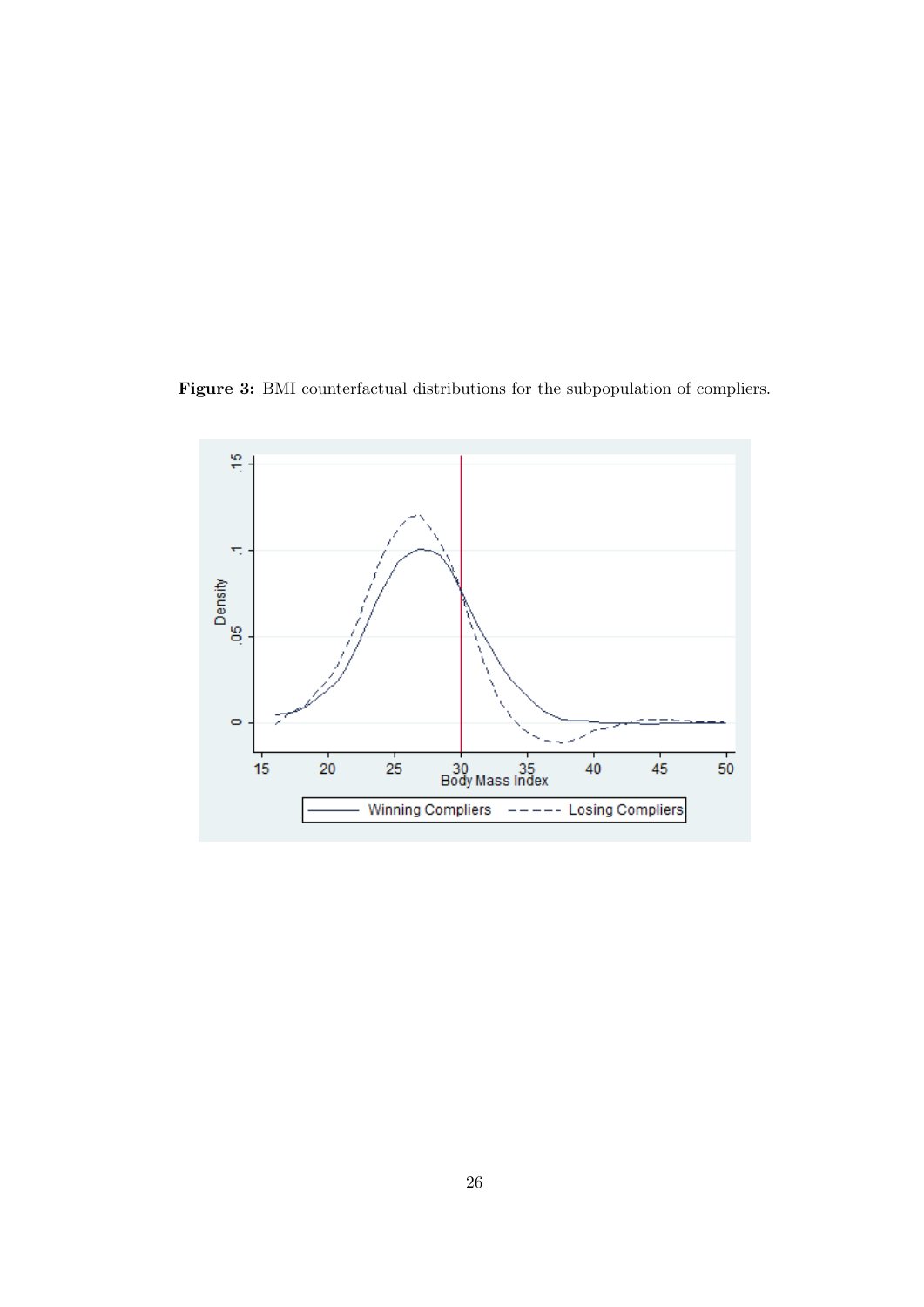| Country     |     | Official retirement<br>ages $(ORA)^a$ |            | Earliest retirement<br>ages $(ERA)^a$ |      | Effective retirement<br>$\mathrm{ages}^{d,e}$ | % of retired<br>below $ERA^d$ | % of retired<br>above $ERA^d$ | % of individuals<br>retiring when<br>reaching ERA |
|-------------|-----|---------------------------------------|------------|---------------------------------------|------|-----------------------------------------------|-------------------------------|-------------------------------|---------------------------------------------------|
|             | Men | Women                                 | Men        | Women                                 | Men  | Women                                         |                               |                               | $\arccos$ waves <sup><math>J</math></sup>         |
|             | (1) | (2)                                   | (3)        | (4)                                   | (5)  | (6)                                           | (7)                           | (8)                           | (9)                                               |
|             |     |                                       |            |                                       |      |                                               |                               |                               |                                                   |
| Austria     | 65  | 60                                    | $61.5^{b}$ | $56.5^{b}$                            | 61.3 | 59.5                                          | 31.4                          | 94.2                          | 28.6                                              |
| Belgium     | 65  | 63                                    | 60         | 60                                    | 61.4 | 61.4                                          | 21.1                          | 81.6                          | 34.3                                              |
| France      | 65  | 65                                    | 60         | 60                                    | 60.5 | 62.1                                          | 17.0                          | 88.0                          | 44.5                                              |
| Germany     | 65  | 65                                    | 63         | 60                                    | 63.6 | 62.6                                          | 11.5                          | 79.9                          | 38.6                                              |
| Italy       | 65  | 60                                    | $57^c$     | $57^c$                                | 61.4 | 61.4                                          | 18.6                          | 81.6                          | 27.2                                              |
| Spain       | 65  | 65                                    | 61         | 61                                    | 65   | 63                                            | 8.9                           | 68.9                          | 21.6                                              |
| Sweden      | 65  | 65                                    | 61         | 61                                    | 65.5 | 65.9                                          | 6.5                           | 50.7                          | 19.4                                              |
| Switzerland | 65  | 64                                    | 63         | 62                                    | 65   | 65                                            | 5.4                           | 65.4                          | 39.0                                              |

Table 1: Official (ORA), Earliest (ERA) and Effective retirement ages; Proportion of individuals retired below and above the ERA and proportion of individuals retiring when reaching the ERA between two subsequent waves of the survey.

<sup>a</sup> Official and earliest retirement ages are provided by Keese (2006) and OECD (2011) reports. They concern workers retiring in 2005 under the main mandatory pension schemes and exclude special arrangements for public-sector workers and other workers such as the long-term unemployed or disabled.  $<sup>b</sup>$  In 2004, workers in Austria could retire at ages 61.5 (men) and 56.5 (women). The 2004 pension</sup> reform in Austria introduced a gradual increase in the ERAs for men and women. The ERAs were increased by two months for each quarter of birth for men born in the first two quarters of 1943 and women born in the first two quarters of 1948. Following these increases, the ERAs were increased by one month for each quarter of birth for men born in the third quarter of 1943 and later and for women born in the third quarter of 1948 and later. Furthermore, the 2004 pension reform also created special corridor pensions for men born in the last quarter of 1943 and later. The minimum entry age for these corridor pensions was 62, thereby making the ERA beyond age 62 non-binding in many cases (Manoli and Weber (2012)). Greater details about the reform can be found in Manoli and Weber (2012). We assign to each individual living in Austria the ERA corresponding to his quarter of birth and sex. We take age 62 as the binding age for men for the 2006 and 2010 waves.

 $c$  Before 2008, workers in Italy could retire at age 57 if they had contributed to the system for 35 years. According to a recent reform – approved as part of the 2008 budget process –, the minimum age to request early retirement in Italy has increased from 57 to 61 years old in 2013. The minimum age to request early retirement in Italy was 59 years old from July 1, 2009 to December 31, 2010 and 60 years old from January 1, 2011 to December 31, 2012 (OECD (2011)). We thus consider age 59 as the ERA in force in Italy when waves 1 and 2 of SHARE were conducted on the field. As almost all the individuals of the 2010-2011 wave of SHARE were surveyed in 2011, we take age 60 as the ERA in force when wave 3 of the SHARE survey was conducted on the field.

 $d$  Figures in columns 5-8 are computed using the pooled sample, i.e, 7479 observations. We do not use the panel structure of the data to compute these estimates.

 $e$  We compute the effective retirement age as the average age of individuals who retired between 2004 and 2006 or between 2006 and 2010 in our data. As we do not have reliable information on the month and year in which the individuals retire, we cannot give the actual average age at which they retire. For this reason, figures in column 5-6 can be misleading because they systematically over-estimate the effective retirement age, which is calculated in 2006 for individuals having retired between 2004 and 2006 and calculated in 2010-11 for individuals having retired between 2006 and 2010-11.

 $<sup>f</sup>$  The panel structure of our data allows us to compute the proportion of individuals actually retiring</sup> between two subsequent waves of the survey when reaching the ERA in force in their country during the same period.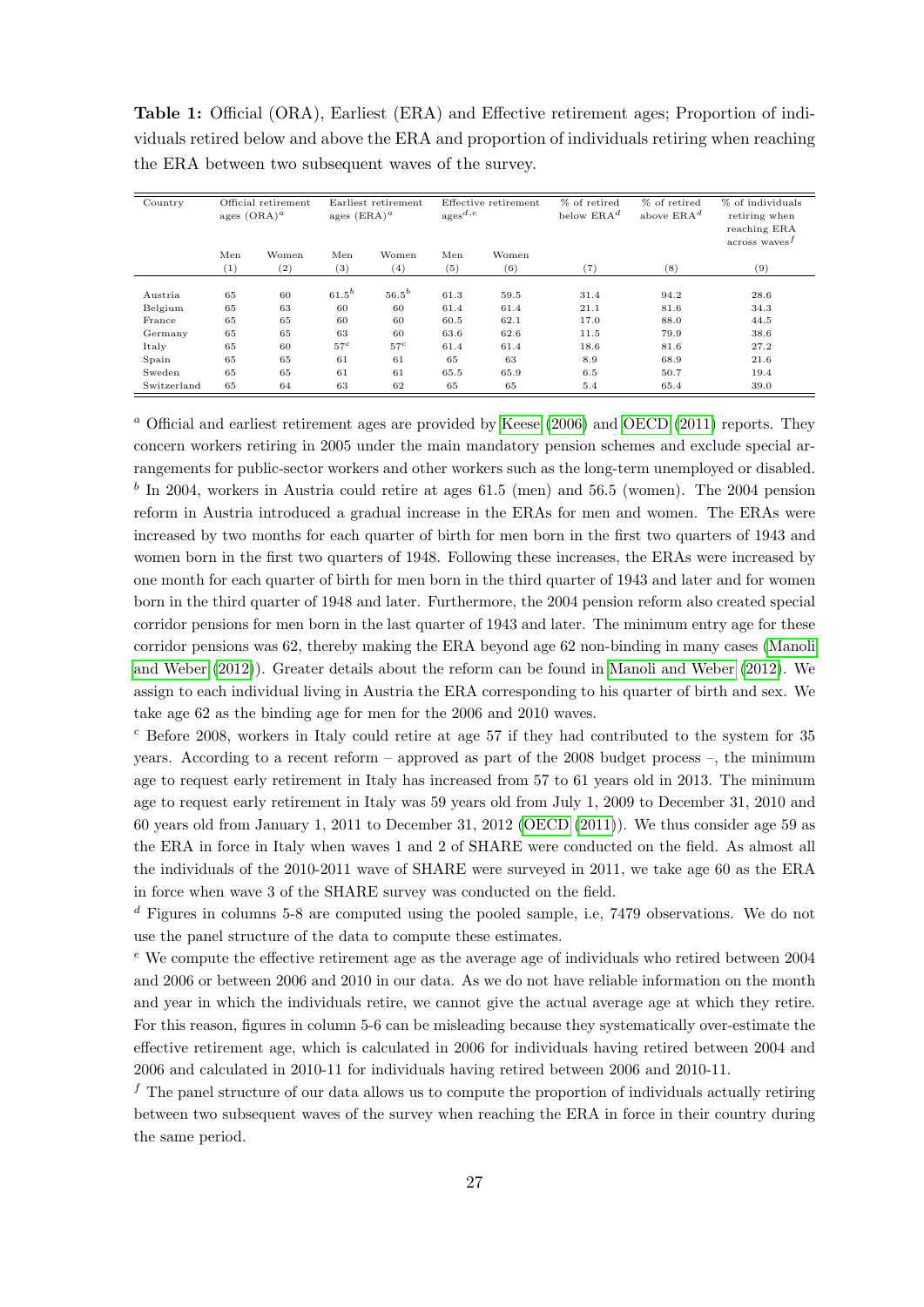| Characteristics         |                                  | Whole sample | Employed | Retired | Retiring           |
|-------------------------|----------------------------------|--------------|----------|---------|--------------------|
|                         |                                  |              | in all   | in all  | between            |
|                         |                                  |              | waves    | waves   | waves <sup>a</sup> |
|                         |                                  | Average      | Average  | Average | Average            |
|                         |                                  | (1)          | (2)      | (3)     | (4)                |
| Demographics            |                                  |              |          |         |                    |
| Age                     |                                  | 59.82        | 56.84    | 62.87   | 60.32              |
| Marital status          | Lives with spouse/partner        | 0.87         | 0.85     | 0.88    | 0.90               |
|                         | Doesn't live with spouse/partner | 0.13         | 0.15     | 0.12    | 0.10               |
| Education               | Post-secondary                   | 0.32         | 0.41     | 0.22    | 0.32               |
|                         | Upper secondary                  | 0.33         | 0.29     | 0.33    | 0.37               |
|                         | Lower secondary                  | 0.18         | 0.18     | 0.18    | 0.17               |
|                         | Primary education                | 0.17         | 0.11     | 0.27    | 0.15               |
| Occupation              | Managers and professionals       | 0.34         | 0.43     | 0.24    | 0.32               |
|                         | Technicians                      | 0.20         | 0.17     | 0.20    | 0.21               |
|                         | White collars                    | 0.13         | 0.12     | 0.15    | 0.13               |
|                         | Blue collars                     | 0.33         | 0.27     | 0.41    | $\rm 0.33$         |
| Employment              |                                  |              |          |         |                    |
| Retirement status       | Retired                          | 0.45         | 0.00     | 1.00    |                    |
|                         | Employed or self-employed        | 0.55         | 1.00     | 0.00    |                    |
| Health related measures |                                  |              |          |         |                    |
| Weight category         | Underweight                      | 0.01         | 0.00     | 0.01    | 0.01               |
|                         | Normal                           | 0.32         | 0.36     | 0.30    | 0.30               |
|                         | Overweight                       | 0.49         | 0.48     | 0.50    | 0.50               |
|                         | Obese                            | 0.18         | 0.15     | 0.21    | 0.19               |
| Body Mass Index         |                                  | 26.95        | 26.49    | 27.38   | 27.08              |
| Self-assessed health    | Excellent                        | 0.14         | 0.19     | 0.10    | 0.13               |
|                         | Very good                        | 0.26         | 0.30     | 0.19    | 0.27               |
|                         | Good                             | 0.42         | 0.39     | 0.47    | 0.43               |
|                         | Fair                             | 0.15         | 0.11     | 0.21    | 0.15               |
|                         | Poor                             | 0.03         | 0.01     | 0.03    | 0.02               |
| $Euro-D$                | Euro-D depression index $(1-12)$ | 1.45         | 1.50     | 1.48    | 1.38               |
| Country                 | Austria                          | $0.08\,$     | $0.05\,$ | 0.12    | 0.08               |
|                         | Belgium                          | 0.22         | 0.19     | 0.24    | 0.24               |
|                         | France                           | 0.15         | 0.13     | 0.19    | 0.15               |
|                         | Germany                          | 0.09         | 0.11     | 0.06    | 0.09               |
|                         | Italy                            | 0.16         | 0.09     | 0.27    | 0.12               |
|                         | Spain                            | 0.07         | 0.08     | 0.06    | 0.08               |
|                         | Sweden                           | 0.16         | 0.24     | 0.04    | 0.17               |
|                         | Switzerland                      | 0.07         | 0.11     | 0.02    | 0.07               |
| Observations            |                                  | 4059         | 1497     | 1245    | 1317               |

|  | Table 2: Summary statistics for the pooled sample of men. |  |  |  |  |  |  |
|--|-----------------------------------------------------------|--|--|--|--|--|--|
|--|-----------------------------------------------------------|--|--|--|--|--|--|

 $a$  An individual retiring between waves is defined as an individual having retired either between 2004 and 2006 or between 2004 and 2006.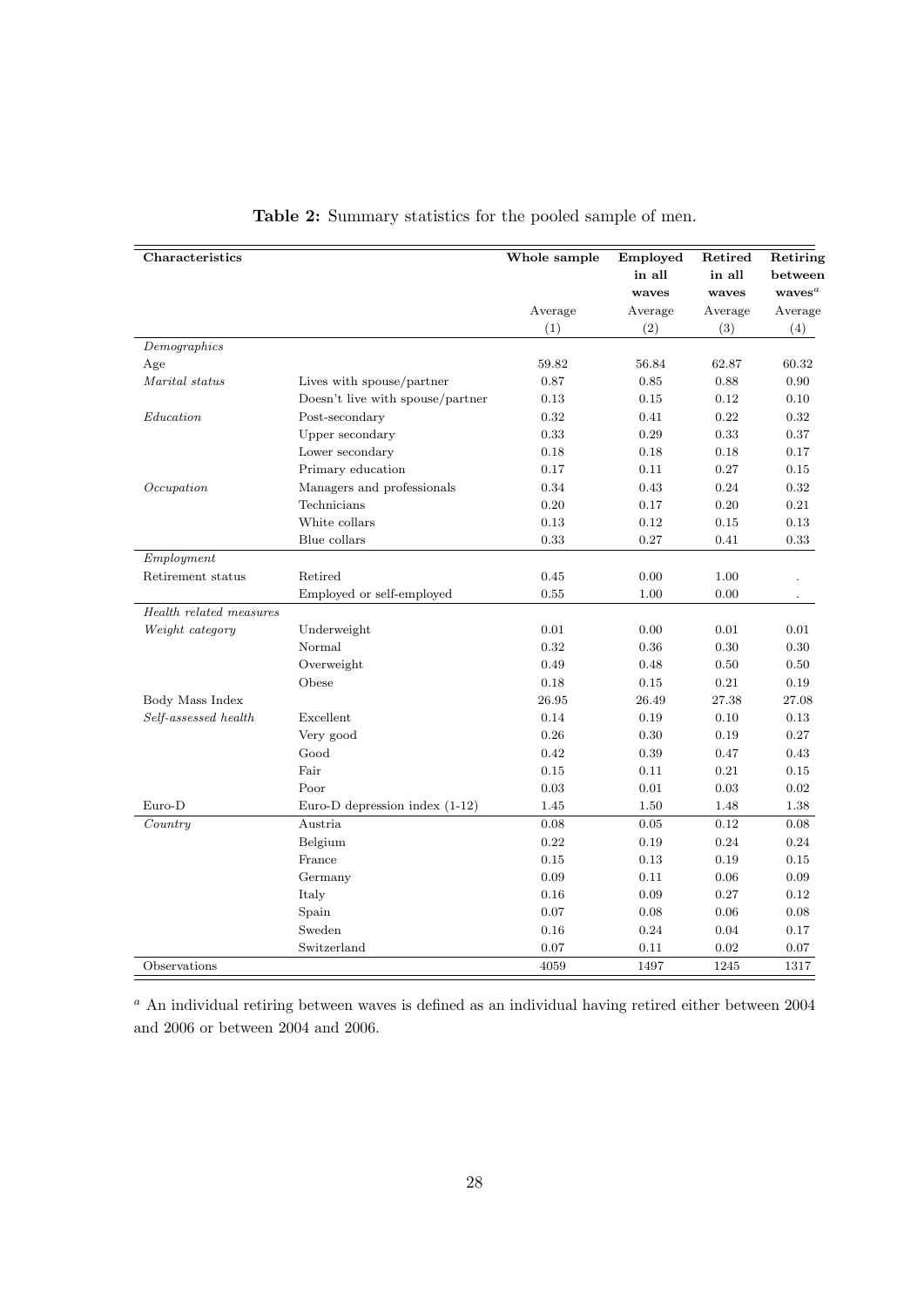| Characteristics         |                                  | Whole sample | Employed | Retired | Retiring           |
|-------------------------|----------------------------------|--------------|----------|---------|--------------------|
|                         |                                  |              | in all   | in all  | between            |
|                         |                                  |              | waves    | waves   | waves <sup>a</sup> |
|                         |                                  | Average      | Average  | Average | Average            |
|                         |                                  | (1)          | (2)      | (3)     | (4)                |
| Demographics            |                                  |              |          |         |                    |
| Age                     |                                  | 59.68        | 56.45    | 63.06   | 60.41              |
| Marital status          | Lives with spouse/partner        | 0.72         | 0.73     | 0.69    | 0.75               |
|                         | Doesn't live with spouse/partner | 0.28         | 0.27     | 0.31    | 0.25               |
| Education               | Post-secondary                   | 0.35         | 0.42     | 0.25    | 0.37               |
|                         | Upper secondary                  | 0.30         | 0.30     | 0.29    | 0.29               |
|                         | Lower secondary                  | 0.18         | 0.17     | 0.19    | 0.19               |
|                         | Primary education                | 0.17         | 0.11     | 0.27    | 0.15               |
| Occupation              | Managers and professionals       | 0.29         | 0.34     | 0.24    | 0.28               |
|                         | Technicians                      | 0.19         | 0.19     | 0.16    | 0.23               |
|                         | White collars                    | 0.32         | 0.32     | 0.34    | 0.30               |
|                         | Blue collars                     | 0.20         | 0.15     | 0.26    | 0.19               |
| Employment              |                                  |              |          |         |                    |
| Retirement status       | Retired                          | 0.43         | 0.00     | 1.00    |                    |
|                         | Employed or self-employed        | 0.57         | 1.00     | 0.00    |                    |
| Health related measures |                                  |              |          |         |                    |
| Weight category         | Underweight                      | 0.01         | 0.01     | 0.01    | 0.02               |
|                         | Normal                           | 0.49         | 0.53     | 0.38    | 0.53               |
|                         | Overweight                       | 0.33         | 0.30     | 0.37    | 0.31               |
|                         | Obese                            | 0.17         | $0.14\,$ | 0.24    | 0.14               |
| Body Mass Index         |                                  | 25.79        | 25.43    | 26.89   | 25.22              |
| Self-assessed health    | Excellent                        | 0.14         | 0.18     | 0.06    | 0.15               |
|                         | Very good                        | 0.25         | 0.30     | 0.16    | 0.27               |
|                         | Good                             | 0.41         | 0.39     | 0.45    | 0.40               |
|                         | Fair                             | 0.17         | 0.11     | 0.28    | 0.16               |
|                         | Poor                             | 0.03         | 0.02     | 0.05    | 0.02               |
| $Euro-D$                | Euro-D depression index $(1-12)$ | 2.37         | 2.24     | 2.81    | 2.13               |
| Country                 | Austria                          | 0.07         | 0.02     | 0.15    | 0.06               |
|                         | Belgium                          | 0.20         | 0.19     | 0.24    | 0.17               |
|                         | France                           | 0.16         | 0.14     | 0.15    | 0.20               |
|                         | Germany                          | 0.12         | 0.14     | 0.09    | 0.13               |
|                         | Italy                            | 0.13         | 0.07     | 0.24    | 0.11               |
|                         | Spain                            | 0.04         | 0.06     | 0.01    | 0.03               |
|                         | Sweden                           | 0.21         | 0.27     | 0.10    | 0.24               |
|                         | Switzerland                      | 0.07         | 0.11     | 0.02    | 0.06               |
| Observations            |                                  | 3420         | 1299     | 990     | 1131               |

Table 3: Summary statistics for the pooled sample of women.

 $a$  An individual retiring between waves is defined as an individual having retired either between 2004 and 2006 or between 2004 and 2006.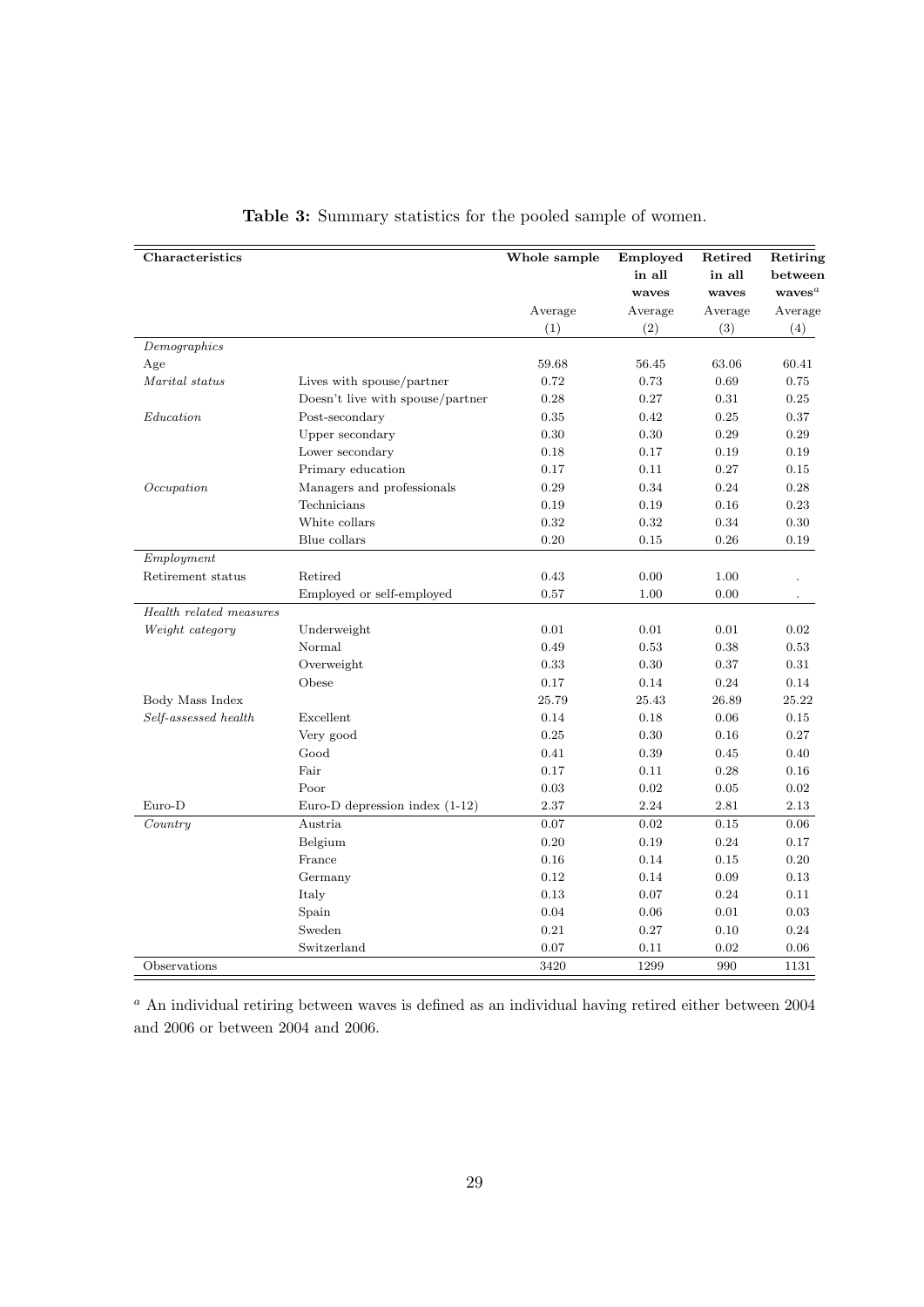|                                              | Men                    |             |                        |               |                        |               |  |  |
|----------------------------------------------|------------------------|-------------|------------------------|---------------|------------------------|---------------|--|--|
|                                              | <b>BMI</b>             |             |                        | Overweight or | Obese $(BMI > 30)$     |               |  |  |
|                                              |                        |             | Obese $(BMI \geq 25)$  |               |                        |               |  |  |
|                                              | (1)                    | (2)         | (3)                    | (4)           | (5)                    | (6)           |  |  |
| Retirement                                   | $.499**$               | $.381*$     | $.048*$                | $.040^{\mu}$  | $.038*$                | .026          |  |  |
|                                              | (.223)                 | (.220)      | (.025)                 | (.025)        | (.022)                 | (.021)        |  |  |
| Age                                          | .152                   | .088        | .053                   | $.049\mu$     | $-.003\mu$             | $-.009$       |  |  |
|                                              | (.273)                 | (.270)      | (.034)                 | (.034)        | (.028)                 | (.028)        |  |  |
| Age squared                                  | $-.002$                | $-.001$     | $-.001*$               | $-.001\mu$    | .000                   | .000          |  |  |
|                                              | (.002)                 | (.002)      | (.000)                 | (.000)        | (.000)                 | (.000)        |  |  |
| Time dummy for 2006                          | $.159***$              | .100        | .018 $\mu$             | .014          | $.032***$              | $.027***$     |  |  |
|                                              | (.081)                 | (.082)      | (.012)                 | (.012)        | (.009)                 | (.009)        |  |  |
| Time dummy for 2010                          | $.544***$              | $.444**$    | $.065***$              | $.059***$     | $.050**$               | $.040**$      |  |  |
|                                              | (.193)                 | (.190)      | (.023)                 | (.023)        | (.019)                 | (.019)        |  |  |
| Marital status                               |                        |             |                        |               |                        |               |  |  |
| $(Ref: Does not live with a spouse/partner)$ |                        |             |                        |               |                        |               |  |  |
| Lives with spouse/partner                    | .217                   | .214        | $.072**$               | $.072**$      | .009                   | .010          |  |  |
|                                              | (.323)                 | (.320)      | (.035)                 | (.034)        | (.028)                 | (.028)        |  |  |
| $Education$ (Ref : Below secondary)          |                        |             |                        |               |                        |               |  |  |
| Post secondary education                     | $-1.378***$            | $-1.243***$ | $-.133***$             | $-.124***$    | $-.113***$             | $-.099***$    |  |  |
|                                              | (.356)                 | (.350)      | (.040)                 | (.040)        | (.035)                 | (.035)        |  |  |
| Upper secondary education                    | $-.606*$               | $-.600*$    | $-.069*$               | $-.069*$      | $-.050^{\mu}$          | $-.050^{\mu}$ |  |  |
|                                              | (.347)                 | (.340)      | (.036)                 | (.035)        | (.033)                 | (.033)        |  |  |
| Lower secondary education                    | $-.634*$               | $-.573*$    | $-.028$                | $-.025$       | $-.043$                | $-.036$       |  |  |
|                                              | (.351)                 | (.345)      | (.037)                 | (.037)        | (.034)                 | (.034)        |  |  |
| Occupation (Ref : Blue collars)              |                        |             |                        |               |                        |               |  |  |
| Managers and professionals                   | .002                   | .158        | .015                   | .025          | $-.021$                | $-.005$       |  |  |
|                                              | (.290)                 | (.283)      | (.033)                 | (.033)        | (.028)                 | (.027)        |  |  |
| Technicians                                  | $.391\,$               | .521        | .054 $^{\mu}$          | $.062*$       | $.013\,$               | .026          |  |  |
|                                              | (.332)                 | (.327)      | (.034)                 | (.034)        | (.031)                 | (.030)        |  |  |
| White collars                                | .365                   | .43         | .033                   | $.037\,$      | .042                   | $.048\mu$     |  |  |
|                                              | (.337)                 | (.331)      | (.035)                 | (.035)        | (.034)                 | (.033)        |  |  |
| Country dummies                              | yes                    | yes         | yes                    | yes           | yes                    | yes           |  |  |
| Health controls                              | $\mathop{\mathrm{no}}$ | yes         | $\mathbf{n}\mathbf{o}$ | yes           | $\mathbf{n}\mathbf{o}$ | yes           |  |  |
| R-squared                                    | 0.04                   | 0.07        | 0.04                   | 0.04          | 0.03                   | 0.05          |  |  |
| Observations                                 | 4059                   | 4059        | 4059                   | 4059          | 4059                   | 4059          |  |  |

Table 4: Pooled OLS results for men : the impact of retirement on BMI, the probability of being either overweight or obese and the probability of being obese.

Notes : (1) \*\*\* : significant at the 1% level, \*\* : significant at the 5% level, \* : significant at the 10% level,  $\mu$  : significant at the 15% level. (2) Standard errors in parentheses are clustered at the individual level. (3) Columns 3-6 are estimated by linear probability models.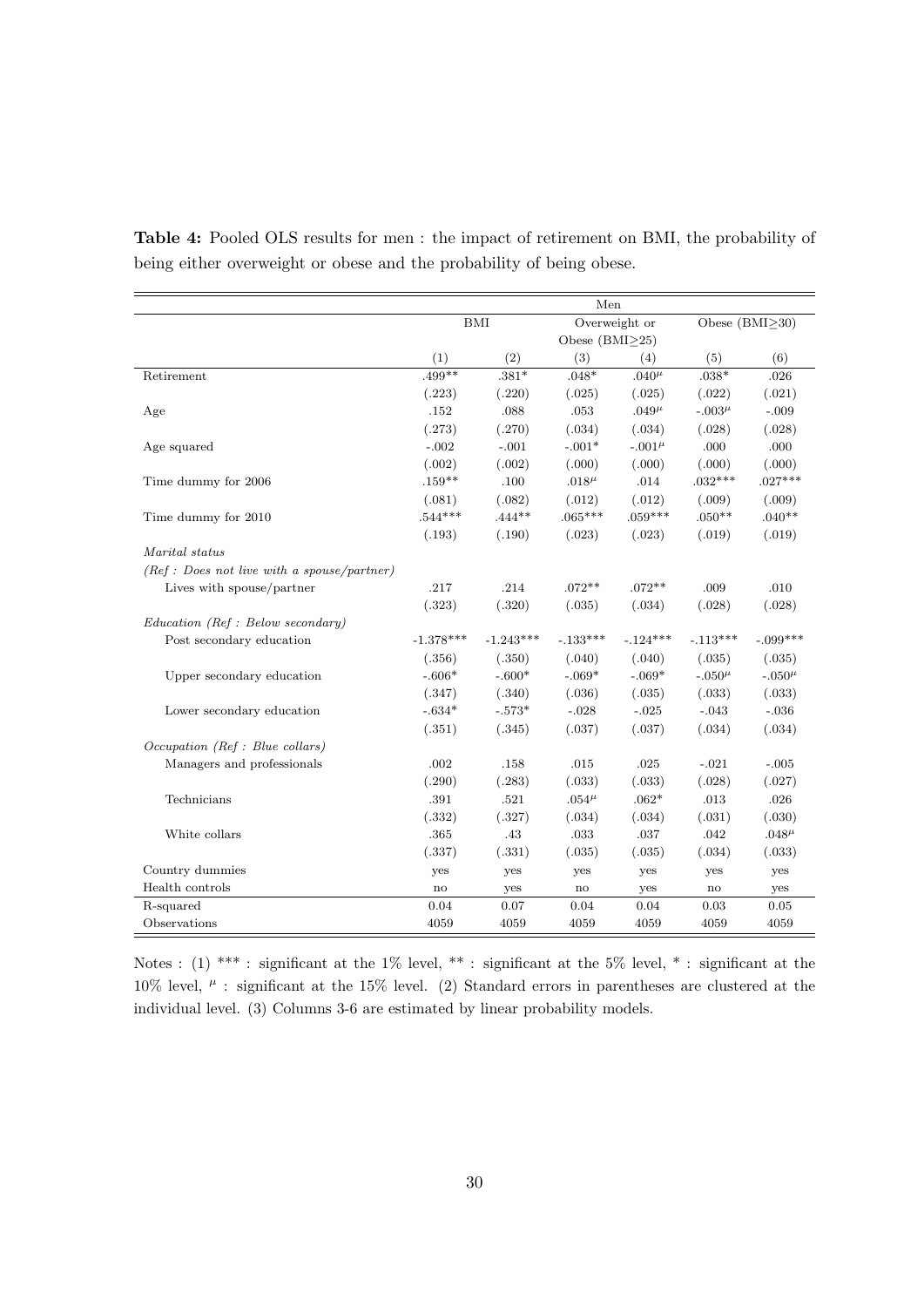|                                             | Women         |              |                       |               |                       |            |  |  |
|---------------------------------------------|---------------|--------------|-----------------------|---------------|-----------------------|------------|--|--|
|                                             | <b>BMI</b>    |              |                       | Overweight or | Obese $(BMI \geq 30)$ |            |  |  |
|                                             |               |              | Obese (BMI $\geq$ 25) |               |                       |            |  |  |
|                                             | (1)           | (2)          | (3)                   | (4)           | (5)                   | (6)        |  |  |
| Retirement                                  | $.691**$      | $.443^{\mu}$ | $.048^{\mu}$          | .021          | $.052**$              | $.037\mu$  |  |  |
|                                             | (.301)        | (.294)       | (.030)                | (.029)        | (.023)                | (.023)     |  |  |
| Age                                         | $-.060$       | $-.123$      | $-.025$               | $-.030$       | .007                  | .003       |  |  |
|                                             | (.381)        | (.371)       | (.038)                | (.037)        | (.030)                | (.030)     |  |  |
| Age squared                                 | .0004         | .001         | .0003                 | .0003         | $-.000$               | $-.000$    |  |  |
|                                             | (.003)        | (.003)       | (.000)                | (.000)        | (.000)                | (.000)     |  |  |
| Time dummy for 2006                         | $.272***$     | $.215***$    | $.023*$               | .018          | $.019*$               | .015 $\mu$ |  |  |
|                                             | (.034)        | (.104)       | (.013)                | (.013)        | (.010)                | (.010)     |  |  |
| Time dummy for 2010                         | .164          | .107         | $-.005$               | $-.011$       | .012                  | .009       |  |  |
|                                             | (.067)        | (.230)       | (.026)                | (.025)        | (.019)                | (.019)     |  |  |
| Marital status                              |               |              |                       |               |                       |            |  |  |
| (Ref : Does not live with a spouse/partner) |               |              |                       |               |                       |            |  |  |
| Lives with spouse/partner                   | .248          | .237         | .008                  | .008          | $-.008$               | $-.009$    |  |  |
|                                             | (.276)        | (.271)       | (.029)                | (.029)        | (.022)                | (.022)     |  |  |
| Education (Ref : Below secondary)           |               |              |                       |               |                       |            |  |  |
| Post secondary education                    | $-2.544***$   | $-2.233***$  | $-.179***$            | $-.146***$    | $-.160***$            | $-.142***$ |  |  |
|                                             | (.542)        | (.531)       | (.053)                | (.052)        | (.042)                | (.041)     |  |  |
| Upper secondary education                   | $-1.653***$   | $-1.540***$  | $-.133***$            | $-.120**$     | $-.113***$            | $-.107***$ |  |  |
|                                             | (.513)        | (.503)       | (.048)                | (.047)        | (.040)                | (.039)     |  |  |
| Lower secondary education                   | $-1.094**$    | $-.958*$     | $-.066$               | $-.051$       | $-.097**$             | $-.090**$  |  |  |
|                                             | (.513)        | (.506)       | (.047)                | (.046)        | (.041)                | (.040)     |  |  |
| Occupation (Ref : Blue collars)             |               |              |                       |               |                       |            |  |  |
| Managers and professionals                  | $-.475$       | $-.310$      | $-.133***$            | $-.114**$     | $-.033$               | $-.024$    |  |  |
|                                             | (.499)        | (.481)       | (.051)                | (.050)        | (.039)                | (.039)     |  |  |
| Technicians                                 | .181          | .242         | $-.044$               | $-.037$       | $-.012$               | $-.009$    |  |  |
|                                             | (.501)        | (.482)       | (.050)                | (.048)        | (.041)                | (.040)     |  |  |
| White collars                               | $-.487$       | $-.411$      | $-.070*$              | $-.062\mu$    | $-.026$               | $-.022$    |  |  |
|                                             | (.433)        | (.422)       | (.042)                | (.041)        | (.035)                | (.035)     |  |  |
| Country dummies                             | yes           | yes          | yes                   | yes           | yes                   | yes        |  |  |
| Health controls                             | $\mathbf{no}$ | yes          | no                    | yes           | no                    | yes        |  |  |
| R-squared                                   | 0.06          | 0.10         | 0.06                  | 0.09          | 0.04                  | 0.06       |  |  |
| Observations                                | 3420          | 3420         | 3420                  | 3420          | 3420                  | 3420       |  |  |

Table 5: Pooled OLS results for women : the impact of retirement on BMI, the probability of being either overweight or obese and the probability of being obese.

Notes : (1) \*\*\* : significant at the 1% level, \*\* : significant at the 5% level, \* : significant at the 10% level,  $\mu$  : significant at the 15% level. (2) Standard errors in parentheses are clustered at the individual level. (3) Columns 3-6 are estimated by linear probability models.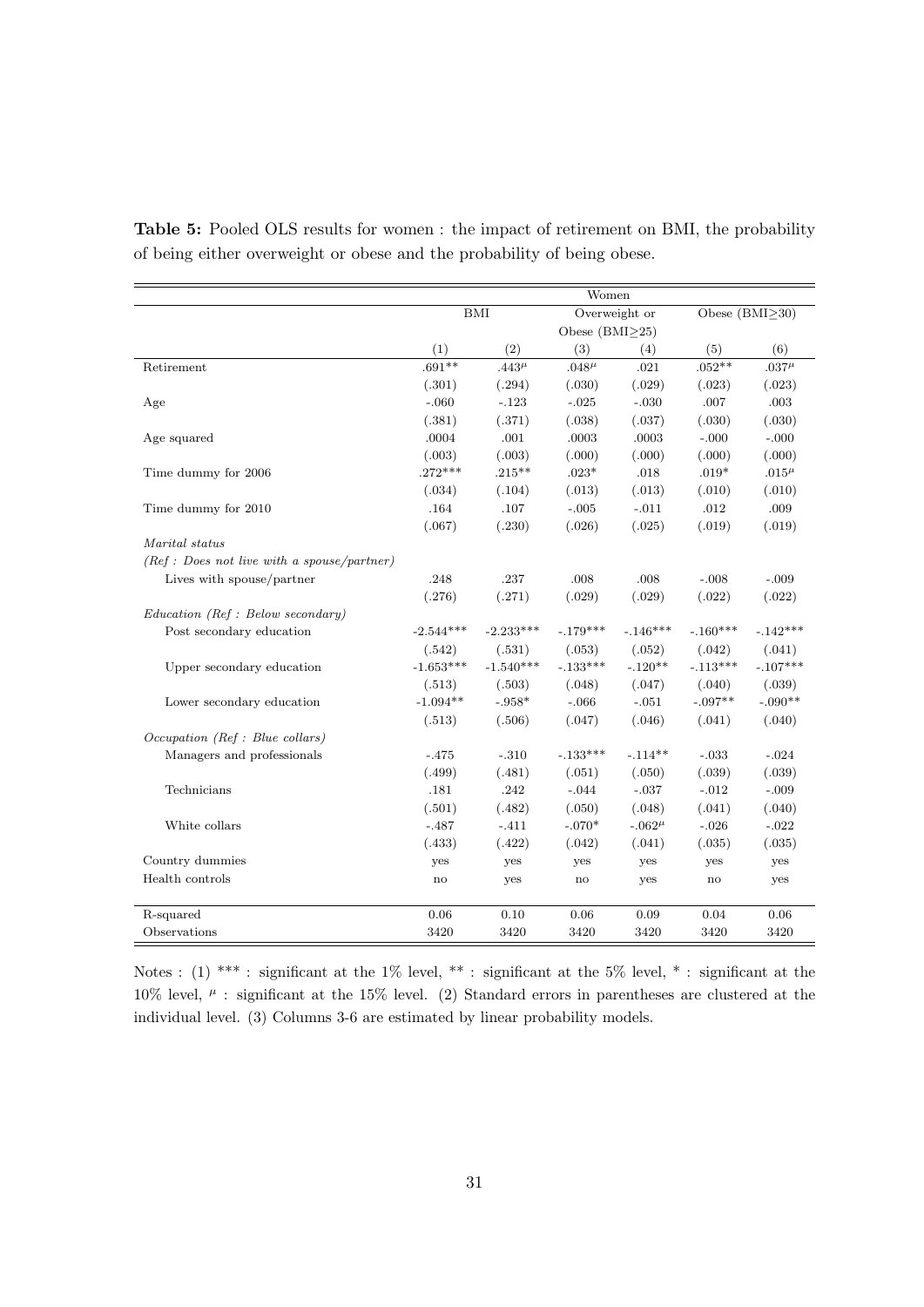|                                             | Men          |         |                  |               |         |                  |  |  |
|---------------------------------------------|--------------|---------|------------------|---------------|---------|------------------|--|--|
|                                             |              | BMI     |                  | Overweight or |         | Obese $(BMI>30)$ |  |  |
|                                             |              |         | Obese $(BMI>25)$ |               |         |                  |  |  |
|                                             | (1)          | (2)     | (3)              | (4)           | (5)     | (6)              |  |  |
| Retirement                                  | $-.122$      | $-.136$ | $-.002$          | $-.004$       | .020    | .019             |  |  |
|                                             | (.107)       | (.106)  | (.019)           | (.019)        | (.014)  | (.014)           |  |  |
| Age                                         | $.358*$      | $.349*$ | $.089***$        | $.087***$     | .009    | .007             |  |  |
|                                             | (.188)       | (.188)  | (.032)           | (.098)        | (.021)  | (.021)           |  |  |
| Age squared                                 | $-.002$      | $-.002$ | $-.001***$       | $-.001***$    | .000    | .000             |  |  |
|                                             | (.001)       | (.001)  | (.0002)          | (.0002)       | (.000)  | (.000)           |  |  |
| Time dummy for 2006                         | $-.201$      | $-.220$ | $-.010$          | $-.013$       | $-.011$ | $-.013$          |  |  |
|                                             | (.214)       | (.213)  | (.041)           | (.041)        | (.027)  | (.027)           |  |  |
| Time dummy for 2010                         | $-.482$      | $-.490$ | $-.011$          | $-.012$       | $-.078$ | $-.080$          |  |  |
|                                             | (.605)       | (.604)  | (.119)           | (.118)        | (.080)  | (.080)           |  |  |
| <i>Marital status</i>                       |              |         |                  |               |         |                  |  |  |
| $(Ref: Does not live with a space/partner)$ |              |         |                  |               |         |                  |  |  |
| Lives with spouse-partner                   | $-.214$      | $-.224$ | $-.064$          | $-.065$       | $-.013$ | $-.013$          |  |  |
|                                             | (.208)       | (.205)  | (.043)           | (.043)        | (.030)  | (.030)           |  |  |
| Health controls                             | $\mathbf{n}$ | yes     | no               | yes           | no      | yes              |  |  |
| R-squared                                   | 0.91         | 0.91    | 0.80             | 0.80          | 0.83    | 0.83             |  |  |
| Observations                                | 4059         | 4059    | 4059             | 4059          | 4059    | 4059             |  |  |

Table 6: Fixed-effects results for men : the impact of retirement on BMI, the probability of being either overweight or obese and the probability of being obese.

Notes : (1) \*\*\* : significant at the 1% level, \*\* : significant at the 5% level, \* : significant at the 10% level. (2) Standard errors in parentheses are robust. (3) Columns 3-6 are estimated by fixed-effect linear probability models.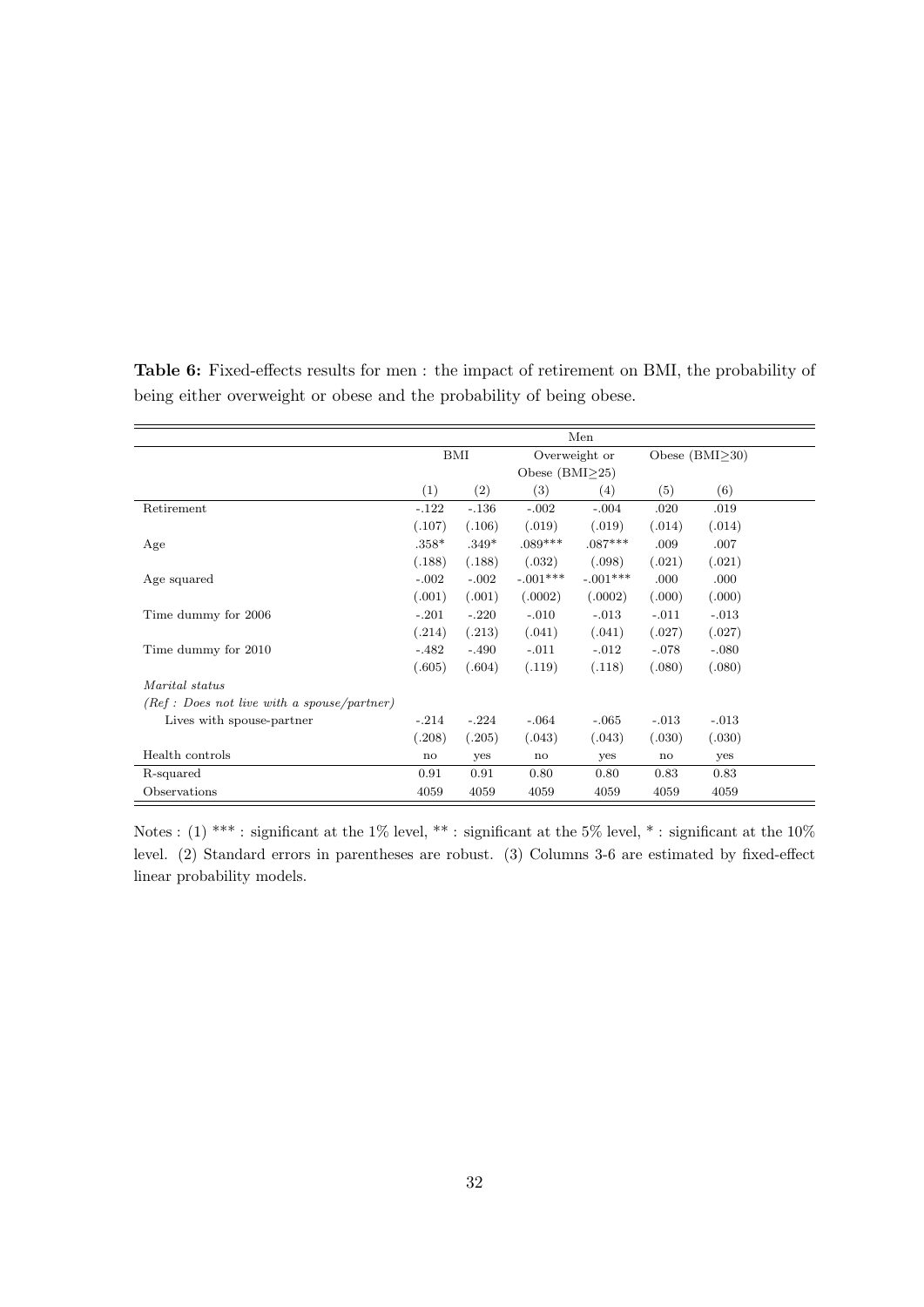|                                             | Women     |                   |                     |        |               |                    |  |  |  |  |
|---------------------------------------------|-----------|-------------------|---------------------|--------|---------------|--------------------|--|--|--|--|
|                                             | BMI       |                   | Overweight or       |        |               | Obese $(BMI > 30)$ |  |  |  |  |
|                                             |           |                   | Obese $(BMI\geq25)$ |        |               |                    |  |  |  |  |
|                                             | (1)       | $\left( 2\right)$ | $\left( 3\right)$   | (4)    | (5)           | (6)                |  |  |  |  |
| Retirement                                  | $.251***$ | $.248**$          | .008                | .008   | $.024*$       | $.024*$            |  |  |  |  |
|                                             | (.100)    | (.099)            | (.017)              | (.017) | (.014)        | (.014)             |  |  |  |  |
| Age                                         | .175      | .190              | .014                | .015   | $-.018$       | $-.017$            |  |  |  |  |
|                                             | (.188)    | (.186)            | (.032)              | (.031) | (.022)        | (.022)             |  |  |  |  |
| Age squared                                 | $-.002$   | $-.002$           | .000                | .000   | .000          | .000               |  |  |  |  |
|                                             | (.001)    | (.001)            | (.000)              | (.000) | (.000)        | (.000)             |  |  |  |  |
| Time dummy for 2006                         | .367      | .295              | .061                | .057   | .035          | .030               |  |  |  |  |
|                                             | (.271)    | (.268)            | (.043)              | (.043) | (.032)        | (.032)             |  |  |  |  |
| Time dummy for 2010                         | .544      | .369              | .125                | .115   | .059          | .046               |  |  |  |  |
|                                             | (.785)    | (.782)            | (.127)              | (.127) | (.096)        | (.095)             |  |  |  |  |
| Marital status                              |           |                   |                     |        |               |                    |  |  |  |  |
| $(Ref: Does not live with a space-partner)$ |           |                   |                     |        |               |                    |  |  |  |  |
| Lives with spouse/partner                   | $.439*$   | .319              | .022                | .018   | $-.002$       | $-.012$            |  |  |  |  |
|                                             | (.230)    | (.232)            | (.032)              | (.031) | (.032)        | (.032)             |  |  |  |  |
| Health controls                             | no        | yes               | no                  | yes    | $\mathbf{no}$ | yes                |  |  |  |  |
|                                             |           |                   |                     |        |               |                    |  |  |  |  |
| R-squared                                   | 0.93      | 0.93              | 0.86                | 0.86   | 0.84          | 0.84               |  |  |  |  |
| Observations                                | 3420      | 3420              | 3420                | 3420   | 3420          | 3420               |  |  |  |  |

Table 7: Fixed-effects results for women : the impact of retirement on BMI, the probability of being either overweight or obese and the probability of being obese.

Notes : (1) \*\*\* : significant at the 1% level, \*\* : significant at the 5% level, \* : significant at the 10% level. (2) Standard errors in parentheses are robust. (3) Columns 3-6 are estimated by fixed-effect linear probability models.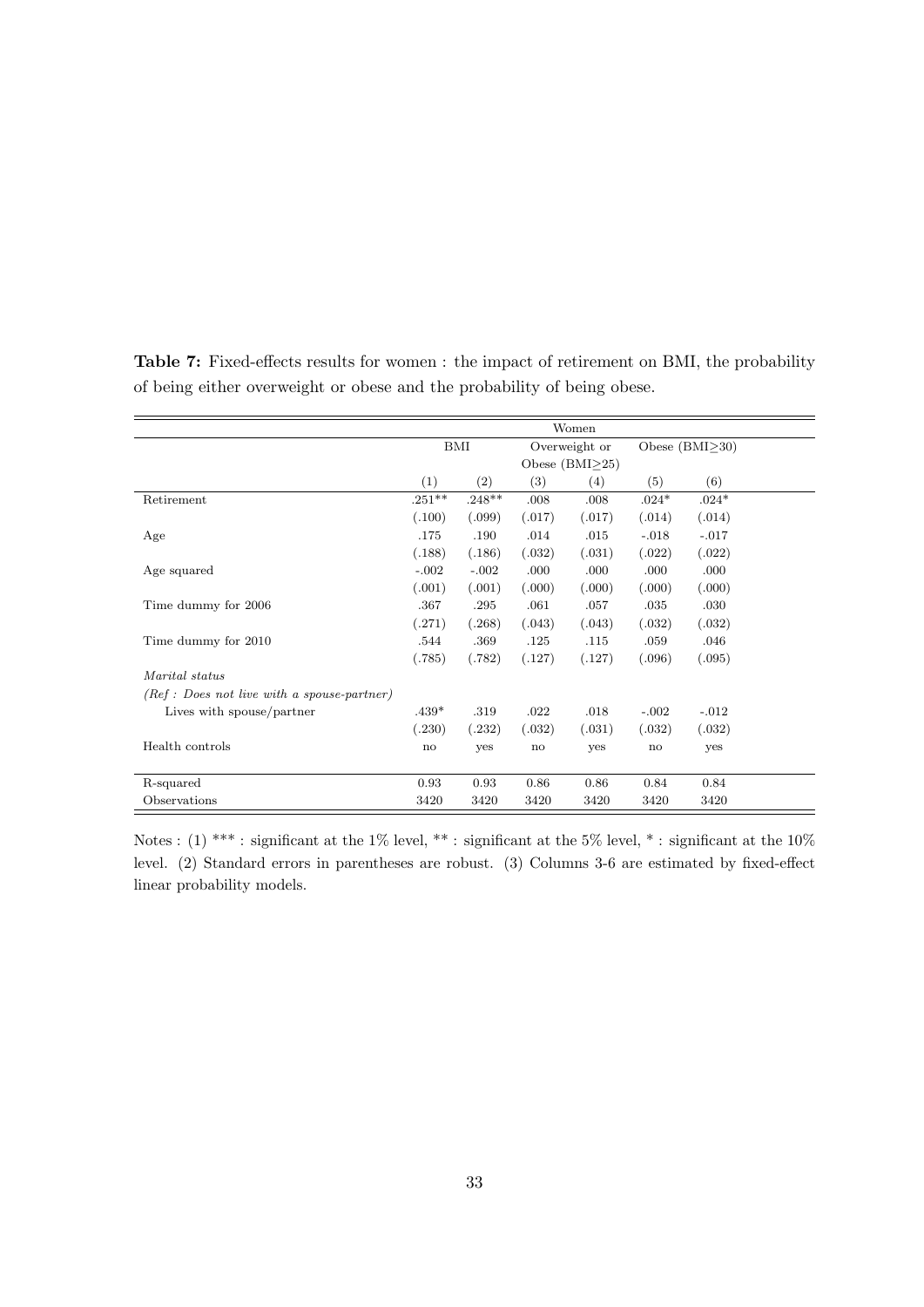|                                |           |           | Retired    |            |
|--------------------------------|-----------|-----------|------------|------------|
|                                |           | Men       |            | Women      |
|                                | (1)       | (2)       | (3)        | (4)        |
| Above the ERA                  | $.209***$ | $.209***$ | $.277***$  | $.277***$  |
|                                | (.019)    | (.019)    | (.021)     | (.021)     |
| Age                            | $-.054*$  | $-.054*$  | $-.142***$ | $-.142***$ |
|                                | (.031)    | (.031)    | (.031)     | (.031)     |
| Age squared                    | $0.00**$  | $.000**$  | $.001***$  | $.001***$  |
|                                | (.000)    | (0.00)    | (.000)     | (.000)     |
| Time dummy for 2006            | .049      | .048      | .040       | .038       |
|                                | (.045)    | (.045)    | (.046)     | (.046)     |
| Time dummy for 2010            | .188      | .188      | .151       | .148       |
|                                | (.129)    | (.129)    | (.134)     | (.133)     |
| Lives with spouse/partner      | .012      | .011      | .021       | .019       |
|                                | (.040)    | (.040)    | (.037)     | (.037)     |
| Health controls                | no        | yes       | no         | yes        |
| R-squared                      | 0.30      | 0.30      | 0.34       | 0.34       |
| F-Stat of excluded instruments | 122.18    | 121.50    | 169.36     | 169.77     |
| Observations                   | 4059      | 4059      | 3420       | 3420       |

Table 8: First-stage results : Impact of reaching the Earliest Retirement Age (ERA) on retirement status.

Notes : (1) \*\*\* : significant at the 1% level, \*\* : significant at the 5% level, \* : significant at the 10% level. (2) Standard errors in parentheses are robust. (3) Columns 1-4 are estimated by fixed-effect linear probability models.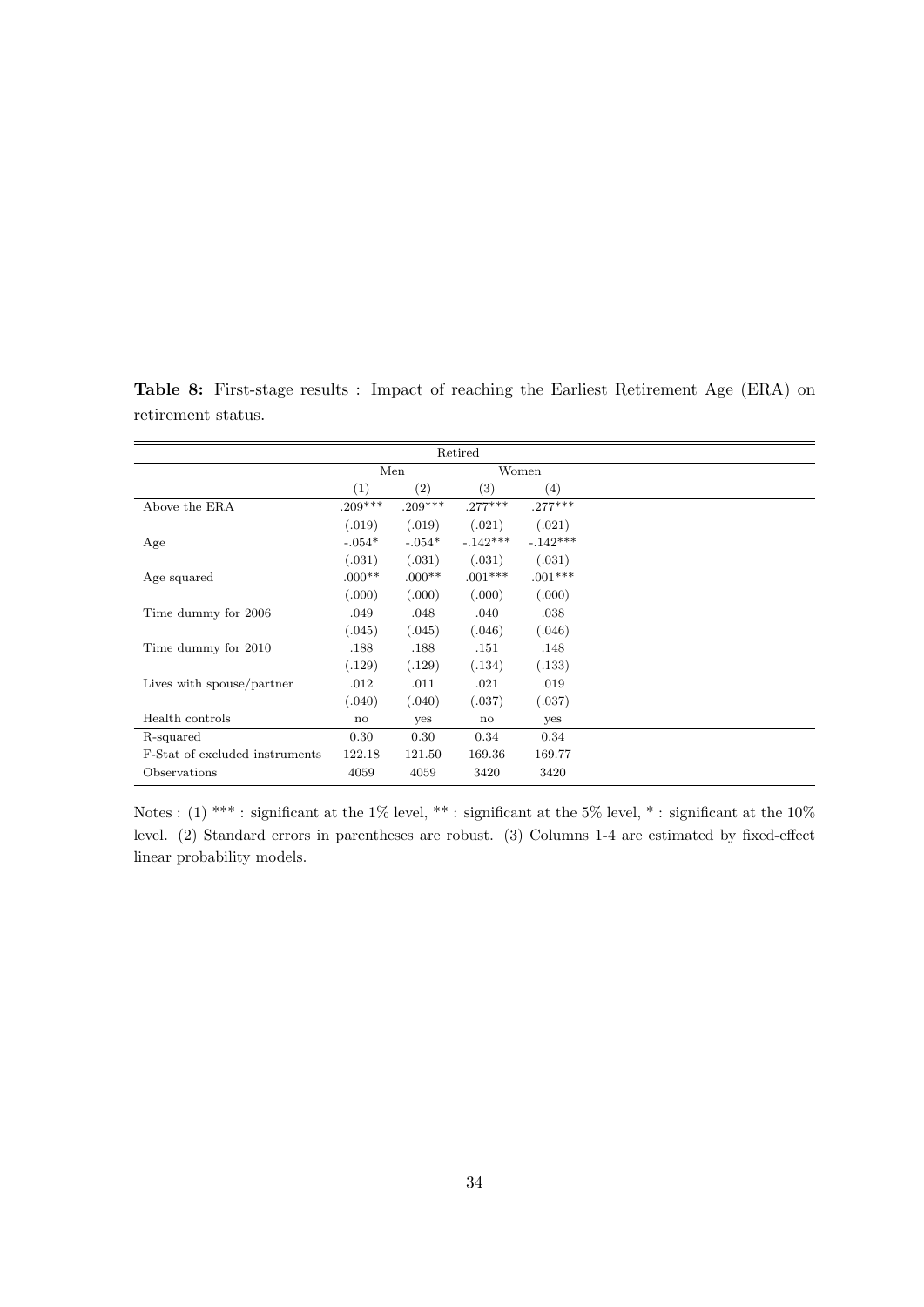|                                             | Men      |         |                  |               |                  |          |  |  |  |
|---------------------------------------------|----------|---------|------------------|---------------|------------------|----------|--|--|--|
|                                             | BMI      |         |                  | Overweight or | Obese $(BMI>30)$ |          |  |  |  |
|                                             |          |         | Obese $(BMI>25)$ |               |                  |          |  |  |  |
|                                             | (1)      | (2)     | (3)              | (4)           | (5)              | (6)      |  |  |  |
| Retirement                                  | .474     | .442    | .057             | .053          | $.129**$         | $.129**$ |  |  |  |
|                                             | (.447)   | (.448)  | (.073)           | (.073)        | (.060)           | (.060)   |  |  |  |
| Age                                         | $.407**$ | $.397*$ | $.094***$        | $.092***$     | .018             | .016     |  |  |  |
|                                             | (.198)   | (.197)  | (.032)           | (.032)        | (.022)           | (.022)   |  |  |  |
| Age squared                                 | $-.002*$ | $-.002$ | $-.001***$       | $-.001***$    | .000             | .000     |  |  |  |
|                                             | (.001)   | (.001)  | (.000)           | (.000)        | (.000)           | (.000)   |  |  |  |
| Time dummy for 2006                         | $-.245$  | $-.262$ | $-.014$          | $-.017$       | $-.019$          | $-.021$  |  |  |  |
|                                             | (.237)   | (.236)  | (.042)           | (.042)        | (.029)           | (.029)   |  |  |  |
| Time dummy for 2010                         | $-.624$  | $-.628$ | $-.025$          | $-.026$       | $-.104$          | $-.107$  |  |  |  |
|                                             | (.676)   | (.675)  | (.121)           | (.120)        | (.085)           | (.085)   |  |  |  |
| Marital status                              |          |         |                  |               |                  |          |  |  |  |
| $(Ref: Does not live with a space/partner)$ |          |         |                  |               |                  |          |  |  |  |
| Lives with spouse/partner                   | $-.226$  | $-.235$ | $-.065$          | $-.066$       | $-.015$          | $-.015$  |  |  |  |
|                                             | (.206)   | (.202)  | (.041)           | (.041)        | (.030)           | (.030)   |  |  |  |
| Health controls                             | no       | yes     | $\mathbf{n}$     | yes           | no               | yes      |  |  |  |
| Observations                                | 4059     | 4059    | 4059             | 4059          | 4059             | 4059     |  |  |  |

Table 9: Second-stage results for men : the causal impact of retirement on BMI, the probability of being either overweight or obese and the probability of being obese.

Notes : (1) \*\*\* : significant at the 1% level, \*\* : significant at the 5% level, \* : significant at the 10% level. (2) Standard errors in parentheses are robust. (3) Columns 3-6 are estimated by FEIV linear probability models. (4) As the **xtivreg2** command in Stata only computes the whithin R-squared, the overall R-squared is not reported here.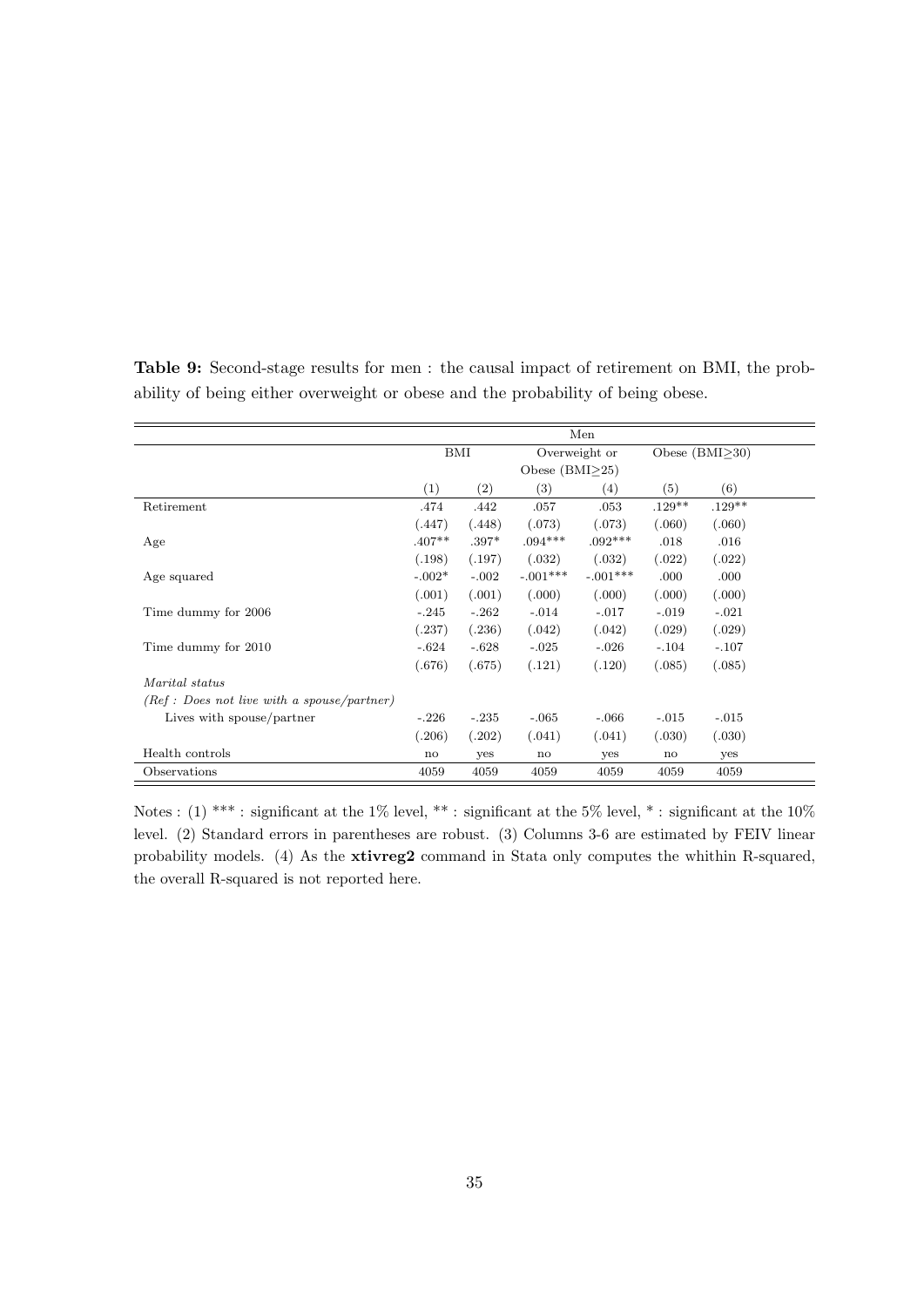|                                             | Women         |         |                       |               |               |                    |  |  |  |
|---------------------------------------------|---------------|---------|-----------------------|---------------|---------------|--------------------|--|--|--|
|                                             | BMI           |         |                       | Overweight or |               | Obese $(BMI > 30)$ |  |  |  |
|                                             |               |         | Obese $(BMI \geq 25)$ |               |               |                    |  |  |  |
|                                             | (1)           | (2)     | (3)                   | (4)           | (5)           | (6)                |  |  |  |
| Retirement                                  | .176          | .230    | .022                  | .029          | .014          | .018               |  |  |  |
|                                             | (.360)        | (.358)  | (.057)                | (.057)        | (.044)        | (.044)             |  |  |  |
| Age                                         | .167          | .188    | .016                  | .017          | $-.019$       | $-.017$            |  |  |  |
|                                             | (.193)        | (.192)  | (.031)                | (.031)        | (.024)        | (.023)             |  |  |  |
| Age squared                                 | $-.002$       | $-.002$ | .000                  | .000          | .000          | .000               |  |  |  |
|                                             | (.001)        | (.001)  | (.000)                | (.000)        | (.000)        | (.000)             |  |  |  |
| Time dummy for 2006                         | .370          | .295    | .061                  | .057          | .036          | .030               |  |  |  |
|                                             | (.286)        | (.283)  | (.042)                | (.042)        | (.033)        | (.033)             |  |  |  |
| Time dummy for 2010                         | .553          | .372    | .124                  | .112          | .060          | .046               |  |  |  |
|                                             | (.823)        | (.818)  | (.124)                | (.124)        | (.098)        | (.098)             |  |  |  |
| <i>Marital status</i>                       |               |         |                       |               |               |                    |  |  |  |
| $(Ref: Does not live with a space/partner)$ |               |         |                       |               |               |                    |  |  |  |
| Lives with spouse/partner                   | $.440**$      | .319    | .021                  | .018          | $-.002$       | $-.012$            |  |  |  |
|                                             | (.216)        | (.218)  | (.030)                | (.030)        | (.030)        | (.030)             |  |  |  |
| Health controls                             | $\mathbf{no}$ | yes     | no                    | yes           | $\mathbf{no}$ | yes                |  |  |  |
|                                             |               |         |                       |               |               |                    |  |  |  |
| Observations                                | 3420          | 3420    | 3420                  | 3420          | 3420          | 3420               |  |  |  |

Table 10: Second-stage results for women : the causal impact of retirement on BMI, the probability of being either overweight or obese and the probability of being obese.

Notes : (1) \*\*\* : significant at the 1% level, \*\* : significant at the 5% level, \* : significant at the 10% level. (2) Standard errors in parentheses are robust. (3) Columns 3-6 are estimated by FEIV linear probability models. (4) As the xtivreg2 command in Stata only computes the whithin R-squared, the overall R-squared is not reported here.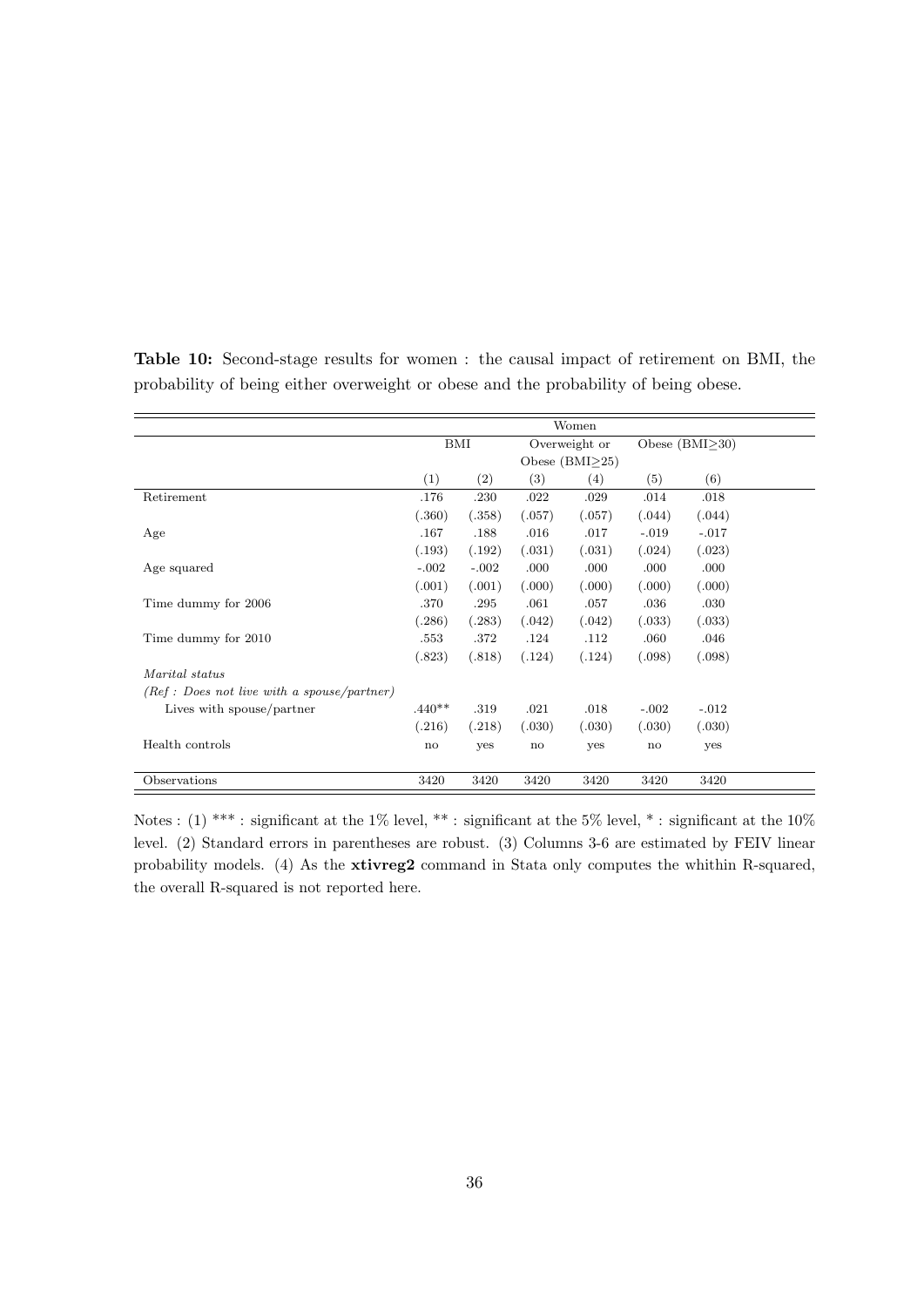|                                                   | BMI     |                   | Overweight or |                     |          | Obese $(BMI>30)$ |
|---------------------------------------------------|---------|-------------------|---------------|---------------------|----------|------------------|
|                                                   |         |                   |               | Obese $(BMI\geq25)$ |          |                  |
|                                                   | Men     | Women             | Men           | Women               | Men      | Women            |
|                                                   | (1)     | $\left( 2\right)$ | (3)           | (4)                 | (5)      | (6)              |
| Retirement                                        | .419    | .733              | .050          | .085                | .162     | .088             |
|                                                   | (.894)  | (.734)            | (.139)        | (.126)              | (.116)   | (.090)           |
| Retirement*strenuous occupation before retirement | .461    | .033              | .012          | $-.078$             | $.104**$ | $-.037$          |
|                                                   | (.371)  | (.360)            | (.058)        | (.064)              | (.053)   | (.045)           |
| Age                                               | .728    | .552              | .112          | .030                | .127     | .024             |
|                                                   | (.739)  | (.620)            | (.102)        | (.112)              | (.087)   | (.076)           |
| Age squared                                       | $-.005$ | $-.005$           | $-.001$       | .000                | $-.001$  | .000             |
|                                                   | (.006)  | (.005)            | (.001)        | (.001)              | (.001)   | (.001)           |
| Time dummy for 2006                               | $-.431$ | .360              | $-.016$       | .070                | $-.058$  | .017             |
|                                                   | (.441)  | (.389)            | (.065)        | (.059)              | (.050)   | (.042)           |
| Time dummy for 2010                               | $-.935$ | .492              | $-.026$       | .154                | $-.222$  | $-.011$          |
|                                                   | (1.21)  | (1.08)            | (.181)        | (.168)              | (.140)   | (.121)           |
| Marital status                                    |         |                   |               |                     |          |                  |
| $(Ref: Does not live with a space/partner)$       |         |                   |               |                     |          |                  |
| Lives with spouse/partner                         | 0.009   | $.524**$          | $-.037$       | $-.021$             | .012     | .003             |
|                                                   | (.261)  | (.236)            | (.054)        | (.032)              | (.039)   | (.036)           |
| Observations                                      | 2802    | 2424              | 2802          | 2424                | 2802     | 2424             |

Table 11: Second-stage results for men and women : the impact of retirement by occupation type (strenuous/sedentary).

Notes : (1) \*\*\* : significant at the 1% level, \*\* : significant at the 5% level, \* : significant at the 10% level. (2) Standard errors in parentheses are robust. (3) Columns 3-6 are estimated by FEIV linear probability models. (4) Information on the physical strenuousness of work before retirement is only available for individuals who were working at baseline, i.e, 2802 men and 2424 women in the pooled sample. (5) As the **xtivreg2** command in Stata only computes the whithin R-squared, the overall R-squared is not reported here.